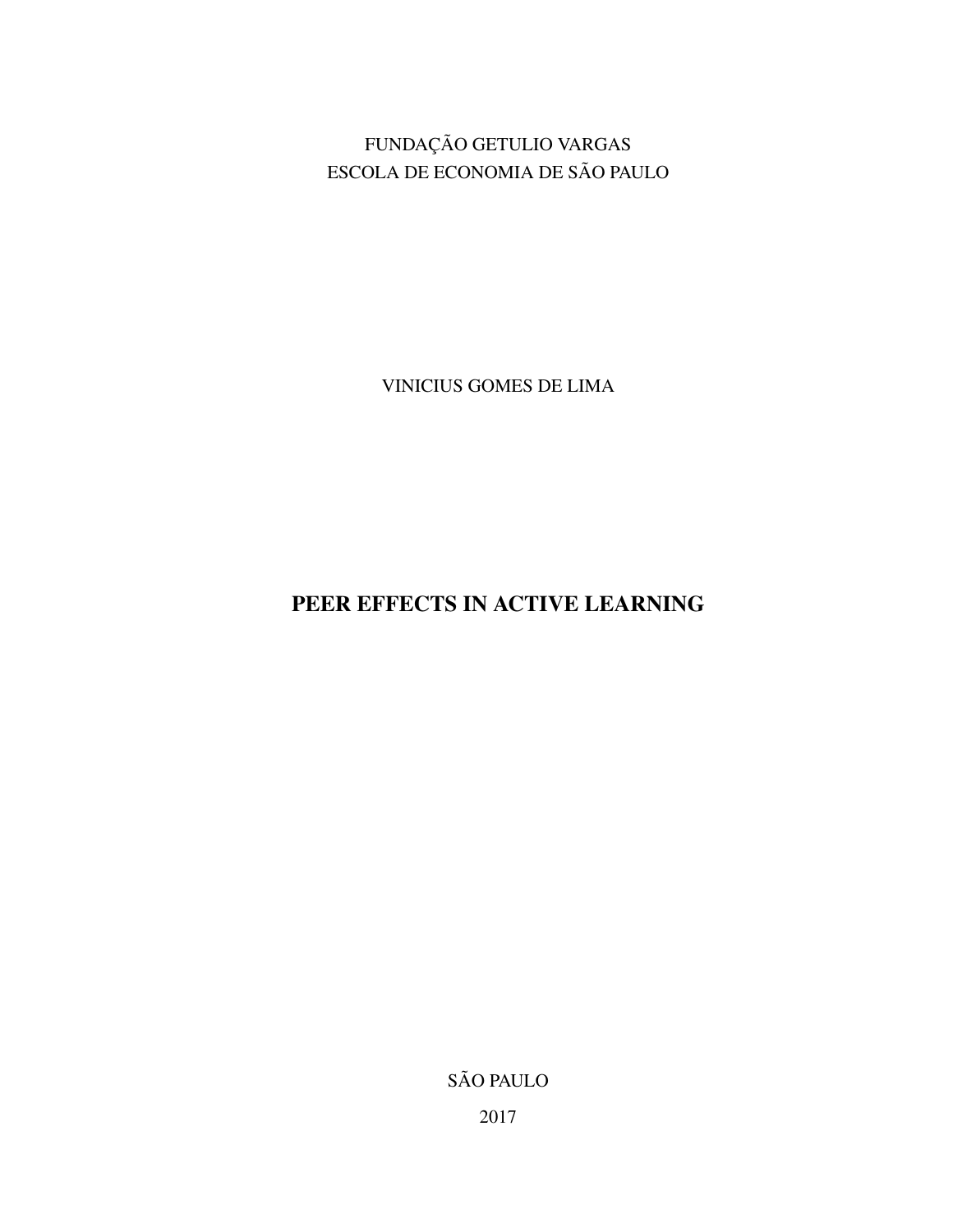## FUNDAÇÃO GETULIO VARGAS ESCOLA DE ECONOMIA DE SÃO PAULO

VINICIUS GOMES DE LIMA

# PEER EFFECTS IN ACTIVE LEARNING

Dissertação apresentada à Escola de Economia de São Paulo da Fundação Getulio Vargas como requisito para obtenção do título de Mestre em Economia de Empresas

Campo de Conhecimento: Economia da educação

Orientador: Prof. Dr. Vladimir Pinheiro Ponczek

SÃO PAULO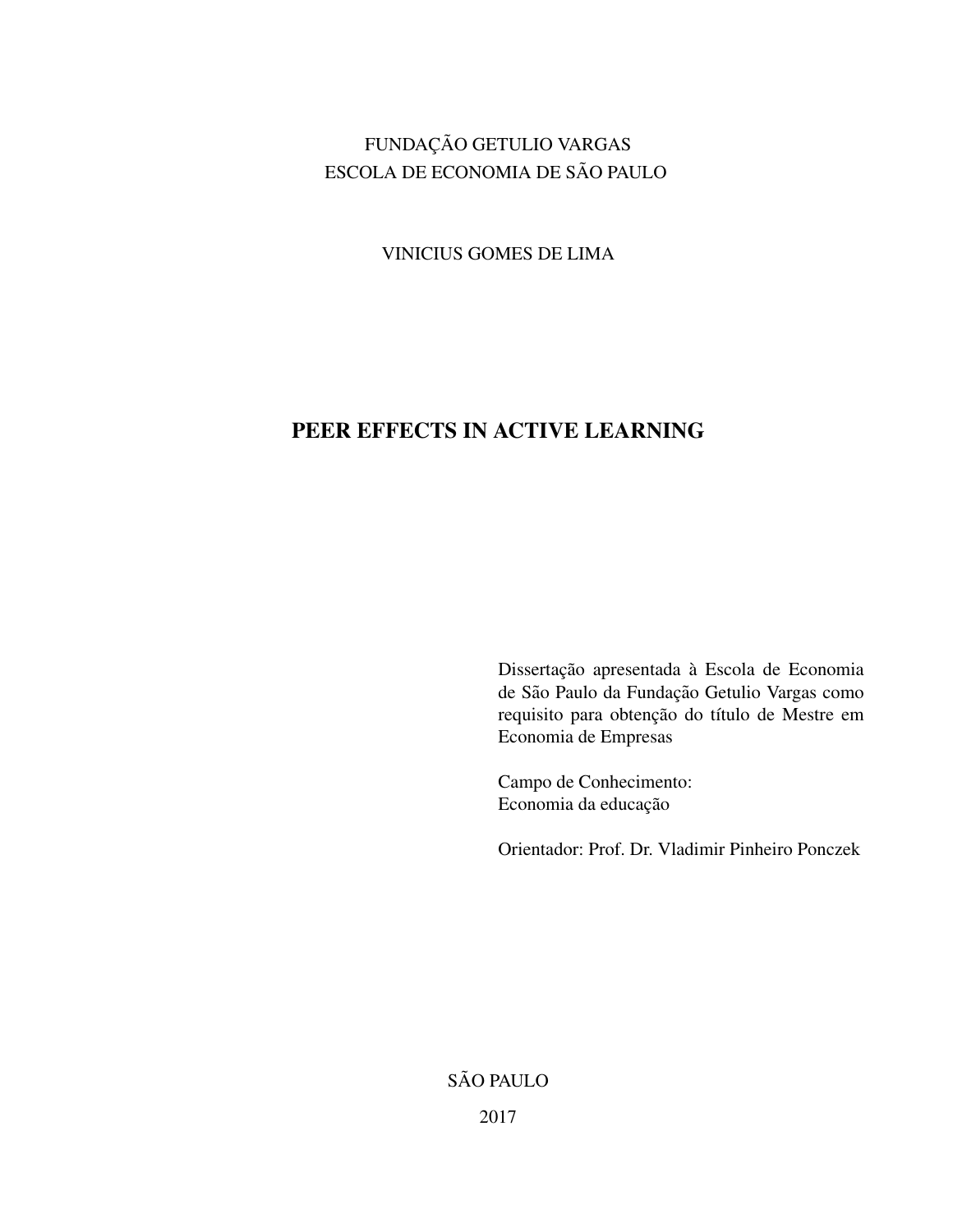Lima, Vinicius Gomes de. Peer effects in active learning / Vinicius Gomes de Lima. - 2017. 52 f.

 Orientador: Vladimir Pinheiro Ponczek Dissertação (mestrado) - Escola de Economia de São Paulo.

 1. Trabalho de grupo na educação. 2. Aprendizagem por atividades. 3. Ensino superior. I. Ponczek, Vladimir Pinheiro. II. Dissertação (mestrado) - Escola de Economia de São Paulo. III. Título.

CDU 371.311.4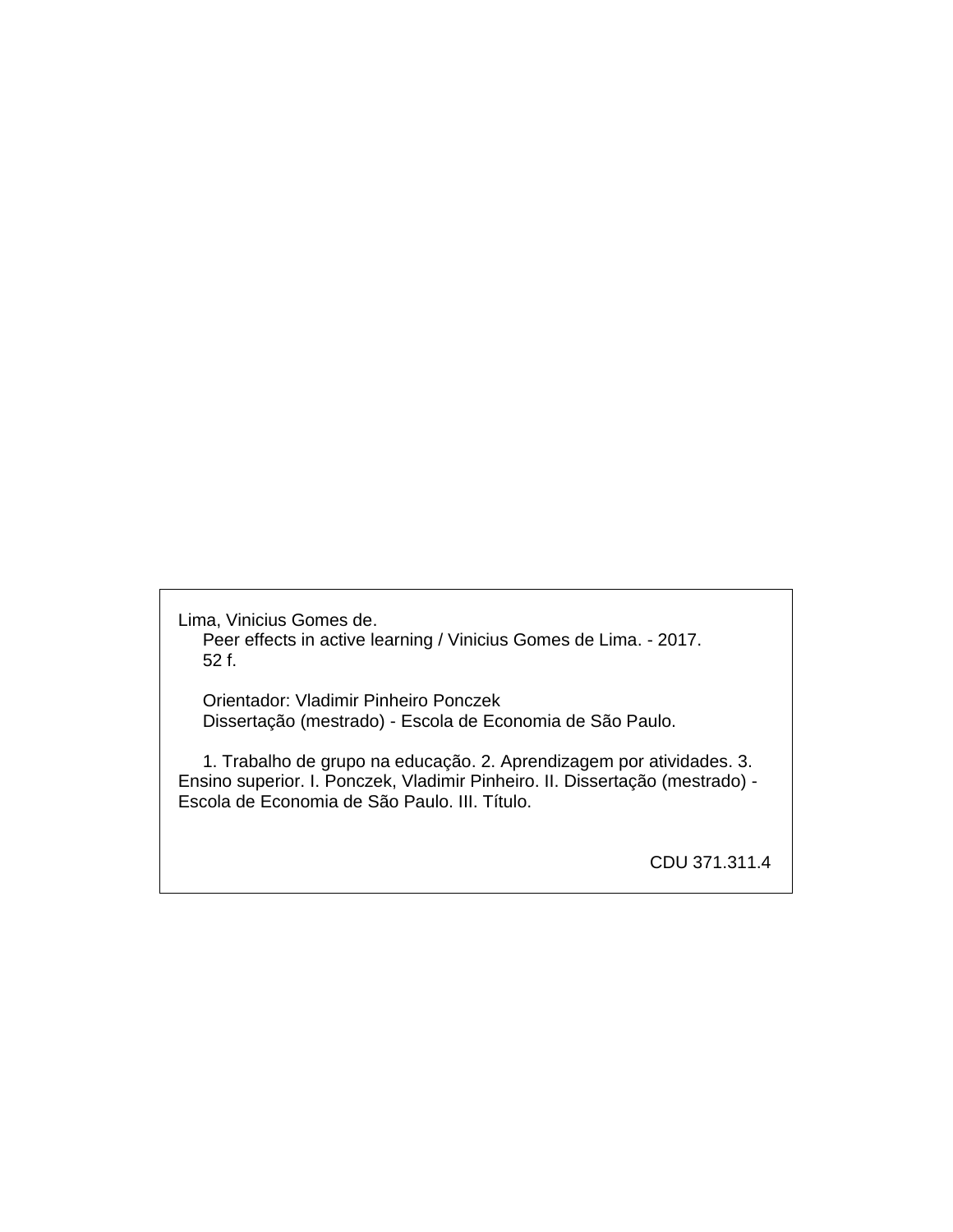### VINICIUS LIMA

## PEER EFFECTS IN ACTIVE LEARNING

Dissertação apresentada à Escola de Economia de São Paulo da Fundação Getulio Vargas como requisito para obtenção do título de Mestre em Economia de Empresas

Campo de Conhecimento: Economia da educação

Data de aprovação  $\frac{1}{2}$ 

Banca Examinadora:

Prof. Dr. Vladimir Ponczek (Orientador) FGV-EESP

Prof. Dr. Bruno Ferman FGV-EESP

Prof<sup>a</sup>. Dra. Fernanda Estevan Universidade de São Paulo

SÃO PAULO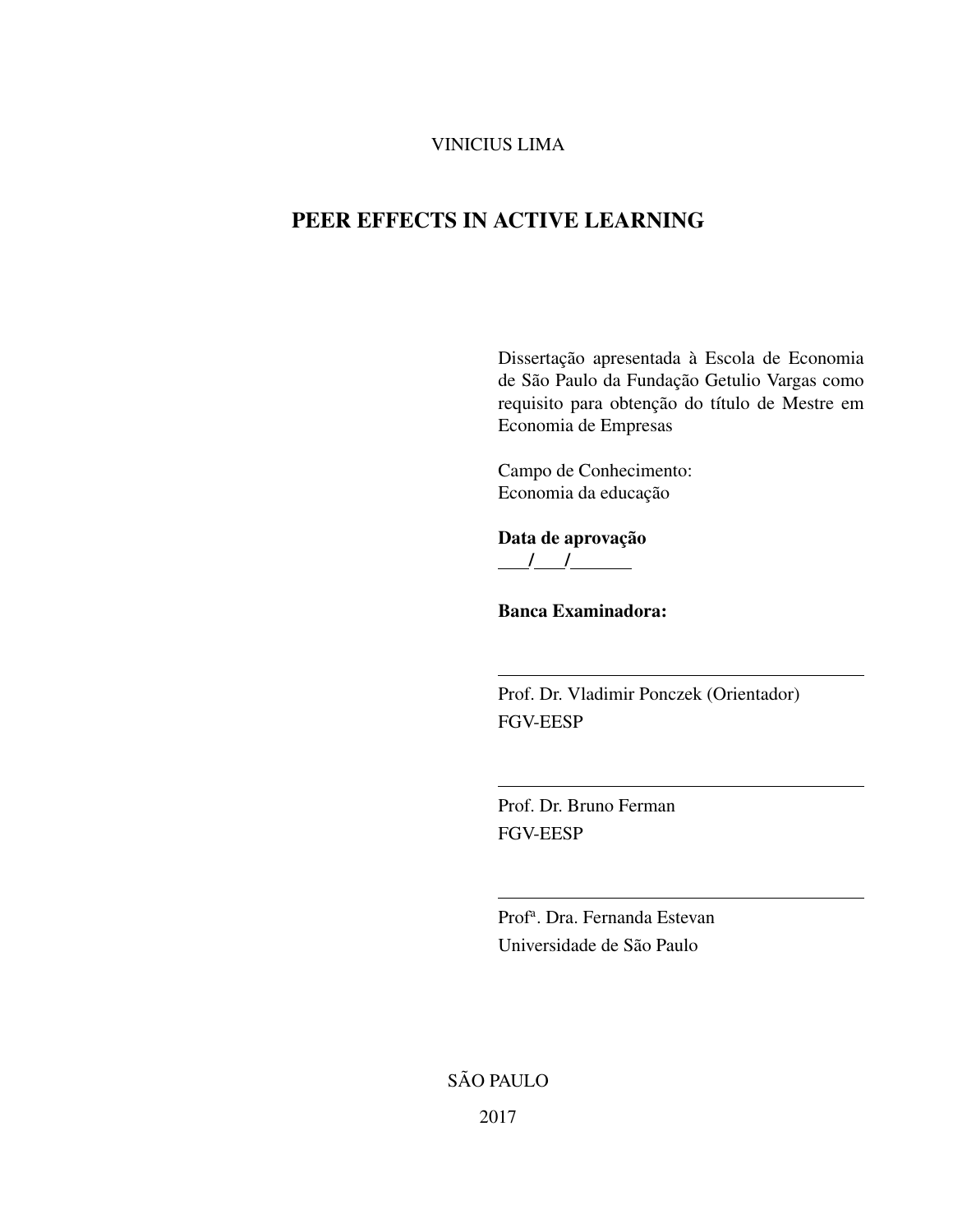### AGRADECIMENTOS

Minha família foi o componente fundamental de todo o caminho que segui até aqui. A vocês, muito obrigado.

Natália e seu incansável amor fizeram desse trajeto uma viagem mais bonita. Nati, te amo.

Obrigado a meus amigos Eduardo Ferraz, Lucas Finamor, Lycia Lima, Dalila Figueiredo, Juliana Camargo, Sammara Cavalcanti e Aline D'Angelo.

Agradeço Vladimir Ponczek pela orientação e Priscilla Tavares por toda a ajuda. Sem dúvida vocês foram muito importantes para minha formação acadêmica.

À EESP agradeço pela disponibilização dos dados e pelo suporte financeiro durante o mestrado. Pelo financimento, agradeço também à CAPES.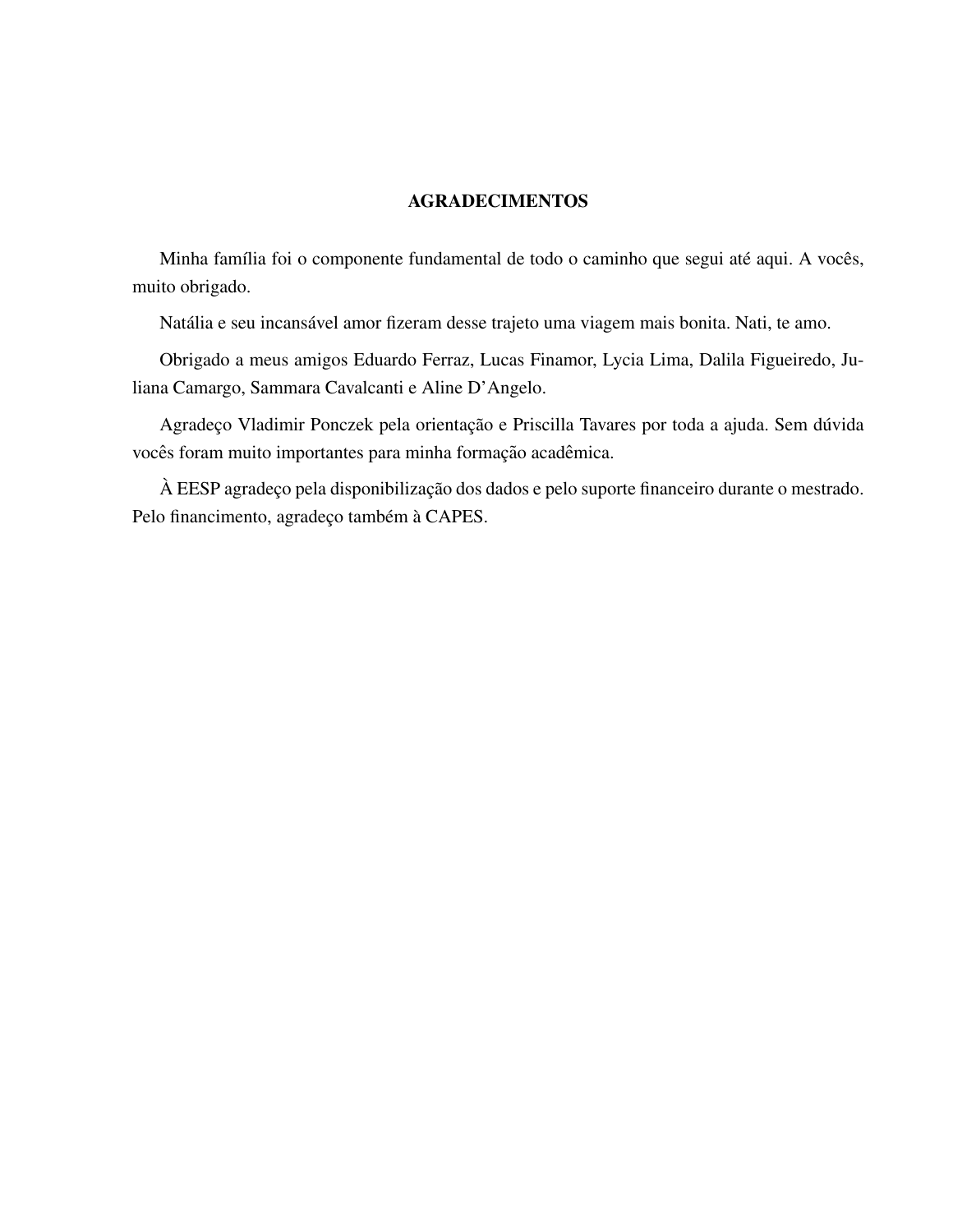### **ABSTRACT**

This paper investigates peer effects in higher education in an environment of *active learning* that gives great importance for students' interaction through group work. Our empirical strategy uses exogenous variation in group composition to estimate peer effects in different exercises. We find no evidence of peer effects in a basic linear-in-means specification considering all assigned peers. However, we find positive and statistically significant impact of peers coming from student's same high school. We also find no evidence of peer effects with a model that takes into account student and peers' position in the ability distribution.

Keywords: Peer effects, active learning, higher education.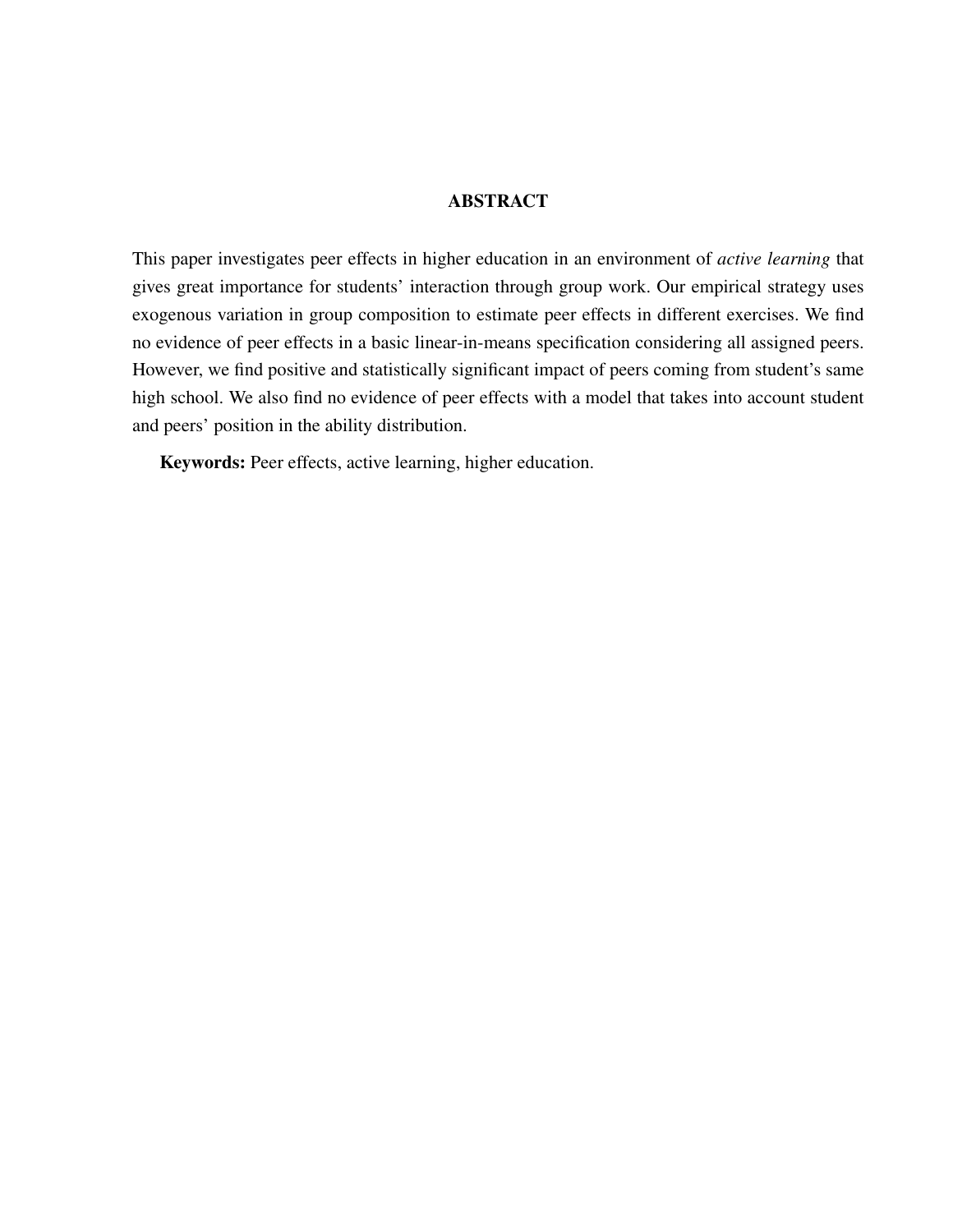#### RESUMO

Este trabalho investiga efeito de pares no ensino superior em um ambiente de *active learning* que da´ grande importância à interação dos estudantes através do trabalho em grupo. A estratégia empírica utiliza variação exógena na composição dos grupos para estimar o efeito dos pares em diferentes exercícios. Não encontramos evidência de efeito de pares numa especificação *linear-in-means* básica considerando todos os pares do grupo atribuído ao aluno. Entretanto, encontramos efeito positivo e estatisticamente significante de pares que frequentaram a mesma escola de ensino médio. Não encontramos evidência de efeito de pares em um modelos que procura considerar a posição dos alunos na distribuição de habilidade.

Palavras-chave: Efeito de pares, *active learning*, ensino superior.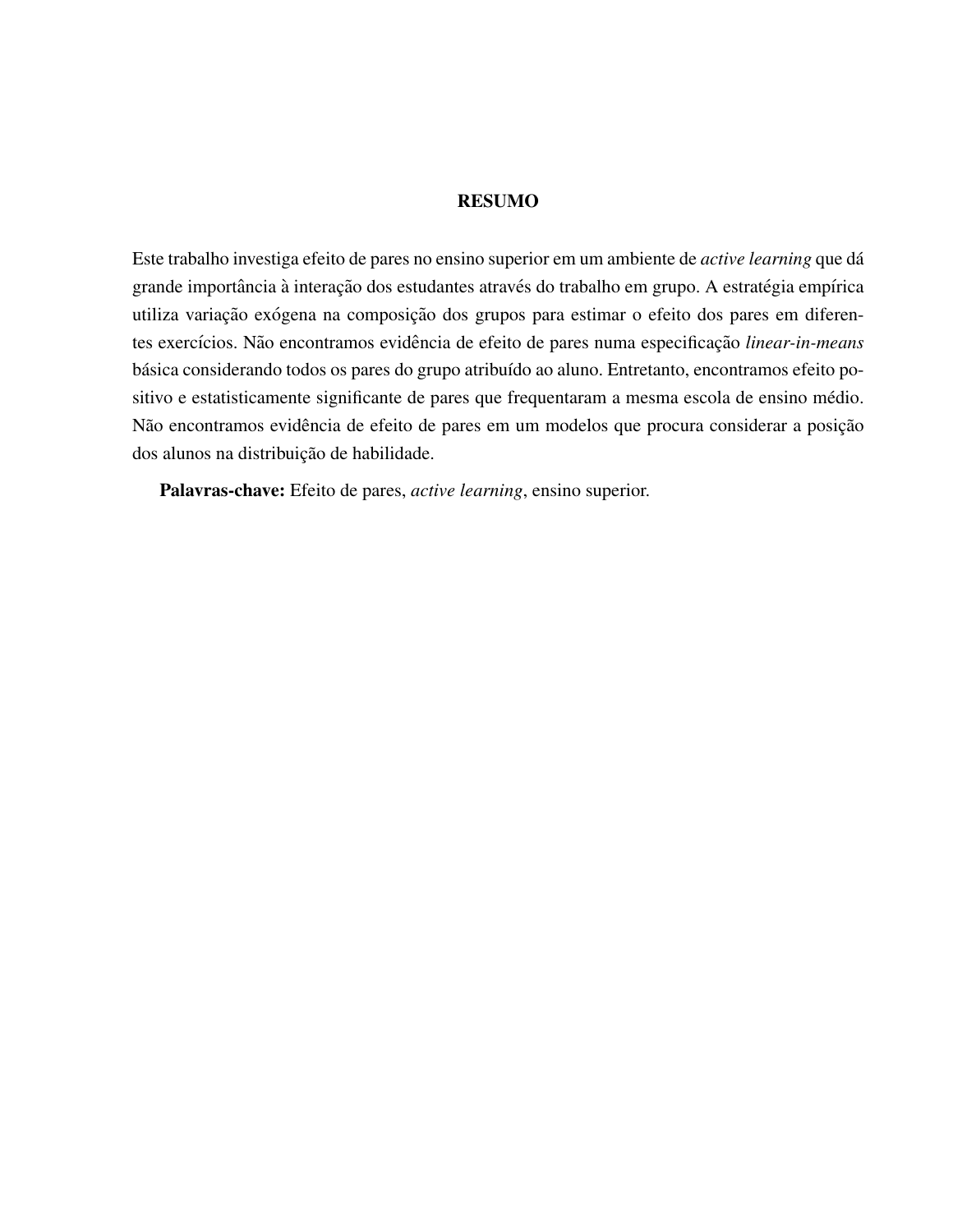## List of Tables

| 2.1 |                                                           | 14 |
|-----|-----------------------------------------------------------|----|
| 2.2 |                                                           | 15 |
| 2.3 |                                                           | 16 |
| 3.1 |                                                           | 19 |
| 3.2 | Descriptive Statistics - Academic information by year     | 20 |
| 3.3 |                                                           | 22 |
| 5.1 |                                                           | 26 |
| 5.2 |                                                           | 28 |
| 5.3 |                                                           | 29 |
| 5.4 |                                                           | 30 |
| 5.5 |                                                           | 31 |
| 5.6 |                                                           | 32 |
| 5.7 |                                                           | 34 |
| A.1 |                                                           | 41 |
| A.2 |                                                           | 42 |
| A.3 |                                                           | 43 |
| A.4 |                                                           | 44 |
| A.5 | Teacher Interaction: Student and Peers' characteristics   | 45 |
| A.6 |                                                           | 46 |
| A.7 |                                                           | 47 |
| A.8 | Schoolmate ability on Final Grade - Student Fixed-Effects | 48 |
| A.9 |                                                           | 49 |
| B.1 |                                                           | 51 |
| B.2 |                                                           | 52 |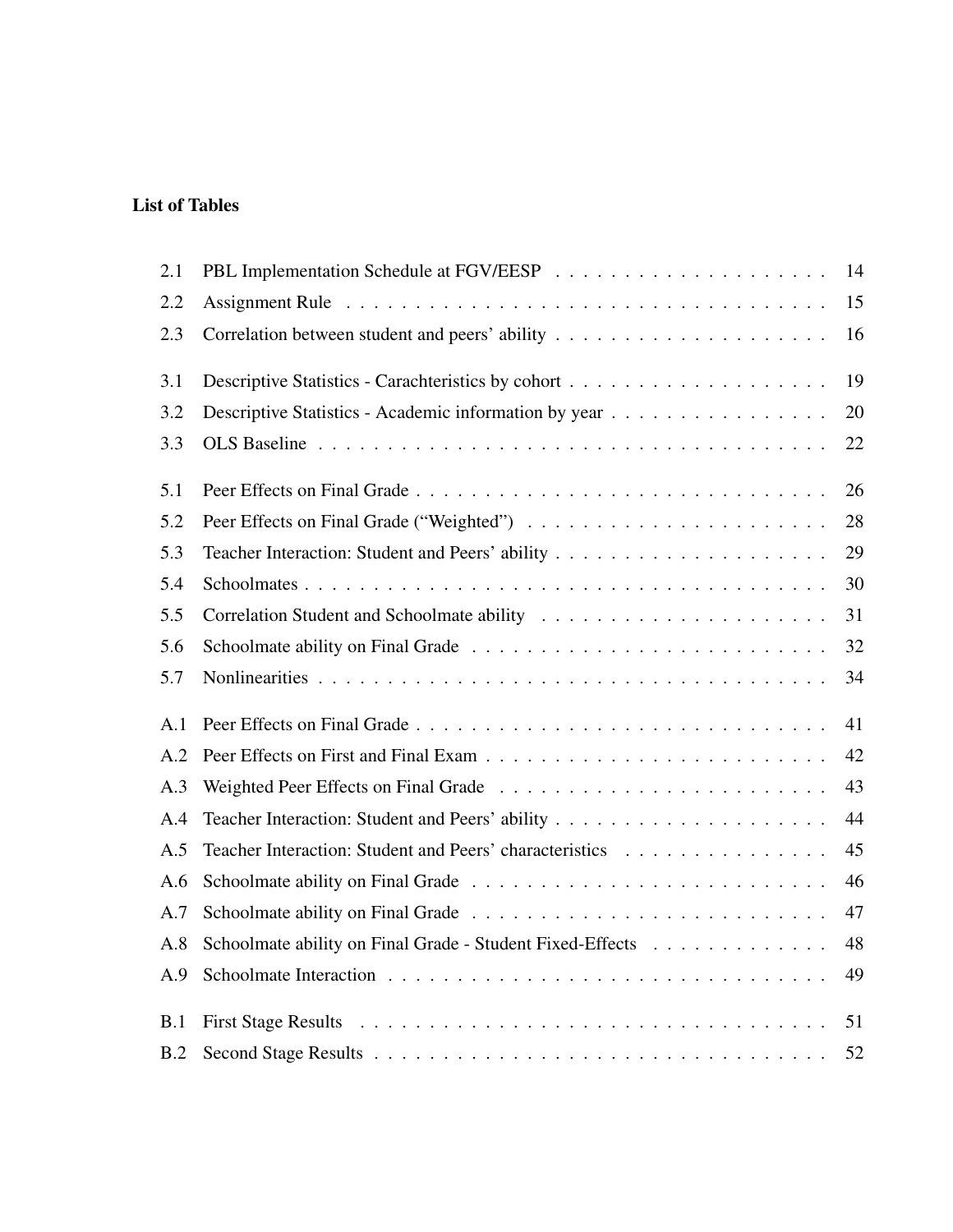### **Contents**

| 1            | <b>Introduction</b>                                   | 10 |
|--------------|-------------------------------------------------------|----|
| 2            | <b>Active Learning</b>                                | 12 |
|              | 2.1                                                   | 12 |
|              | 2.2                                                   | 13 |
|              | 2.2.1                                                 | 15 |
| 3            | Data                                                  | 17 |
| 4            | <b>Empirical Strategy</b>                             | 23 |
| 5            | <b>Results</b>                                        | 26 |
|              | 5.1                                                   | 26 |
|              | 5.2                                                   | 28 |
|              | 5.3                                                   | 30 |
|              | 5.4                                                   | 33 |
| 6            | <b>Conclusion</b>                                     | 36 |
| $\mathbf{A}$ | <b>Tables</b>                                         | 40 |
|              | <b>B</b> Separating Endogenous and Contextual Effects | 50 |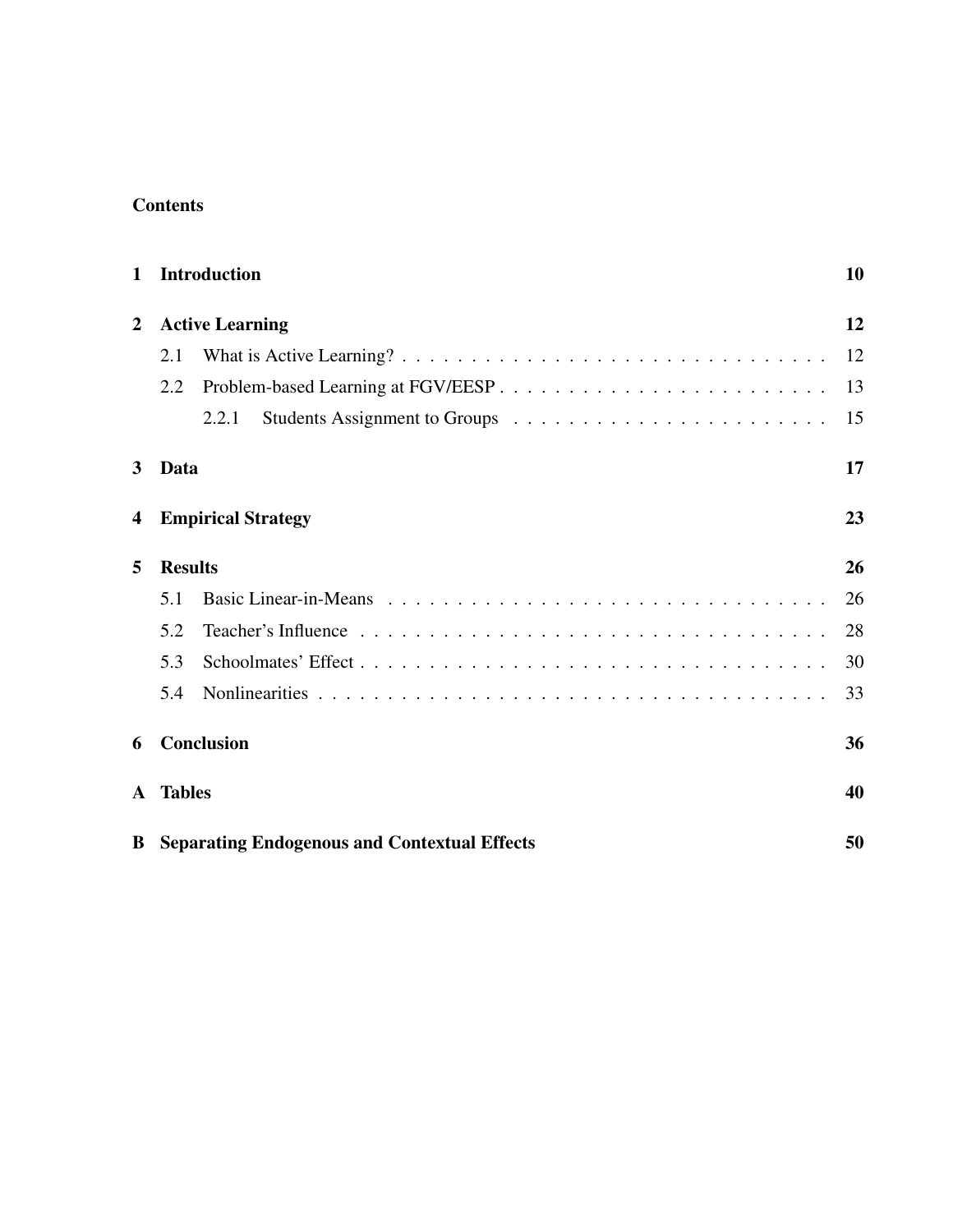### 1 Introduction

People have always lived in groups. As such, interpersonal interactions may have a prominent role in explaining individual preferences and the decision making process. Durlauf e Young (2001) argue that through its methods, economics can be useful for deepening the understanding of outcomes resulting from interactive behavior.

The study of group effects over individual behavior has been an active topic of research in the economics of crime, health, labor, education and many other fields.<sup>1</sup> In education, peer effects should be considered when discussing vouchers, community (and school) choice, ability tracking and other issues.<sup>2</sup> Specifically in higher education, several papers tried to estimate peer effects making use of roommates assignment to identify potentially relevant peers and then estimate the impact a student may have on his colleague. For instance, Sacerdote (2001) uses random assignment of roomates and dormmates in Dartmouth College to investigate peer effects over different outcomes. He finds that roommates with an academic score in the top 25% positively affect students' GPA compared to having a roomate among the bottom 25% in this score. He also finds that dormmates' membership of social organizations affect decisions to join social groups more strongly than do roomates' membership. Exploring a similar assignment mechanism, Zimmerman (2003) finds positive impact of roommates' verbal ability on GPA for students in the middle 70% of the ability distribution. He also finds that in this range of ability, men and women are affected differently. Men are negatively impacted if assigned to a roommate who is among the lowest 15% in the verbal ability distribution. However, girls benefit from having a peer among the lowest 15% in the math ability distribution. Foster (2006) uses students' residential community random assignment as instrument for group formation. She finds that impacts on students' GPA steming from peers who would be socially closer is not much different of impacts coming from randomly attributed peers.

In order to estimate peer effects, all the above mentioned papers had to define a student's peer group from the available information. But these information may not reveal who are the most important peers for outcomes of interest in the analysis. That is, roomates may be only a subset of the people who influence a given student's behavior. Carrell, Fullerton e West (2009) are able to analyze peer groups with whom individuals interact most of their time and they find positive effects larger than those estimated by the roommates' papers. This selected literature highlights that

<sup>&</sup>lt;sup>1</sup>See, for example, Bayer, Hjalmarsson e Pozen (2009), Trogdon, Nonnemaker e Pais (2008) and Mas e Moretti (2009)

<sup>2</sup>Epple e Romano (2011) survey many theoretical models and Sacerdote (2011) discuss some of the empirical findings in the literature of peer effects in education.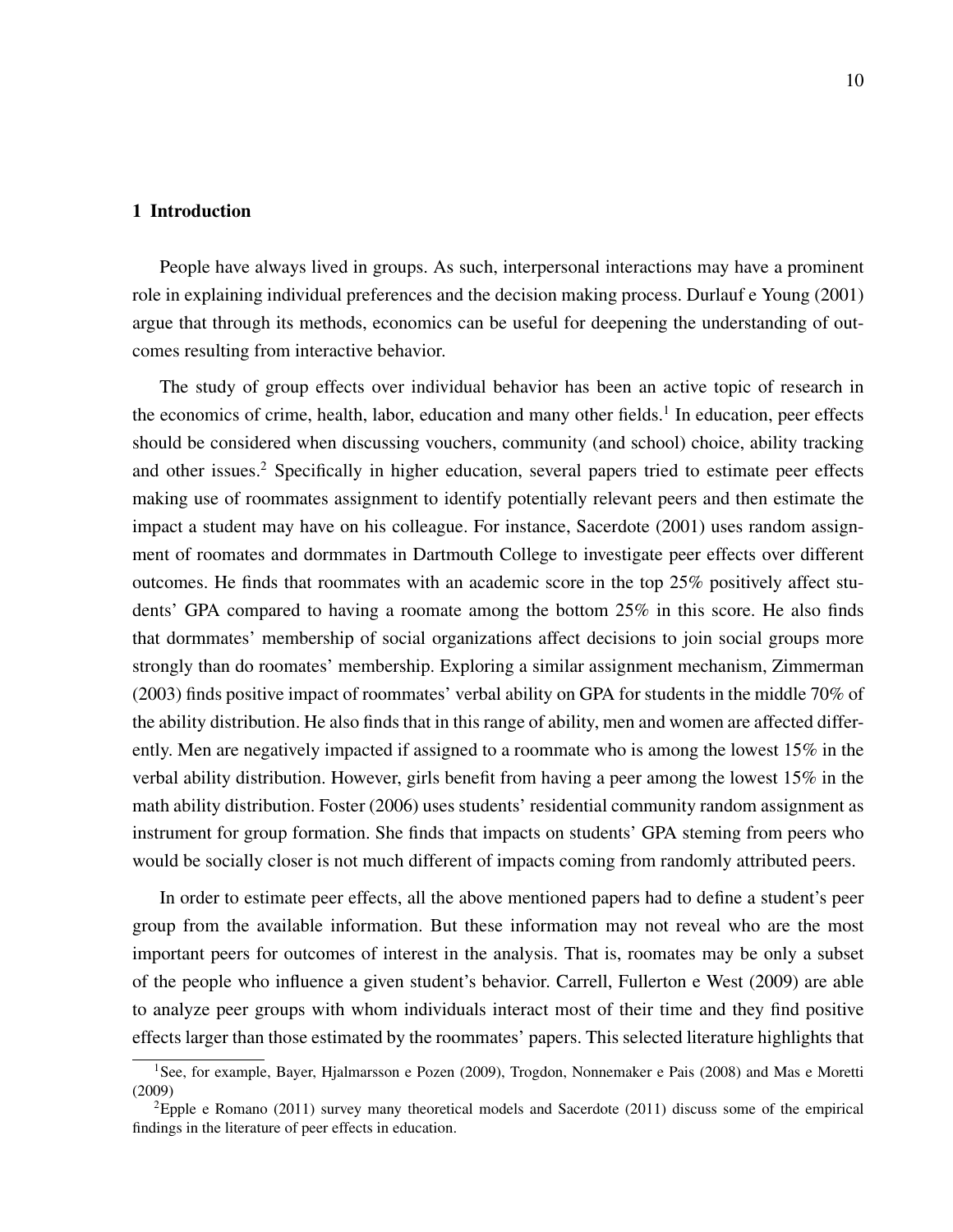knowing the relevant peer group is crucial to the analysis and that so far estimates of peer effects have been somewhat constrained by data availability. As noted by Stinebrickner e Stinebrickner (2006), it is important to be "looking at the right place" when studying peer effects. First, they state that students arriving "at school with strong academic ability, good study habits, and strong beliefs about the importance of college may substantially mitigate the potential influence of peer effects". Besides, to circumvent methodological problems, empirical works have been analyzed the relationship between exogenously atributted peers, as in the example of roommates. But actually students can look for partners more suitable to their needs than this random peers. Finally, using measures of academic ability as the relevant peer characteristic would be not enough to capture variation in types of behavior that impacts most one's performance.

In our paper, we investigate peer effects in a selective higher education institution in Brazil that adopted a method of *active learning* in its economics undergraduate course. Particularly, we look to students interacting under the method of *problem based learning*, which put group work at the core of the learning process. We come back to this in the next section. It will be clear that students in our data match the student's profile described by Stinebrickner e Stinebrickner (2006). But the undergraduate course structure we analyze implies that peers are true inputs to individual performance. Even though students can interact with whoever they want outside class, the environment we analyze gives much incentive for interaction with the partners exogenously assigned to them. We discuss later in the paper how the assignment works and show that students have incentives to interact with the assigned peers. Besides, the assignment rule allows us to deal with some potential threats to identification (something we also discuss later). Lastly, the variables we use to capture peers' characteristics may not contain all relevant aspects that influence one's performance. But some baseline regressions show that they are anyway important in explaining students' performance. Summing up, we believe to be "looking at the right place" and the empirical strategy employed in the paper uses exogenous variation in group composition to identify peer effects. We look to reduced form linear-in-means specification and in the baseline models we find no evidence of peer effects. Each group analyzed is supervised by a tutor and we find no evidence that a more experienced tutor boosts peer effects. What we find is that having classmates coming from the same high school and with good ability in writing benefits students' performance. Exercises looking for possible nonlinearities in peer effects also do not find statistically significant results.

The paper organizes as follows. Next section describes what is active learning and the specific setting we analyze. Section 3 presents the data, section 4 discusses the empirical strategy and section 5 shows and analyzes results. We conclude in section 6.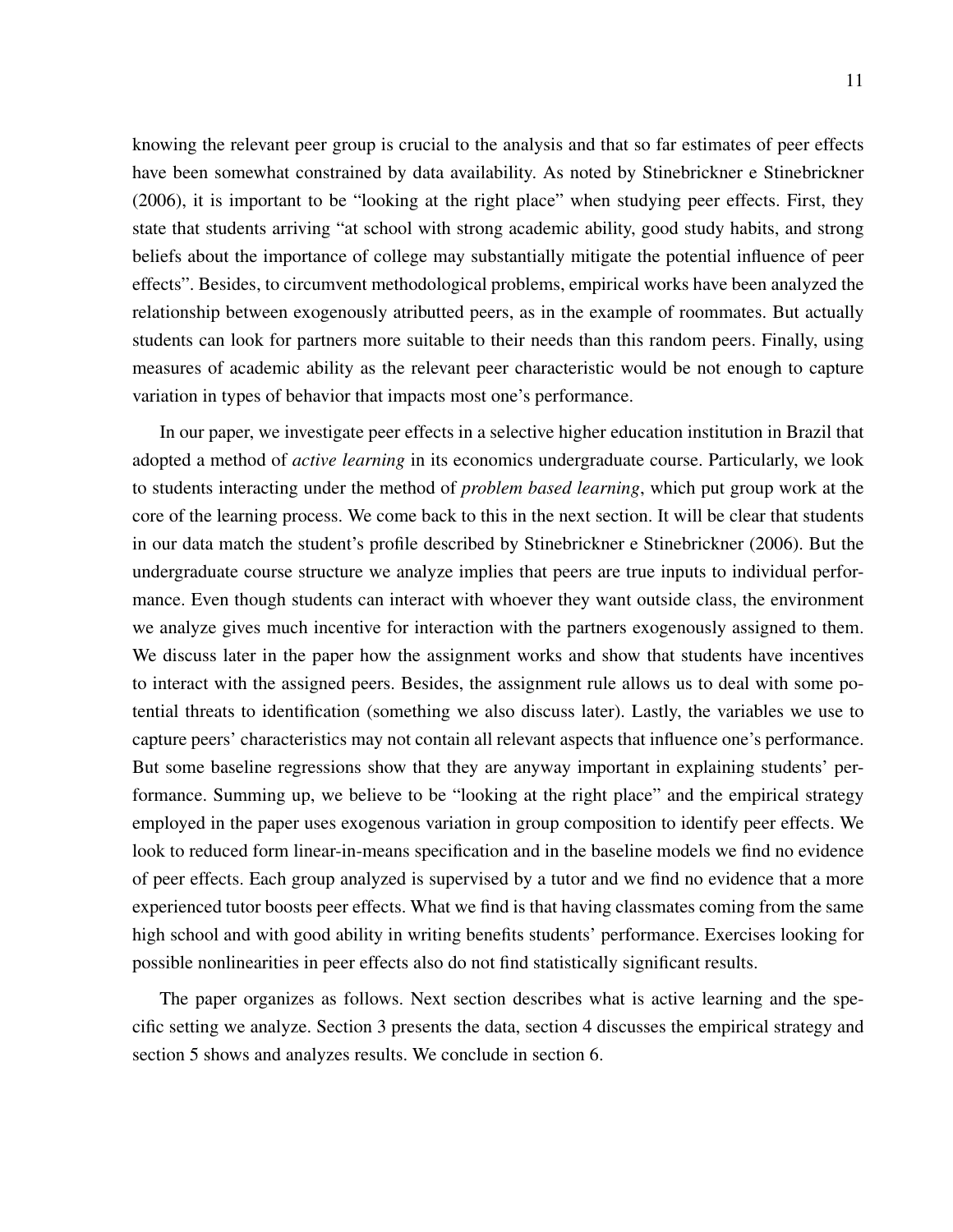### 2 Active Learning

### 2.1 What is Active Learning?

The defining feature of active learning is the use of instructional practices that engage students in the learning process (PRINCE, 2004). A central element is the introduction of activities into the classroom so that students departure from the passive position of knowledge receivers to become the main agents responsible for their learning process. The problem-based learning (PBL) is a type of active learning that uses problems to start and motivate the learning process. As there are many different strategies to involve students in this process through problems, it is unlikely that a narrow definition of PBL encompasses all experiences with the method. However, Barrows (1996) lists six core elements of PBL:

- 1. Learning is student-centered
- 2. Learning occurs in small student groups
- 3. A tutor is present as a facilitator or guide
- 4. Authentic problems are presented at the beginning of the learning sequence and before any preparation or study has occurred
- 5. The problems encountered are used as tools to achieve the required knowledge and the problem-solving skills necessary to eventually solve problems
- 6. New information is acquired through self-directed learning

Even when these elements are met, different possibilities of implementation makes it hard to find some definitive evidence about PBL effectiveness in terms of influencing learning outcomes. The large variation found across the settings analyzed gives rise to many factors that may matter: cooperation/competition, collaborative/individual work, group size and so on. As summarized by Gijbels et al. (2005), reviews of PBL effects on students' motivation and attitude is generally positive, but effects on knowledge acquisition is only limited.

Nevertheless, in this paper we do not intend to evaluate how PBL performs when compared to a traditional learning environment. What is important to the analysis here is the relevance of group work in a PBL environment and in particular how PBL at FGV/EESP put group interaction at the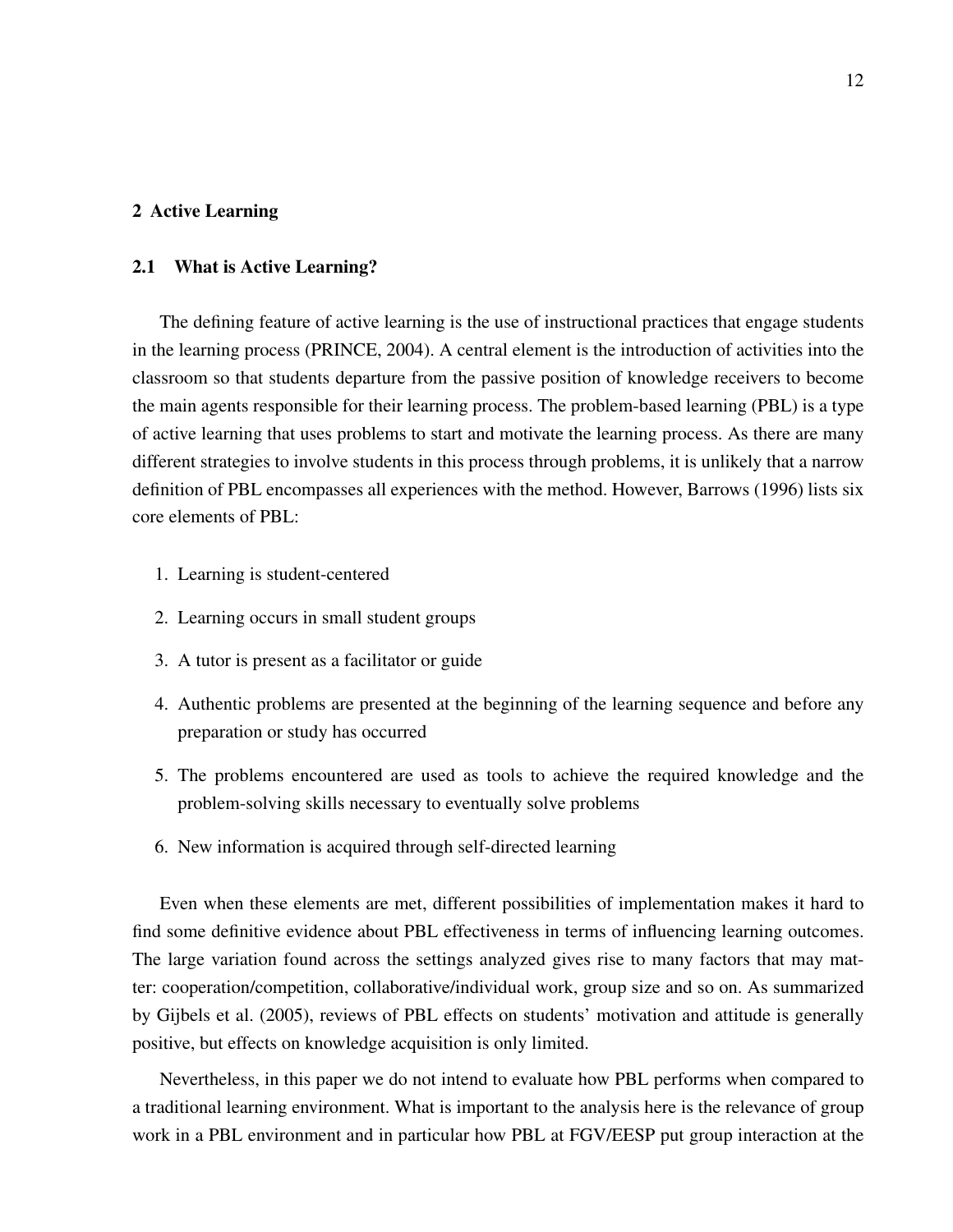core of learning process. This provides a meaningful mechanism for the influence that peers may have on a student's individual performance. The next section details the features of FGV/EESP's use of problem-based learning.

### 2.2 Problem-based Learning at FGV/EESP

São Paulo School of Economics (EESP) was created in 2003 as part of Getulio Vargas Foundation (FGV), a leading think tank and higher education institution created in 1944 in Brazil.<sup>1</sup> The school experienced a rapid growth, becoming one of the leading Brazilian departments in economic research and offering the best undergraduate course in economics in Brazil.<sup>2</sup> Each year, up to 60 students are admitted from a highly selective admission exam done by around 1,500 candidates. The annual tuition for 2016 was approximately three times greater than the Brazilian per capita income calculated for that year and two times greater than per capita income in São Paulo state.<sup>3</sup> To make a comparison, according to a consulting firm, in 2014, the average tuition in Brazil was 60% of country's per capita income and in São Paulo it was 40% of state per capita income.<sup>4</sup> In order to guarantee that no good student be left out due to lack of resources, FGV offers scholarships to those with high achievement in the admission exam and loans to every student in need. This implies that the analysis undertaken in this paper has limited external validity regarding higher education in general, though it may shed light over important aspects of educational production.

The main motivation for the adoption of PBL at FGV/EESP was that, from school's point of view, traditional teaching culture was not enough to prepare professionals with the abilities required by the labor market. The idea was that students should leave the school being capable of using economic models to understand and solve problems in real situations. Table (2.1) shows the schedule of implementation of PBL at FGV/EESP.

In the model adopted in 2013 and still at work, each course (discipline) in the school has up to 60 students enrolled. This group of students is divided in small subgroups that will work together throughout the semester (or quarter for some courses). Each week, the whole group have a lecture with the teacher responsible for the course (the leading teacher) and then each subgroup work separately in the tutorial sessions.<sup>5</sup>

<sup>3</sup> Annual tuition in 2016: R\$ 45,096; Pesquisa Nacional por Amostra de Domicílios Contínua 2016

<sup>1</sup>According to the *Global Go To Think Tank* of the University of Pennsylvania, FGV is the top think tank in Latin America and one of top ten in the world.

<sup>2</sup>https://ideas.repec.org/top/ top.brazil.html; EESP had the best performance in IGC 2015, an evaluation conducted by the Ministry of Education.

<sup>4</sup>http://ultimosegundo.ig.com.br/educacao/2014-06-15/valor-medio-da-mensalidade-de-faculdades-cresce-4-em-2014-e-alcanca-r-645.html

<sup>&</sup>lt;sup>5</sup>For some courses, there is no more lectures, only the tutorial sessions.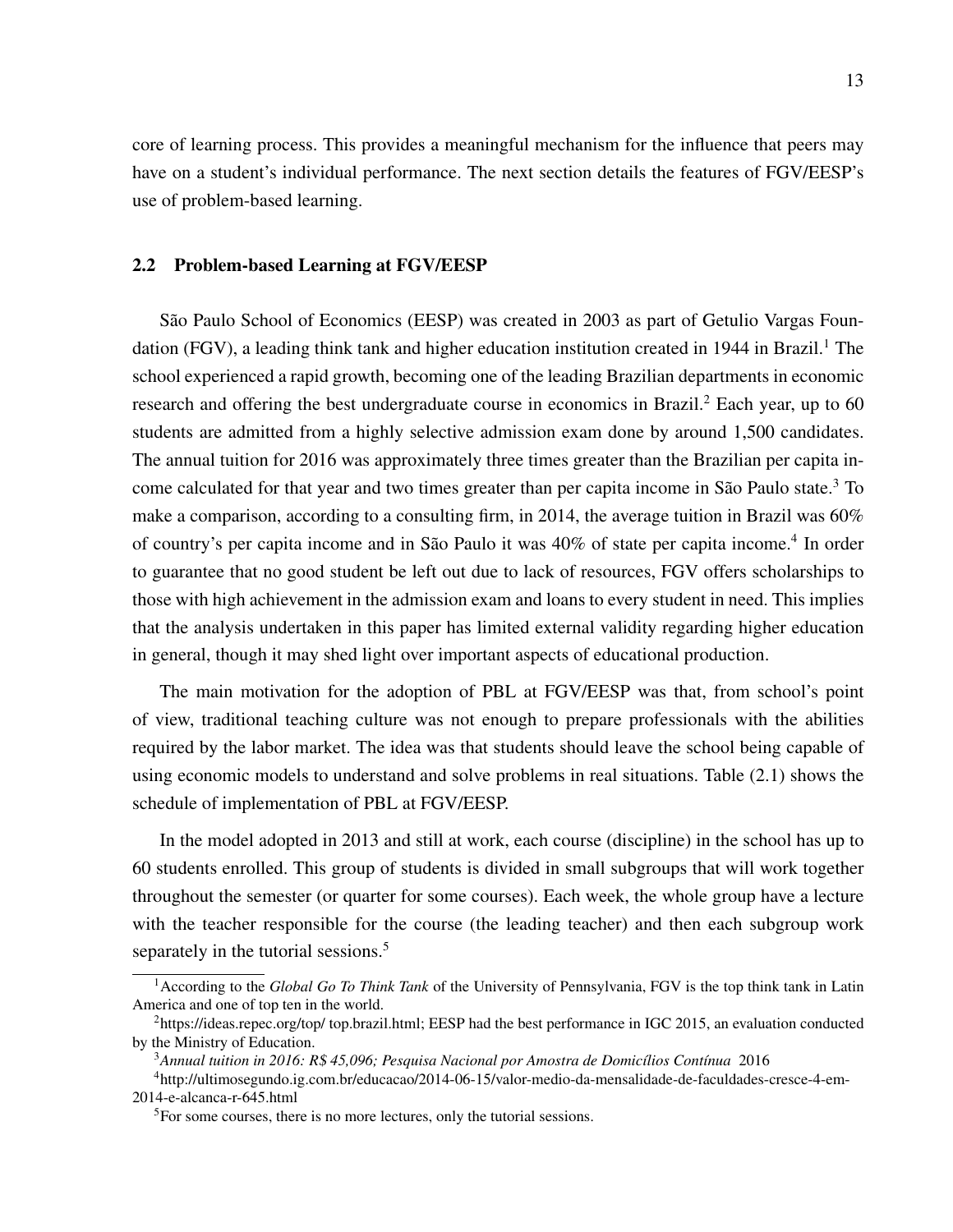| 2011 | visit to Maastricht University and presentation of PBL to professors                                                                                    |
|------|---------------------------------------------------------------------------------------------------------------------------------------------------------|
| 2012 | visit at Aalborg University; defining the trial, tutors training and prepa-<br>ration for curricula change, preparation of workbooks; trial evaluation; |
| 2013 | PBL in mandatory disciplines from first and second semesters;                                                                                           |
| 2014 | PBL in mandatory disciplines from third and fourth semesters;                                                                                           |
| 2015 | PBL in mandatory disciplines from fifth and sixth semesters;                                                                                            |
| 2016 | 100% of curriculum completed and elected disciplines.                                                                                                   |
|      |                                                                                                                                                         |

Table 2.1: PBL Implementation Schedule at FGV/EESP

In the *pre-discussion session*, a real world problem is presented to the students with no requirement of specific previous work on the topic. They start discussing some concepts to analyze the problem and one student will be responsible for recording the concepts discussed and the questions raised and for summing up conclusions. Another student will be the leader of this session. His task is to organize the content and to ensure the opportunity for all colleagues to participate in the session.

Each group will have a *tutor* who will guide and stimulate the pre-discussion session with questions. The tutor is not going to give a lecture, his role will be coaching students through the problem so that students themselves formulate the learning objectives at the end of the session. Knowing the learning objectives, the students have some days to work before the next session.

The *post-discussion* session then takes place and students should respond to the problem in a systematic manner, using precise concepts, so they can conclude the discussion initiated in the previous session. Once the job is done, the tutor must evaluate the performance and give appropriate feedback so that students know exactly what they need to improve their competences and to perform better.

Some particularities of how PBL was implemented at FGV/EESP are important to our analysis. First, students' performance in tutorial sessions has direct impact in their final grade. At the end of each session, the tutor evaluates each student by giving him a grade between 0 and 1. The mean of these grades are then used as a multiplicative factor over the mean obtained from different evaluations. This way, the better the performance in group work, the better his overall performance in terms of the final grade in the course. This provides a strong incentive for the students to participate actively during tutorial sessions, what makes peers an important part of the learning process. Besides, students do not choose the tutorial group to which they will belong. This is a crucial feature for our identification hypothesis. The next subsection discusses the assignment rule that forms the groups.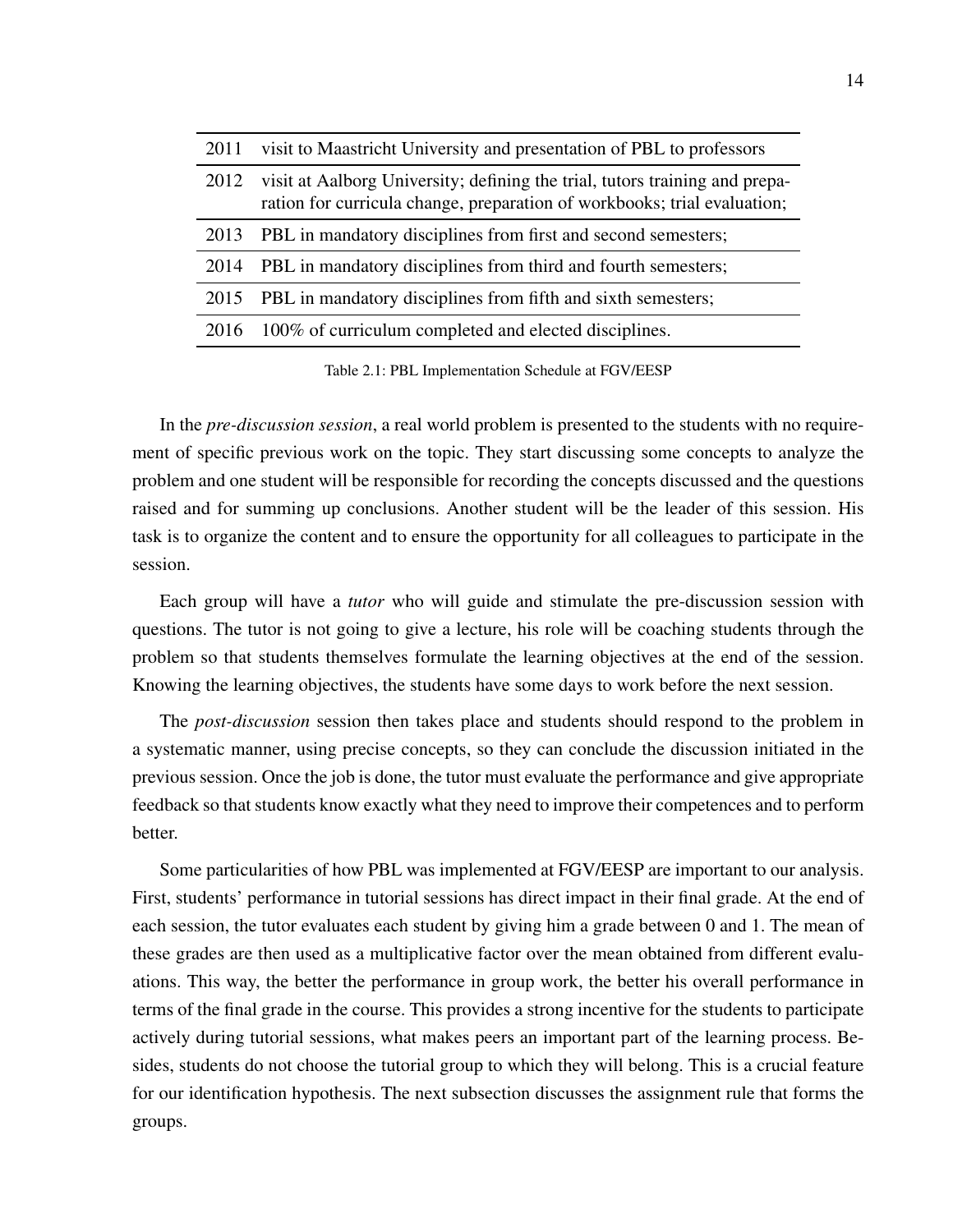### 2.2.1 Students Assignment to Groups

Each course has a specific rule to form the subgroups that will work together in the tutorial sessions. All the rules were designed to balance the composition of the subgroups in terms of previous performance. By previous performance we mean the result in the admission exam for the first period of the course and GPA for subsequent periods. An example makes things clearer.

In their first period, every student must do *Course 1*. <sup>6</sup> The school ranks them according to their performance in the admission exam and form the subgroups of this class by following the pattern shown in the table (2.2).

|  |  |  |  |  |  | A 1 5 9 13 17 21 25 29 33 37 41 45 49 53        |  |  |
|--|--|--|--|--|--|-------------------------------------------------|--|--|
|  |  |  |  |  |  | B 2 6 10 14 18 22 26 30 34 38 42 46 50 54       |  |  |
|  |  |  |  |  |  | C 3 7 11 15 19 23 27 31 35 39 43 47 51 55 57 59 |  |  |
|  |  |  |  |  |  | D 4 8 12 16 20 24 28 32 36 40 44 48 52 56 58 60 |  |  |

Table 2.2: Assignment Rule

It means that the student with the best performance among those enrolled in the course goes to group *A*, the student in the second place goes to group *B* and so on. The only difference for subsequent periods is that GPA is the information used to rank the students. Though the patterns differ across courses, for a given course it has not changed during the period analyzes.

Of course a student influences his position in the ranking, but it is unlikely that it could be done so that he can determine the groups to which he will be assigned. Moreover, students do not know the assignment mechanism. Two relevant points are that the rule was strictly followed and that no student was relocated from the group he was assigned. To check if students and peers ability are in someway related to group formation, table (2.3) below shows regression of student's ability on peers' ability. We regress student's writing ability on peers' math ability and student's math ability on peers' writing ability to avoid a mechanical correlation: in a given group, peers' mean ability in math will be maximum for the student with lowest ability and minimum for the student with the highest ability, for example. The results show that groups are not formed by gathering students with similar ability, as is expected if there is compliance with the assignment rule.

<sup>&</sup>lt;sup>6</sup>We omit the names of disciplines to avoid the possibility of students getting to know that.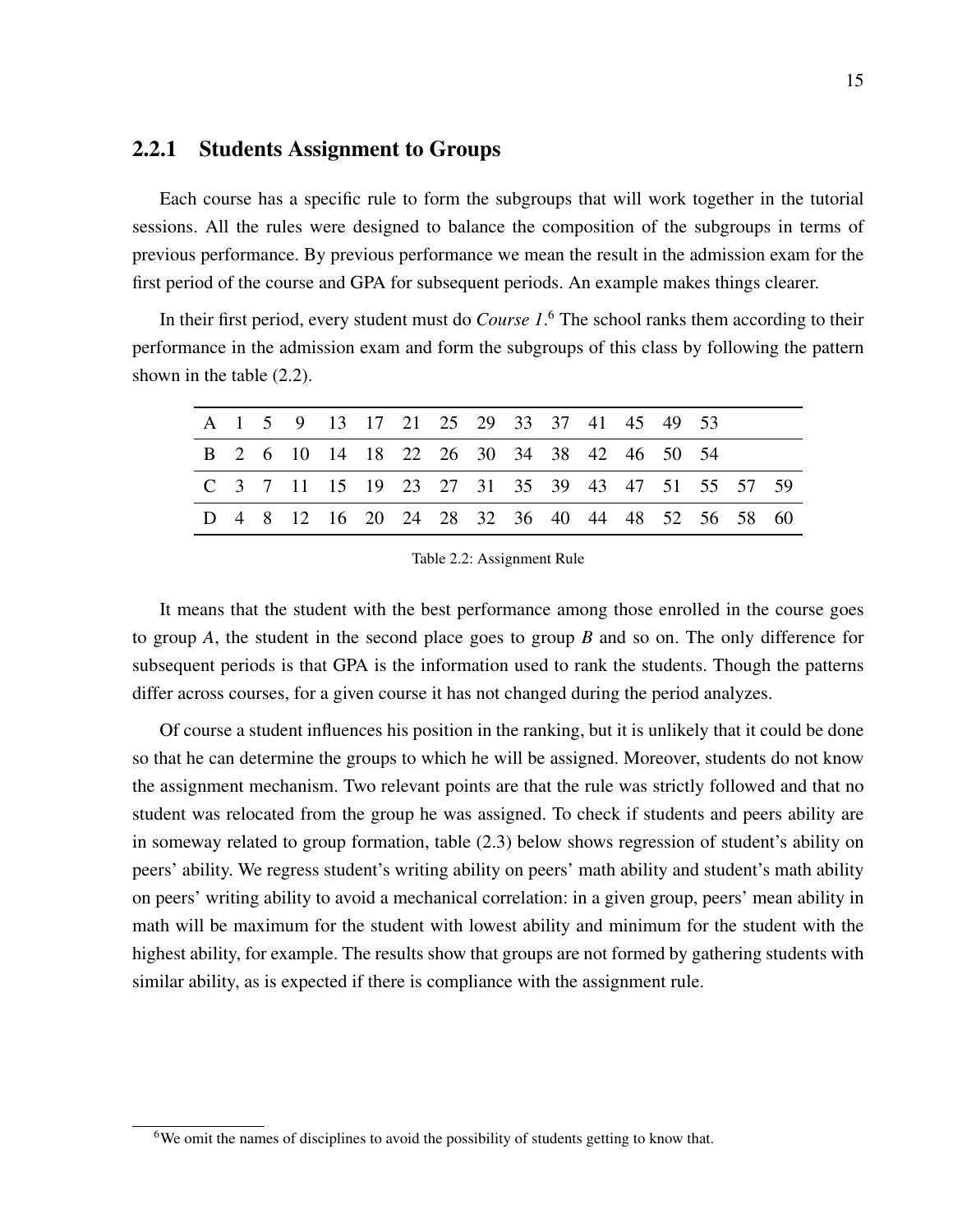|                     | Writing                | <b>Mathematics</b>     |
|---------------------|------------------------|------------------------|
| Ranking             | $-0.007***$<br>[0.001] | $-0.013***$<br>[0.001] |
| Math                | $-0.056$<br>[0.118]    |                        |
| Writing             |                        | 0.035<br>[0.082]       |
| <b>Observations</b> | 3197                   | 3197                   |

Table 2.3: Correlation between student and peers' ability

Dep. variable is student's own ability and regressor is peers' mean ability. We run *writing* on *math* and vice-versa to avoid mechanical correlation.

Standard errors clustered by student shown in brackets.

\*  $p < 0.10$ , \*\*  $p < 0.05$ , \*\*\*  $p < 0.01$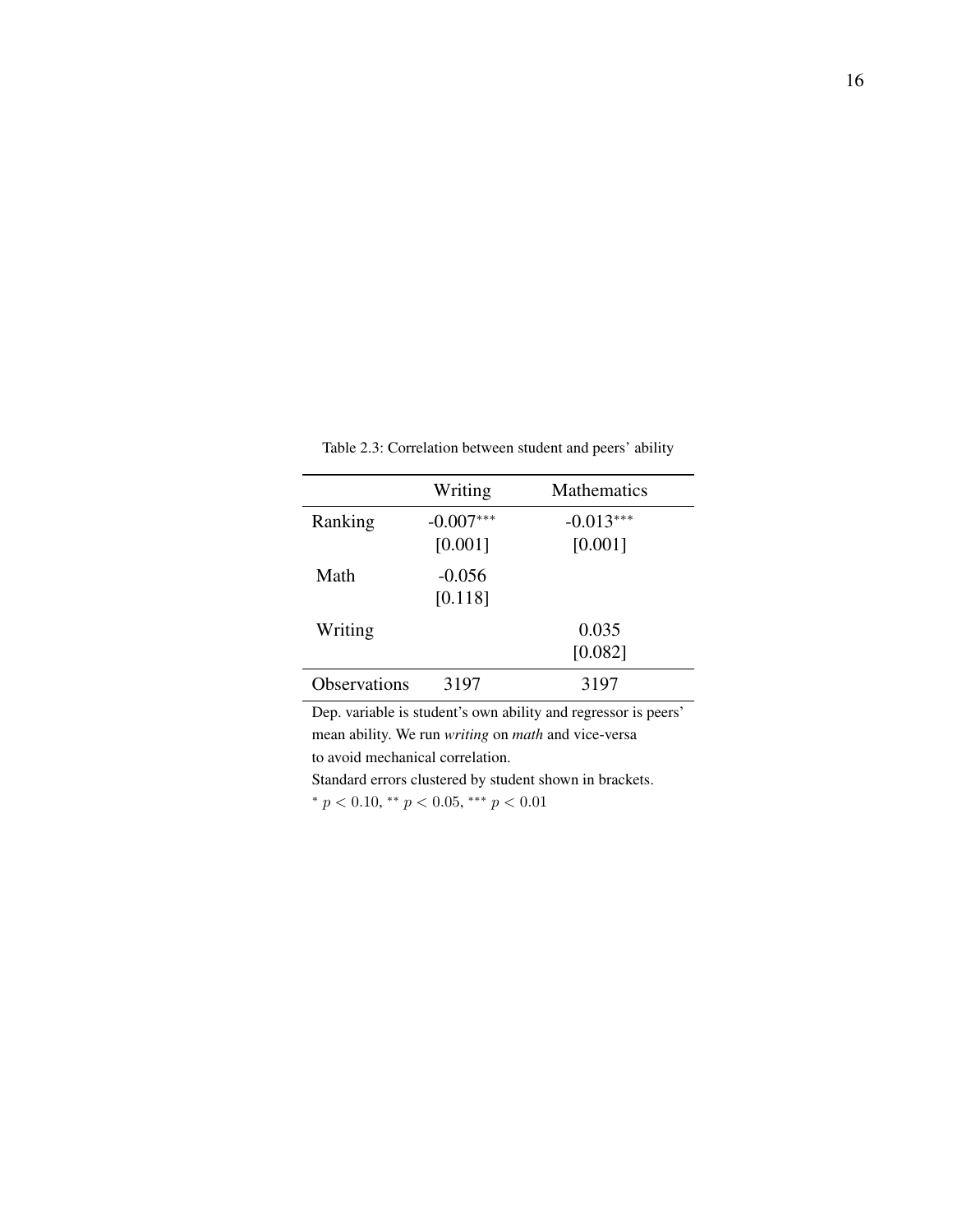### 3 Data

We use data of students in courses that adopted PBL after 2013. Students were admitted mainly after 2013, but there is also information on some students admitted before 2013. These students are either doing a course again or enrolled in delay. We observe 74 students from cohorts admitted before 2013 and they represent 3.6% of the available observations. For each student we know gender, race and income level from a socioeconomic questionnaire filled out when they subscribe to the admission exam. However, socioeconomic information is not available for students admitted from 2008 to 2012 (except from gender). For 2008 and 2009, the questionnaire did not have questions on race and income and for 2011 and 2012, the questionnaire was not applied. For 2010 there is information only about income but in a different scale. We also know students' high school. This is used to control school fixed-effects and to build a variable identifying people who potentially had already had some kind of interaction before getting into college.

Every year, the admission exam was developed by VUNESP, a renowned Brazilian public institution responsible for several other exams including the admission exam of UNESP, a public state university of São Paulo. The exam is applied in two days and the subjects covered are: mathematics, biology, history, geography, english, physics, chemistry, portuguese language. In the first day they solve 135 questions on these subjects and two weeks later they must answer 12 discursive questions: 4 in mathematics and 8 in portuguese language. In this second day they must also do a written essay. The exams are comparable across the years. We will use as a measure of ability the scores on mathematics from first day (tests) and the performance on the written essay. We standardize these scores among the students invited to enroll, i.e., not necessarily those who ended up enrolling in FGV/EESP. The choice of mathematics and writing in part follows previous literature that uses math and verbal scores of  $SAT<sup>1</sup>$  But these subjects may also cover the main skills needed to succeed in the courses. Mathematics is assumed to be a measure of the logical and quantitative reasoning skills demanded from the core disciplines. Writing should be relevant since students are assessed mainly through written exams. Also, the ability of exposing ideas and formulating arguments may be important in group work.

Administrative records provide the year of entry, the proportion of monthly fee received as loan in each semester and student's performance in each of the courses taken. When we refer to *loan* we mean a funding students receive after an analysis of socioeconomic background and that must be repaid after graduating. According to the staff, this analysis do not take performance into account

<sup>&</sup>lt;sup>1</sup>Sacerdote (2001) and Zimmerman (2003), for instance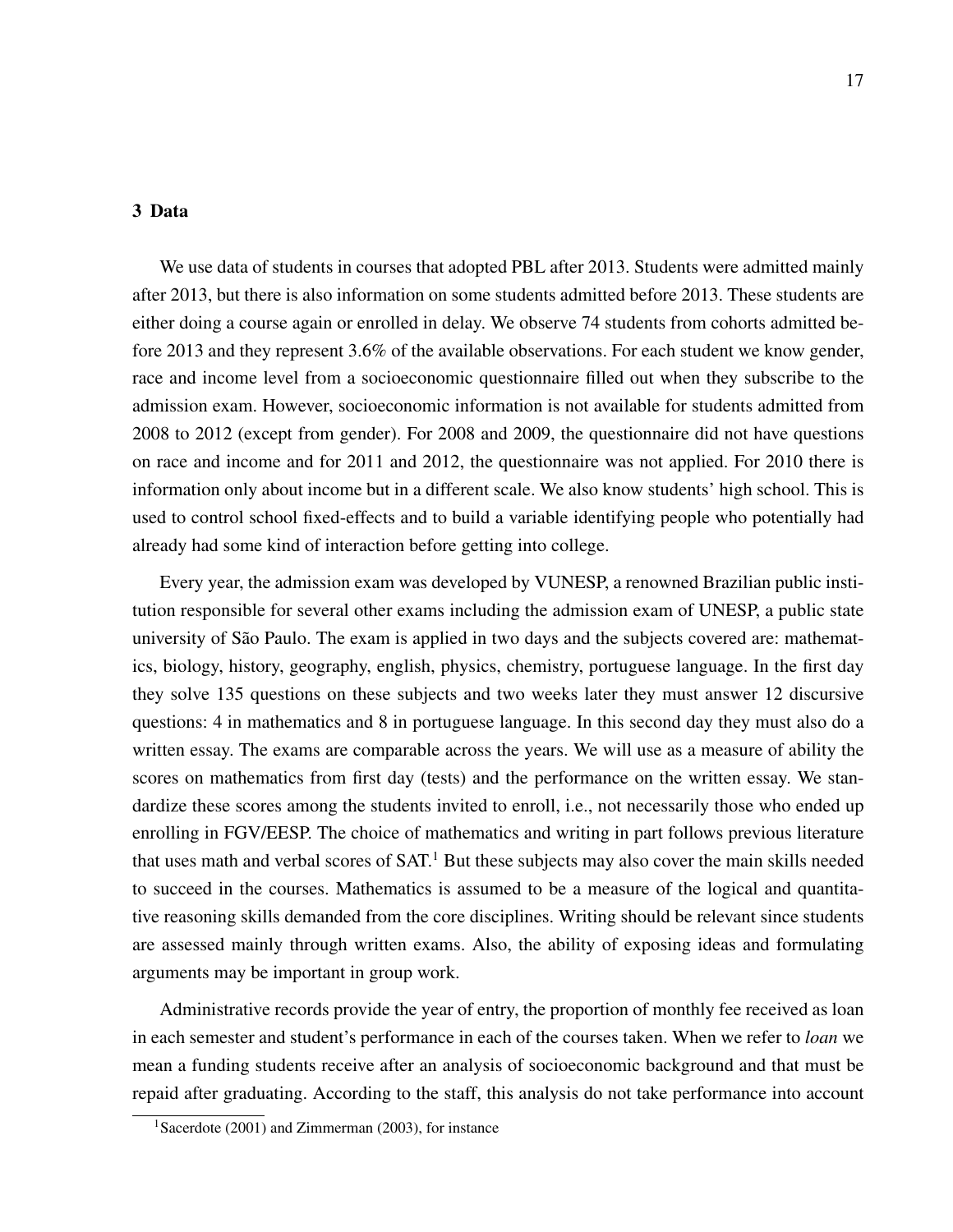in any way. By performance we mean final grades and its two main parts: (i) intermediate and final exams and (ii) participation grade.<sup>2</sup>

An additional variable for the students indicate the tutorial group to which they were assigned in each course. Two characteristics of the groups are observed. The first is the tutor of the group, who is sometimes responsible for more than one group in a given semester. It is also possible that a tutor shows up in different years. The other aspect is that the leading teacher is always tutor of at least one group and so we created a variable to indicate if the student is in the teacher's group. For each course, besides knowing who is the leading teacher, we know the workload and the share of this time that is formally spent in group work. Tables (3.1) and (3.2) show descriptive statistics.

<sup>2</sup>Some courses may have more than one intermediate exam or other types of evaluation. There are also courses with no intermediate evaluation. Usually, final exams are given 60% of the final grade (before applying the participation factor). Final grade is obtained from the weighted average of (i) multiplied by a factor between 0 and 1 corresponding to (ii). Participation grade, in turn, is an average of the performance in each tutorial sessions. The tutor of the group should assess individual engagement and contribution for the development of the session. Student's absence implies a 0 for the session missed. For a given course, if there was n tutorial sessions, the  $n/7$  lowest participation grades are discarded when computing the final participation grade. For example, if there were 28 sessions in a course, the 4 lowest marks are discarded.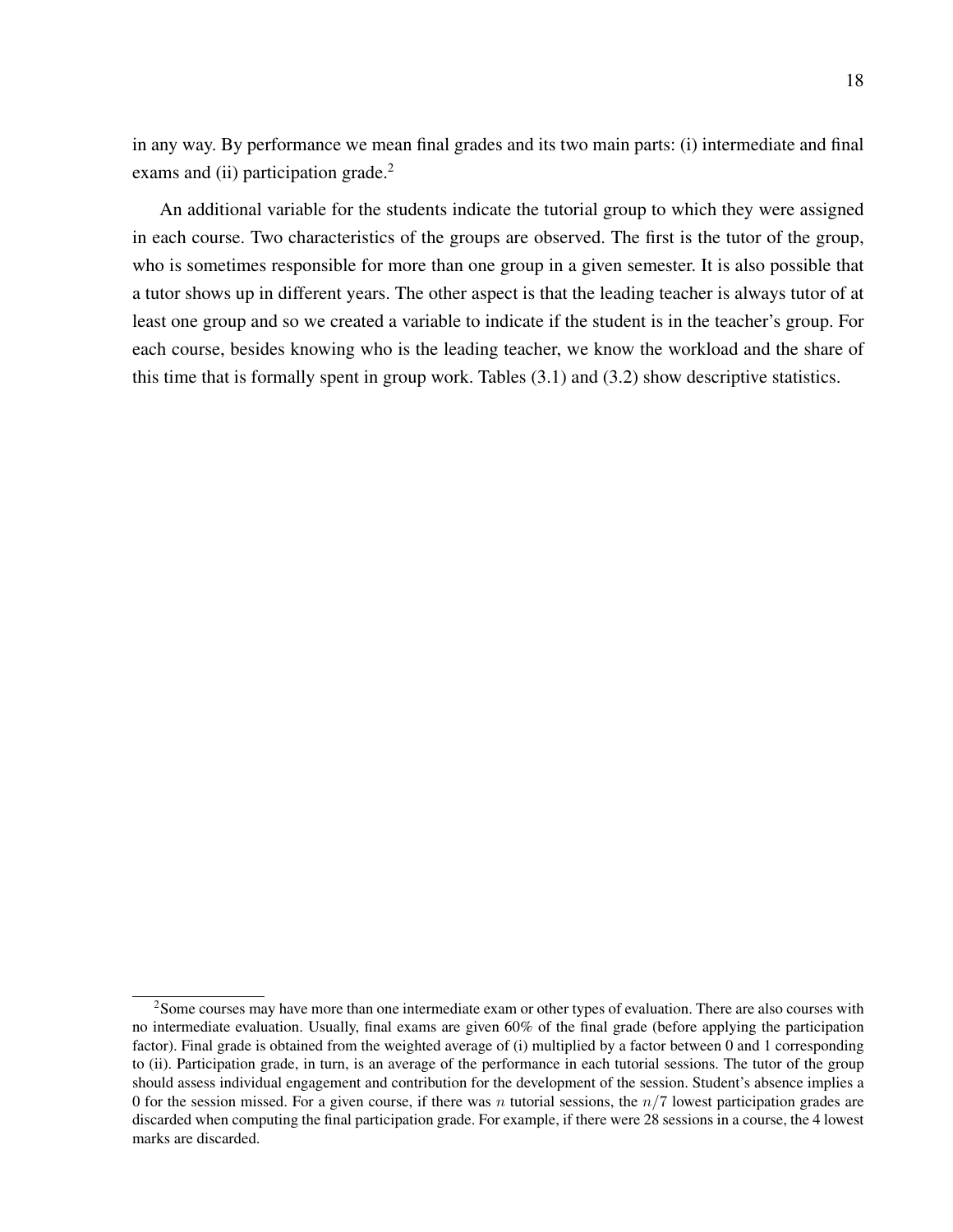|                                                    |                      | 2013                                                                                                  |                                                                                       |                                      | 2014                                              |        |                    | 2015                                           |                 |                                      | 2016                                 |         |
|----------------------------------------------------|----------------------|-------------------------------------------------------------------------------------------------------|---------------------------------------------------------------------------------------|--------------------------------------|---------------------------------------------------|--------|--------------------|------------------------------------------------|-----------------|--------------------------------------|--------------------------------------|---------|
|                                                    | Mean                 | Std. Dev                                                                                              | $\overline{X}$                                                                        | Mean                                 | Std. Dev                                          | $\geq$ | Mean               | Std. Dev                                       | $\overline{X}$  | Mean                                 | Std. Dev                             | $\geq$  |
| Socioeconomic                                      |                      |                                                                                                       |                                                                                       |                                      |                                                   |        |                    |                                                |                 |                                      |                                      |         |
| Female                                             | 0.31                 |                                                                                                       |                                                                                       |                                      |                                                   |        | 0.25               | 0.44                                           |                 |                                      |                                      |         |
| Black                                              | 0.04                 | 0.19<br>0.19                                                                                          | 55                                                                                    | $0.040$<br>0.08                      | $0.50$<br>$0.27$                                  | 52     |                    |                                                | $\frac{51}{51}$ | 0.22                                 | 0.42<br>0.25                         | 46      |
| Income Levels                                      |                      |                                                                                                       |                                                                                       |                                      |                                                   |        |                    |                                                |                 |                                      |                                      |         |
| Level 1                                            | 0.05                 |                                                                                                       |                                                                                       |                                      |                                                   |        |                    |                                                |                 |                                      |                                      |         |
| Level 2                                            |                      |                                                                                                       |                                                                                       |                                      |                                                   |        |                    |                                                |                 |                                      |                                      |         |
| Level 3                                            | 0.25<br>0.13<br>0.29 |                                                                                                       |                                                                                       |                                      |                                                   |        |                    |                                                |                 |                                      |                                      |         |
| Level 4                                            |                      |                                                                                                       |                                                                                       |                                      |                                                   |        |                    |                                                |                 |                                      |                                      |         |
| Level 5                                            | 0.09                 | 0.44460.39<br>0.0.45460.39                                                                            | 5<br>5<br>5<br>5<br>5<br>5<br>5<br>5<br>5<br>5<br>5<br>5<br>5<br>5<br>5<br>5<br>2<br> | 0.06<br>0.17<br>0.19<br>0.23<br>0.23 | $0.388$<br>$0.388$<br>$0.388$<br>$0.43$<br>$0.43$ |        |                    | $0.35$<br>$0.40$<br>$0.37$<br>$0.35$<br>$0.43$ |                 | 0.07<br>0.11<br>0.17<br>0.37<br>0.37 | 0.31<br>0.31<br>0.38<br>0.31<br>0.49 | 7999999 |
| Level 6                                            | 0.18                 |                                                                                                       |                                                                                       |                                      |                                                   |        |                    |                                                |                 |                                      |                                      |         |
| <b>Ability</b>                                     |                      |                                                                                                       |                                                                                       |                                      |                                                   |        |                    |                                                |                 |                                      |                                      |         |
| Mathematics                                        | 6.08                 | 0.73                                                                                                  |                                                                                       |                                      | $0.87$<br>1.00                                    |        |                    | $\frac{0.81}{1.00}$                            |                 |                                      | 0.76                                 |         |
| Writing                                            | 5.15                 |                                                                                                       | 55<br>55<br>55                                                                        | 5.30<br>5.20<br>5.20                 |                                                   | 5252   | 6.29<br>5.19<br>65 |                                                | <b>SSS</b>      | 5.36<br>5.26                         |                                      | 444     |
| Ranking (median)                                   | 77                   |                                                                                                       |                                                                                       |                                      |                                                   |        |                    |                                                |                 |                                      |                                      |         |
| Notes: Socioeconomic info<br><b>Execution</b> COOP |                      | mation is not available for students admitted from $2008$ to $2012$ (except gender)<br>E:E suissance: |                                                                                       |                                      |                                                   |        |                    | 11.2.2.2.2.2.2.0011                            |                 | the CLUC Forms                       |                                      |         |

Table 3.1: Descriptive Statistics - Carachteristics by cohort Table 3.1: Descriptive Statistics - Carachteristics by cohort

For 2008 and 2009, the questionnaire did not have questions on race and income; for 2011 and 2012, the questionnaire For 2008 and 2009, the questionnaire did not have questions on race and income; for 2011 and 2012, the questionnaire was not applied. For 2010 there is information only about income but in a different scale. was not applied. For 2010 there is information only about income but in a different scale.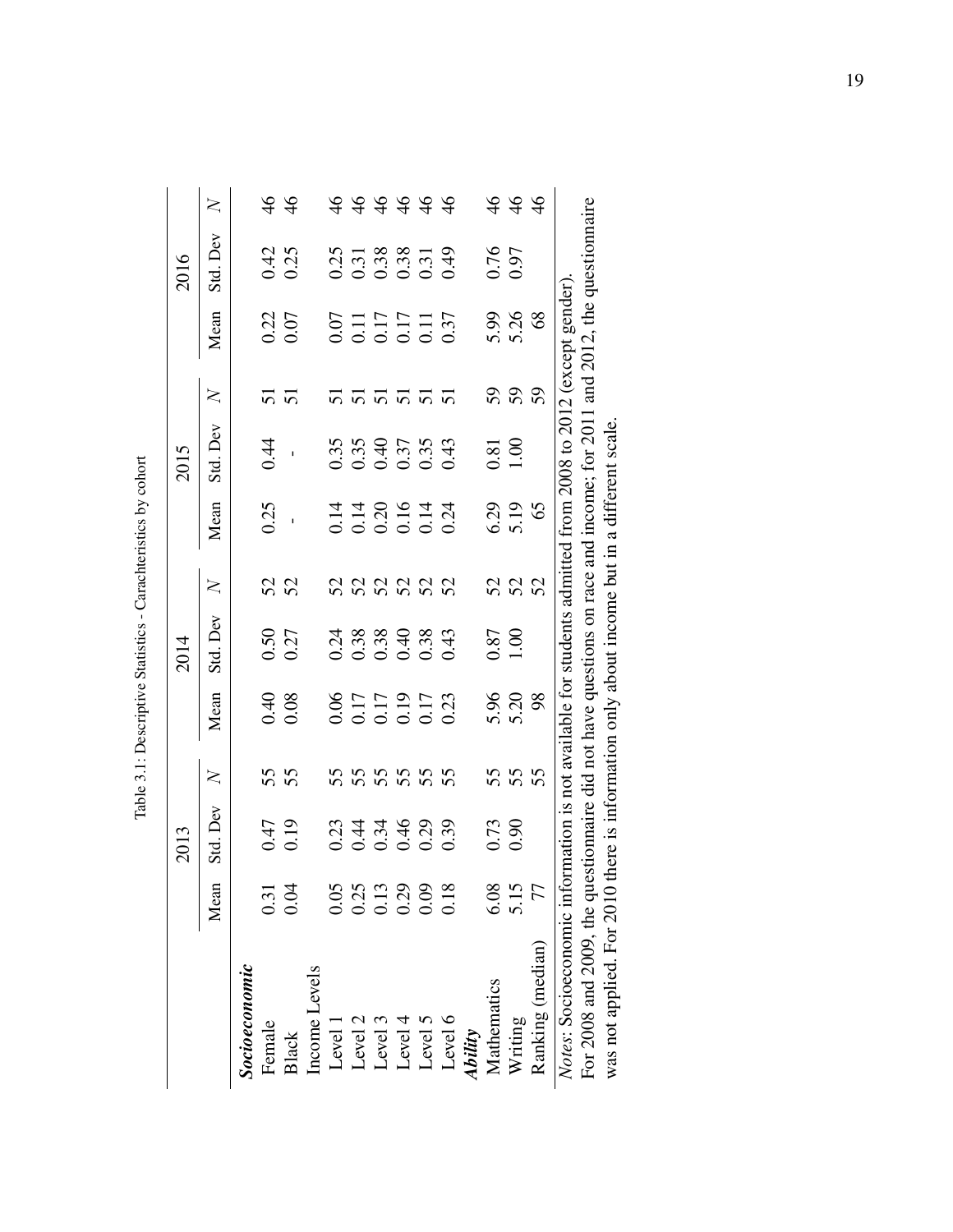|                                                                |      | 2013                                 |                         |                                      | 2014                                                                                                         |           |                                       | 2015                                 |                                             |                                                | 2016                                  |                   |
|----------------------------------------------------------------|------|--------------------------------------|-------------------------|--------------------------------------|--------------------------------------------------------------------------------------------------------------|-----------|---------------------------------------|--------------------------------------|---------------------------------------------|------------------------------------------------|---------------------------------------|-------------------|
|                                                                |      | Mean Std. Dev                        | $\geq$                  | Mean                                 | Std. Dev                                                                                                     | $\geq$    | Mean                                  | Std. Dev                             | $\geq$                                      | Mean                                           | Std. Dev                              | $\geq$            |
| Loan (if $\neq$ 0)                                             |      |                                      |                         |                                      |                                                                                                              |           |                                       |                                      |                                             |                                                |                                       |                   |
| $1^{st}$ semester                                              | 0.79 | 1.21                                 |                         |                                      |                                                                                                              |           |                                       |                                      |                                             |                                                |                                       |                   |
| $2^{nd}$ semester                                              | 0.73 |                                      |                         |                                      |                                                                                                              |           |                                       |                                      |                                             |                                                |                                       |                   |
| Final Grade                                                    | 6.36 | $0.21$<br>$2.59$<br>$0.07$<br>$1.93$ | 15<br>552<br>563<br>454 | 0.71<br>0.73<br>0.99<br>0.72<br>0.72 | 0.28<br>0.27<br>0.54<br>0.07<br>1.75<br>1.75                                                                 | 225523828 | 0.75<br>0.742<br>0.09<br>0.09<br>7.03 | 0.26<br>0.26<br>2.67<br>1.84<br>1.84 | $\begin{array}{l} 7.9888888888 \end{array}$ | 1776<br>0.746<br>0.09<br>0.746<br>0.09<br>0.71 | 0.28<br>0.28<br>0.21<br>0.178<br>2.05 | 33800000000000000 |
| Participation                                                  | 0.98 |                                      |                         |                                      |                                                                                                              |           |                                       |                                      |                                             |                                                |                                       |                   |
| Final Exam                                                     | 7.12 |                                      |                         |                                      |                                                                                                              |           |                                       |                                      |                                             |                                                |                                       |                   |
| First Exam                                                     | 6.93 |                                      |                         |                                      |                                                                                                              |           |                                       |                                      |                                             |                                                |                                       |                   |
| Groups                                                         |      |                                      | 38                      |                                      |                                                                                                              |           |                                       |                                      |                                             |                                                |                                       |                   |
| Courses                                                        |      |                                      |                         |                                      |                                                                                                              |           |                                       |                                      |                                             |                                                |                                       |                   |
| Group Size                                                     |      | 55.                                  |                         | $\frac{1}{3}$                        | 2.46                                                                                                         |           | $\overline{c}$                        | 2.07                                 |                                             | $\overline{2}$                                 | 2.04                                  |                   |
| Notes: Information on loan is<br>A student is observed in more |      |                                      |                         |                                      | shown for those who receive it (different from zero)<br>than one course, then $N = student \times courses$ . |           |                                       |                                      |                                             |                                                |                                       |                   |
|                                                                |      |                                      |                         |                                      |                                                                                                              |           |                                       |                                      |                                             |                                                |                                       |                   |

| ١                                 |
|-----------------------------------|
|                                   |
| contact the state of the state of |
|                                   |
| ֚֡֕                               |
|                                   |
| I                                 |
|                                   |
| .<br>י                            |
| l<br>1<br>Î.                      |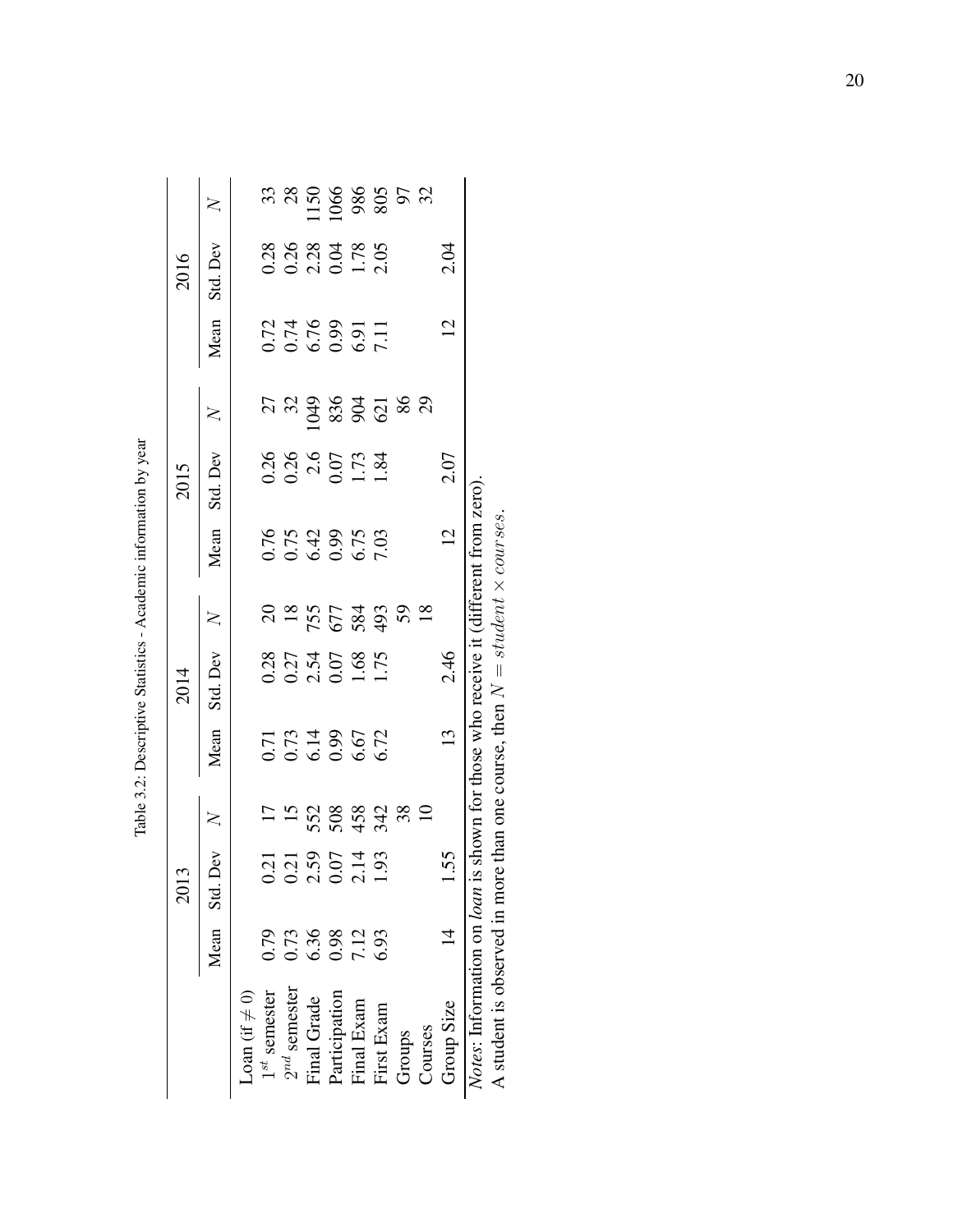Table (3.1) summarizes the characteristics of the cohorts admitted after 2013. The proportion of women ranges from 20% to 40%. People self reported as black are at most 8% of students in the data.<sup>3</sup> For 2015, the question about race was not included in the questionnaire. Information of family income is only available as proportions of students falling into some intervals. The mean of level 1 indicates the proportion of students with family income below the threshold of 10 minimum wages.<sup>4</sup> The thresholds for the other levels are multiples  $(2, 3, 4, 4)$  and 5 of this value. Level 6 comprises students with family income above 50 minimum wages. We see that most of the students does not seem to come from a disadvantaged socioeconomic background. In terms of measured ability, mean achievement across cohorts are fairly similar but there is some variation in the ranking of enrolled students.

Socioeconomic information is not available for students admitted from 2008 to 2012 (except from gender). For 2008 and 2009, the questionnaire did not have questions on race and income; for 2011 and 2012, the questionnaire was not applied; and for 2010 there is information only about income but in a different scale.

Information on table (3.2) is separated not by cohorts, but by academic year. It contains information for each student in each course he has taken in the year indicated on top. The only figure summarized for each individual is loan, since it varies semiannually. In this case,  $N$  is indicating how many students in our data received loan in each semester and the mean column indicates the mean proportion on monthly fee received as loan by these students.

Table (3.3) shows correlations between the standardized final grade and the variables to be used as controls in the results. Ability is highly correlated with performance and girls have higher achievement. The observed difference for men and women is increased once regression is controlled for school fixed effects. The estimates for these three variables are all statistically significant. It is worthy noting that inclusion of a dummy for race does not add much to explain performance as evidenced by the  $R<sup>2</sup>$ . It is also not possible to reject that the estimated coefficient is different of zero. This is not a surprising result, since descriptive statistics shows that there are few self reported black people. Additionally, we lose some observations due to the absence of the question on race in 2015 questionnaire. The estimated coefficients for income levels are not statistically significant, neither individually nor jointly. Without income dummies, loan may seem to act as a proxy for it. This would be the case if we consider that proportion of loan is higher for those students with lower income and that income is positively correlated with performance. Thus, for the results shown from now on we use the variables in model (5) as main controls.

<sup>3</sup>*Negros* and *pardos*.

<sup>4</sup>Approximately US\$360 in PPP for 2012, the year when students subscribed for 2013.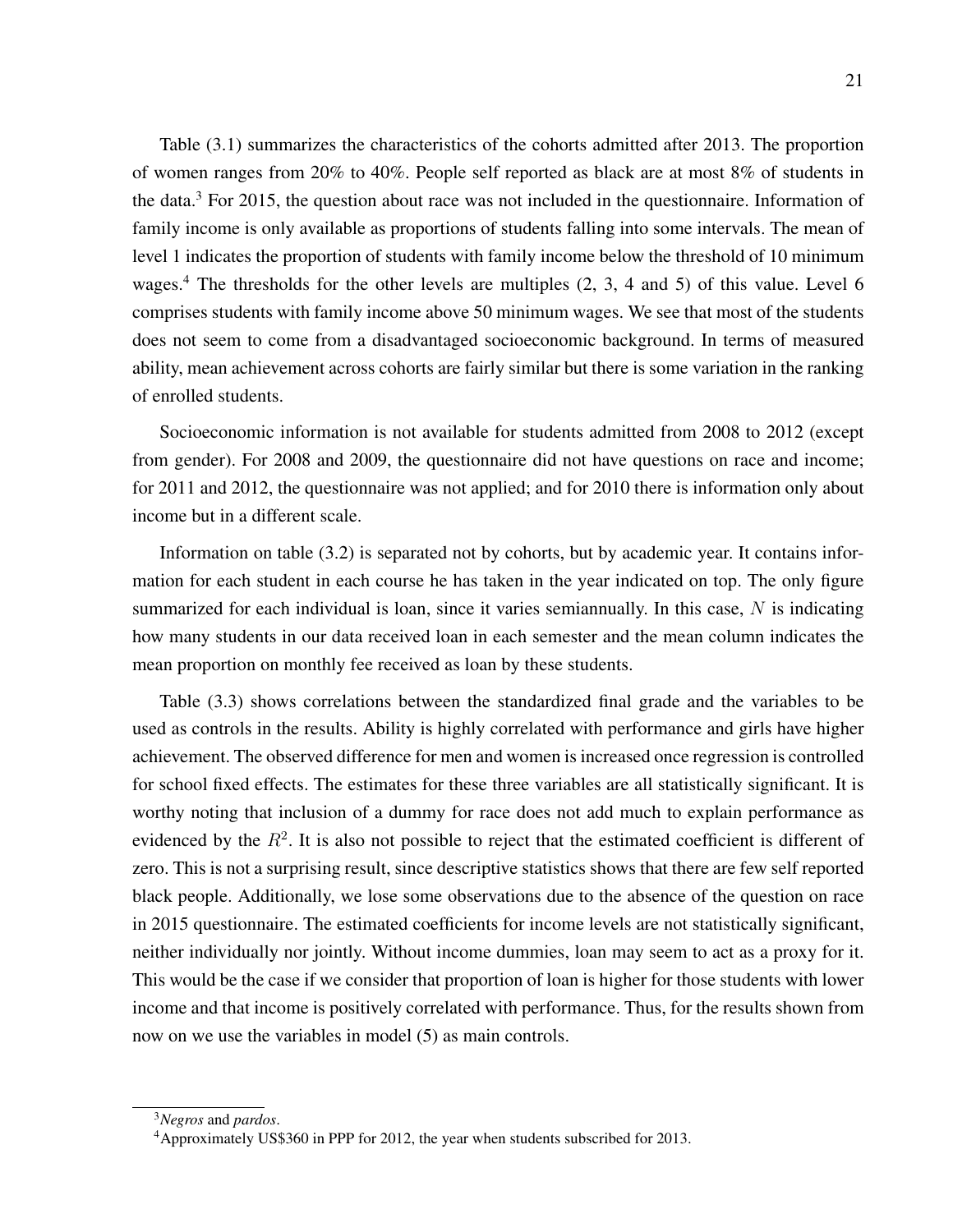Table 3.3: OLS Baseline

|                        |                |                | Dependent Var.: Standardized Final Grade |                |            |
|------------------------|----------------|----------------|------------------------------------------|----------------|------------|
|                        | (1)            | (2)            | (3)                                      | (4)            | (5)        |
| <b>Ability</b>         |                |                |                                          |                |            |
| Writing                | $0.144***$     | $0.178***$     | $0.150***$                               | $0.152***$     | $0.173***$ |
|                        | [0.035]        | [0.042]        | [0.047]                                  | [0.036]        | [0.050]    |
| Mathematics            | $0.185***$     | $0.187***$     | $0.188***$                               | $0.182***$     | $0.185***$ |
|                        | [0.033]        | [0.038]        | [0.055]                                  | [0.033]        | [0.056]    |
| <b>Characteristics</b> |                |                |                                          |                |            |
| Female                 | $0.172***$     | $0.144*$       | $0.320***$                               | $0.161**$      | $0.308***$ |
|                        | [0.066]        | [0.077]        | [0.109]                                  | [0.067]        | [0.114]    |
| Loan                   | $-0.014$       | $-0.058$       | $-0.043$                                 | 0.045          | 0.108      |
|                        | [0.099]        | [0.110]        | [0.130]                                  | [0.124]        | [0.150]    |
| <b>Black</b>           |                | $-0.121$       |                                          |                |            |
|                        |                | [0.210]        |                                          |                |            |
| <b>Income Levels</b>   |                |                |                                          |                |            |
| Level <sub>2</sub>     |                |                |                                          | 0.067          | 0.330      |
|                        |                |                |                                          | [0.179]        | [0.280]    |
| Level 3                |                |                |                                          | 0.012          | 0.219      |
|                        |                |                |                                          | [0.174]        | [0.288]    |
| Level 4                |                |                |                                          | 0.100          | 0.476      |
|                        |                |                |                                          | [0.186]        | [0.297]    |
| Level 5                |                |                |                                          | 0.161          | 0.352      |
|                        |                |                |                                          | [0.183]        | [0.282]    |
| Level 6                |                |                |                                          | 0.085          | 0.321      |
|                        |                |                |                                          | [0.185]        | [0.294]    |
| School FE              | N <sub>o</sub> | N <sub>o</sub> | Yes                                      | N <sub>o</sub> | Yes        |
| $R^2$                  | 0.097          | 0.103          | 0.271                                    | 0.099          | 0.270      |
| Observations           | 3152           | 2465           | 3065                                     | 3045           | 3010       |

Standard errors clustered by student in brackets

Year, cohort, course and tutor fixed-effects.

\*  $p < 0.10$ , \*\*  $p < 0.05$ , \*\*\*  $p < 0.01$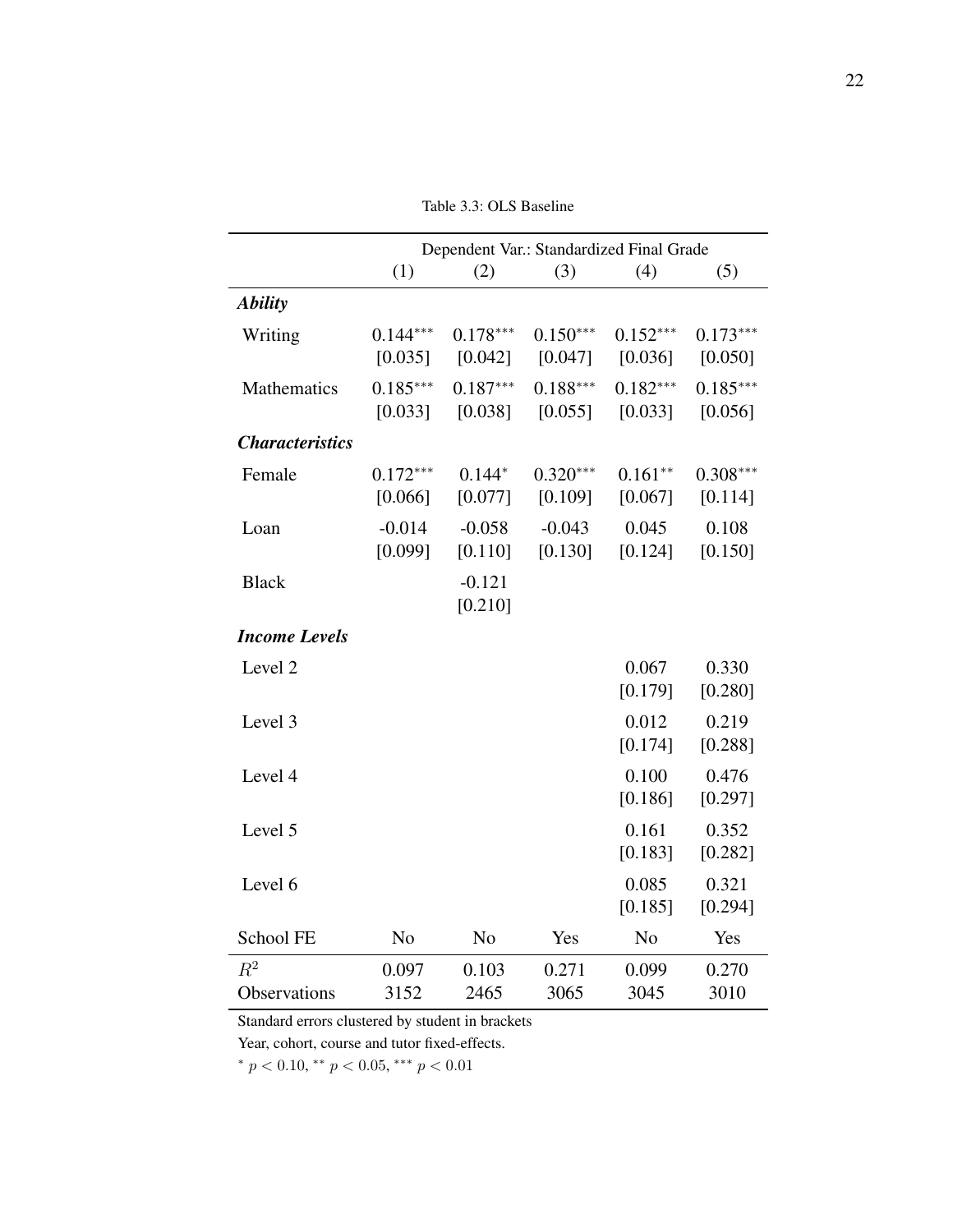#### 4 Empirical Strategy

The econometric approach for most of the empirical works mentioned above rely on the linearin-means model, which is the baseline for our analysis. In a framework of interactions, choices can be seen as the outcome of an individual maximization process that takes into account the expected behavior of other individuals. In such a context, the linear-in-means specification is consistent with a model in which an individual try to minimize the deviation of his behavior from a linear function of group's mean behavior (BROCK; DURLAUF, 2001). We follow Boucher et al. (2014) by defining as *peer* a student i whose academic performance and personal characteristics may affect the performance of other student  $j$  in the same group. To discuss the challenges in estimating peer effects consider the following structure.

Suppose there exists G groups indexed by  $g \in \{1, ..., G\}$ , each of them containing  $n_g$  individuals indexed by  $i \in \{1, ..., n_q\}$ . Define  $P_i = \{1, ..., n_q\} \setminus \{i\}$ , the group of i's peers. Then, for a given group we have a system formed by individual equations like

$$
y_{ig} = \alpha + \beta \underbrace{\frac{\sum_{j \in P_i} y_{jg}}{n_g - 1} + \gamma x_{ig} + \delta \underbrace{\frac{\sum_{j \in P_i} x_{jg}}{n_g - 1} + \varepsilon_{ig}}_{\tilde{x}_{ig}}. \tag{1}
$$

In education, y may be a measure of student's achievement and x a measure of ability.<sup>1</sup> The parameter  $\gamma$  captures the effect of student's own ability on his achievement. In the terms of Manski (1993), β captures how individual behavior vary with the prevalent behavior in the group, the *endogenous effect*. But individual behavior also vary with exogenous characteristics of the group, and this is the *contextual* or *exogenous effect* captured by the parameter δ. A third effect may arise from the fact that individuals in the same group tend to be similar due to similar individual characteristics or to sharing similar institutional environments, the *correlated effect*. A group fixed effect in the equation could capture what is constant for peers of the same group.

With information on ability, provided that  $|\beta| < 1$ , through OLS we could only estimate a reduced form that does not allow us separating endogenous and contextual effects. The reduced

 $<sup>1</sup>$ Here, for simplicity, we use a single characteristic without loss of generality for ease of exposition.</sup>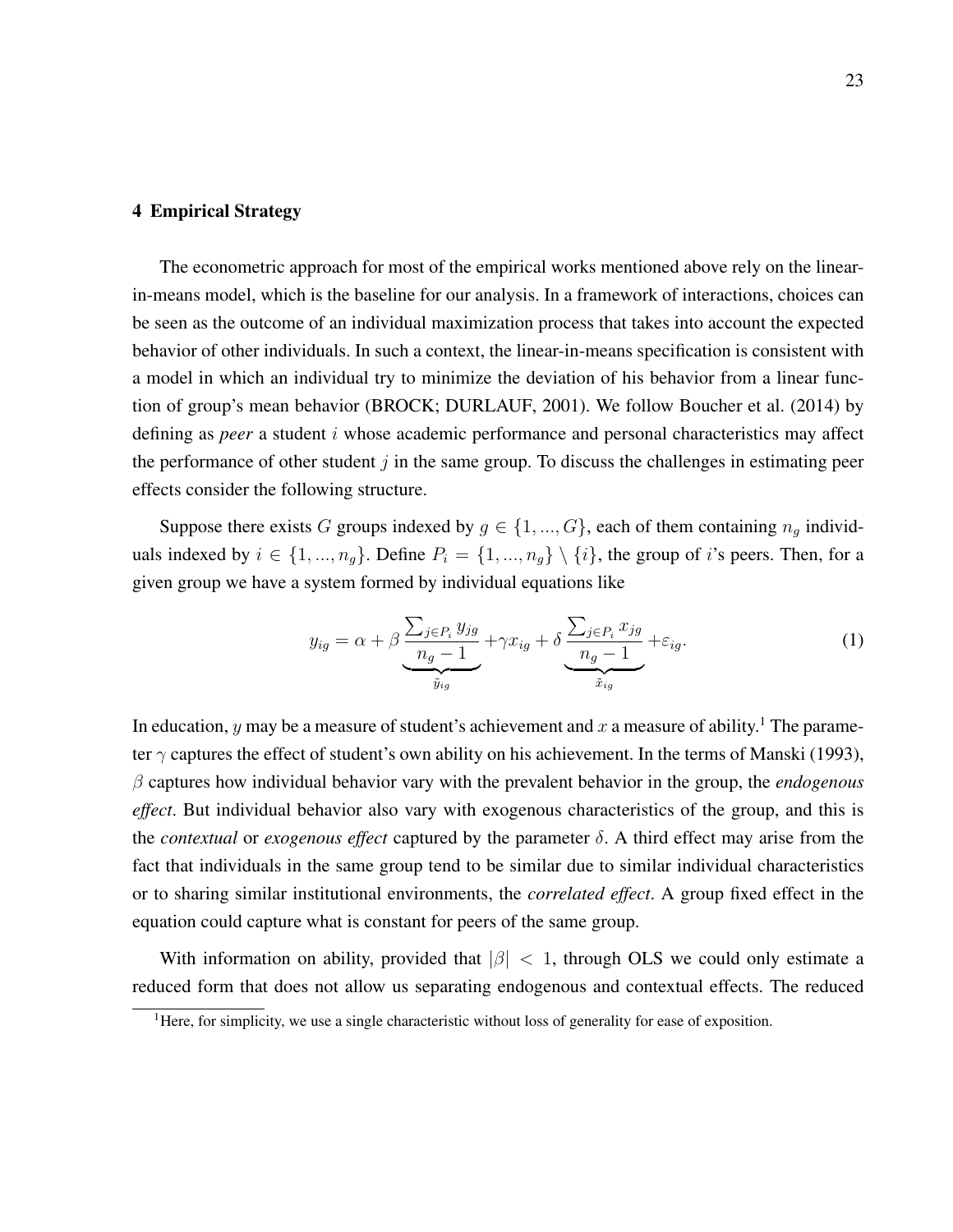form for a given individual of some group is

$$
y_{ig} = \underbrace{\frac{\alpha}{1-\beta} + \left[\gamma + \frac{\beta(\gamma\beta+\delta)}{(n-1+\beta)(1-\beta)}\right]}_{\pi_1} x_{ig} + \underbrace{\left[\frac{\gamma\beta+\delta}{(1+\frac{\beta}{n_g-1})(1-\beta)}\right]}_{\pi_2} \tilde{x}_{ig} + \varepsilon_{ig}.
$$
 (2)

See that student's own ability affects him directly through  $\gamma$  but also through feedback effects. Regarding social effects, despite the impossibility of separating endogenous from contextual effects,  $\pi_2 \neq 0$  would imply the presence of peer effects, since it is reasonable that  $\gamma \neq 0$ .

This is a simultaneity problem that became known in the literature as the reflection problem (MANSKI, idem). It refers to the process in which a person's outcome is affected by the outcome of others as well as the other way round. We discuss later in the paper some methods that can be used to separate the components of peer effects. Some additional basic problems potentially present in any attempt of estimating the effects of social interactions are endogenous membership and correlated unobservables (MOFFITT et al., 2001).

Endogenous membership occur when students can choose the group to which they belong. If that is so, estimates of peer effects may suffer from bias due to common unobservables determining selection and affecting outcomes. In our context, it does not seem a threat to identification, since group assignment is done according to an exogenous rule that was strictly followed as already mentioned.

The problem of correlated unobservables is present when some group-specific feature that explain the outcome is correlated to characteristics assumed exogenous. This could in part result from endogenous membership, what we rule out due to the assignment mechanism. The other source of correlation could arise from common factors affecting members of a group. In our case, it is possible that students selected in different years face different institutional environments due to reorganization of course sequence or changing rules, for example. We control this by using cohort fixed-effects. Further common factors affecting the groups of students formed are teachers and tutors, but we can observe them accurately. By using these controls, we expect to address the issues of correlated effects.

In our setting, the source for identification of peer effects  $(\pi_2)$  is the exogenous variation in the compostition of groups due to the exogenous assignment rule. Since allocation of students depends on their ranking, conditional on variables determining achievement  $(x)$  there is no unobservables explaining variations in  $\tilde{x}$ . However, this is not enough to estimate endogenous and contextual effects separately. In the appendix we report results for estimation of endogenous peer effects based on Boucher et al. (2014). But probably due to lack of enough variation in peers' variables we do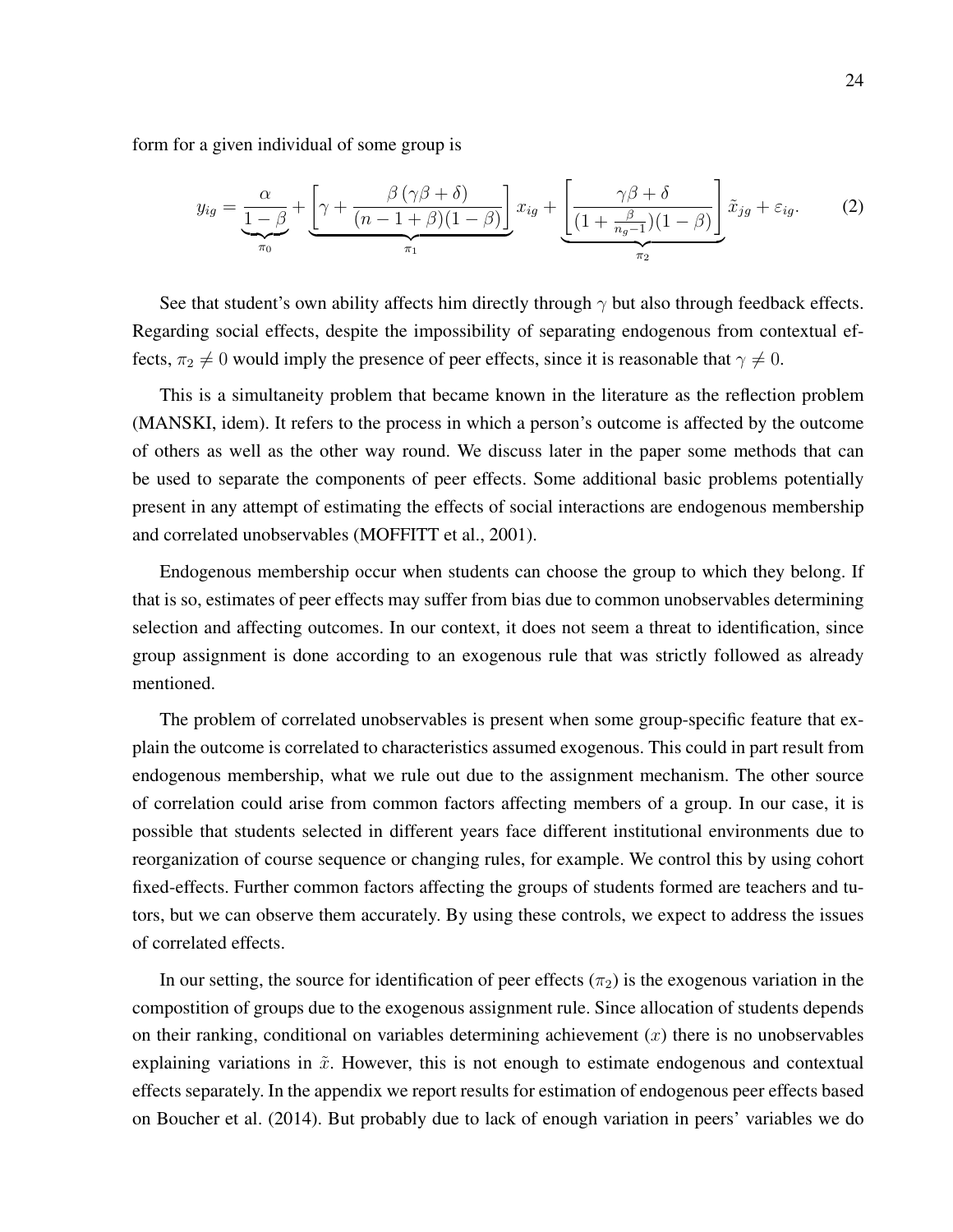not reach satisfying results.

To present the models we want to estimate, we define some notation. The variable  $y_{igct}$  is the achievement of student i, allocated in the group g of course c taken in period t. The vector  $x_{it}$  may contain student's ability measured in the admission exam (mathematics and writing) and characteristics (gender and loan). The vectors  $\tilde{\mathbf{x}}_{igct}$  contain means for i's peers in the variables included in  $x_{it}$ . Finally,  $v_{i qct}$  controls for school, cohort, tutor and course fixed-effects when each applies.<sup>2</sup> The baseline is an OLS for a single equation model:

$$
y_{igct} = \alpha_0 + \alpha_1 \mathbf{x}_{it} + \alpha_2 \tilde{\mathbf{x}}_{igct} + \varphi \mathbf{v}_{igct} + \varepsilon_{igct}
$$
(3)

This is the linear-in-means reduced form in which  $y_{igct}$  is a measure of academic performance. The vector  $x_{it}$  contains student's own ability and characteristics. Information of peers are in the vector  $\tilde{\mathbf{x}}_{igct}$ , that contains ability or characteristics or both at the same time. Vector  $\mathbf{v}_{igct}$  is composed by the variable of model (5) presented in table (3.3). Our interest is on coefficient  $\alpha_2$ . Rejecting the null hypotheses for  $\alpha_2$  would evidence the presence of peers effects.

<sup>2</sup>Controlling for course fixed-effects is basically the same as controlling for teacher fixed-effects, since leading teachers rarely changed in the data.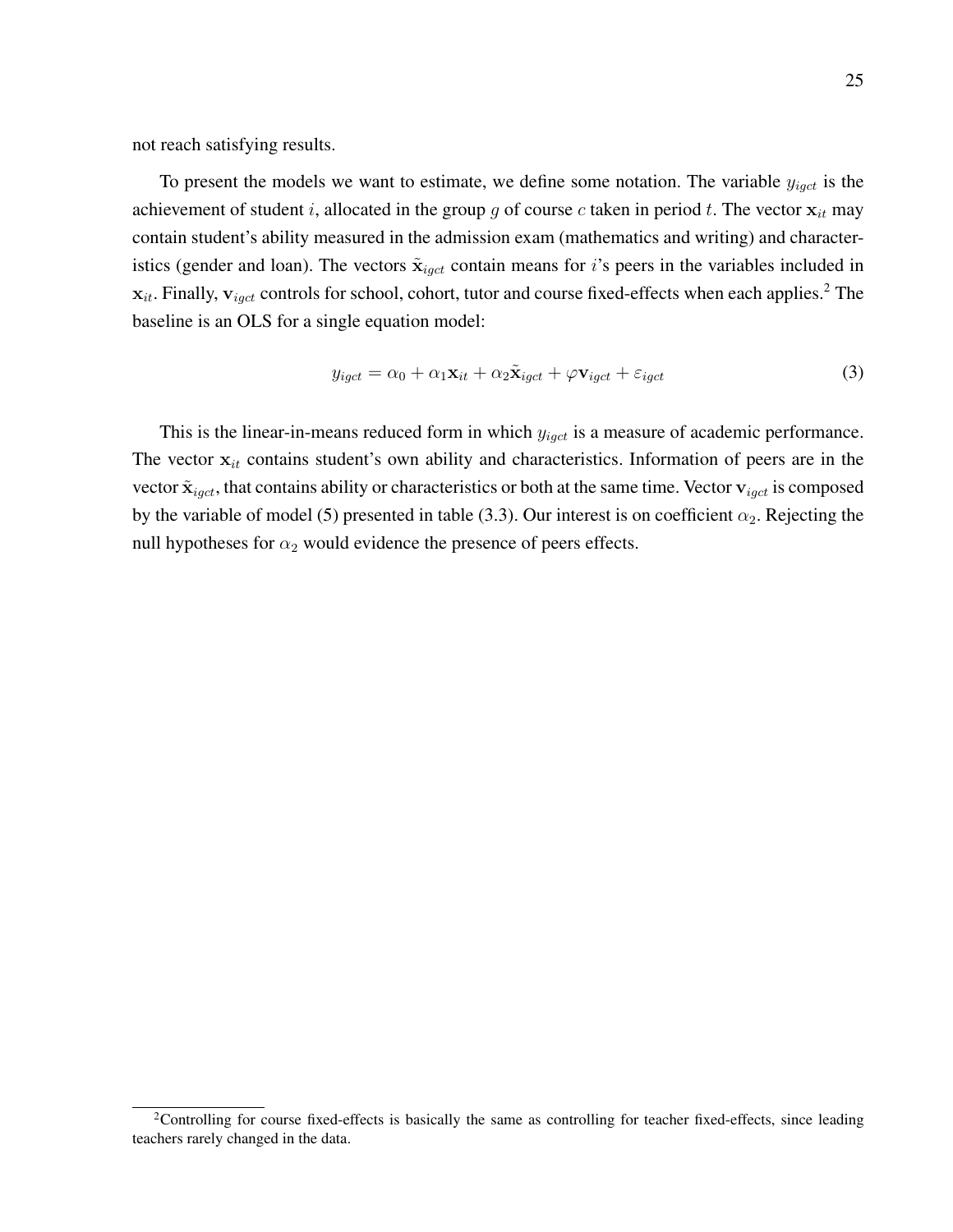#### 5 Results

This section presents the results for the baseline equation presented above and for some exercises that extends it by incorporating the available information on data. To make a clear exposition, control variables are ommited from the tables but complete results are available in the appendix. We present results for the entire sample and for estimations restricted for first and second periods of student's first year at school. Results for first period may be more informative of a situation in which assigned peers may be more important, since most of the students do not known one another.

### 5.1 Basic Linear-in-Means

|                    | All periods | $1st$ period | $2nd$ period |
|--------------------|-------------|--------------|--------------|
| <b>Peers</b>       |             |              |              |
| Female             | $-0.086$    | 0.099        | 0.285        |
|                    | [0.140]     | [0.275]      | [0.372]      |
| Loan               | 0.283       | 0.033        | 0.429        |
|                    | [0.224]     | [0.398]      | [0.618]      |
| Writing            | $-0.088$    | 0.022        | $-0.098$     |
|                    | [0.082]     | [0.124]      | [0.199]      |
| <b>Mathematics</b> | $-0.032$    | $-0.073$     | 0.063        |
|                    | [0.070]     | [0.122]      | [0.188]      |
| Observations       | 3010        | 1342         | 481          |

Table 5.1: Peer Effects on Final Grade

Dep. variable is final grade; control variables are own ability and characteristics, income levels, fixed-effects for school, year, cohort, course and tutor. (See model (5), table (3.3)) Standard errors clustered by student shown in brackets.

\*  $p < 0.10$ , \*\*  $p < 0.05$ , \*\*\*  $p < 0.01$ 

Table (5.1) shows results for equation (3) including peers' ability and characteristics. There is no evidence for the effect of peers' mean ability on individual performance measured by the final grade. Though not statistically significant, the point estimate show that peers' mean ability in writing would cause a decrease in performance by 0.09 standard deviations.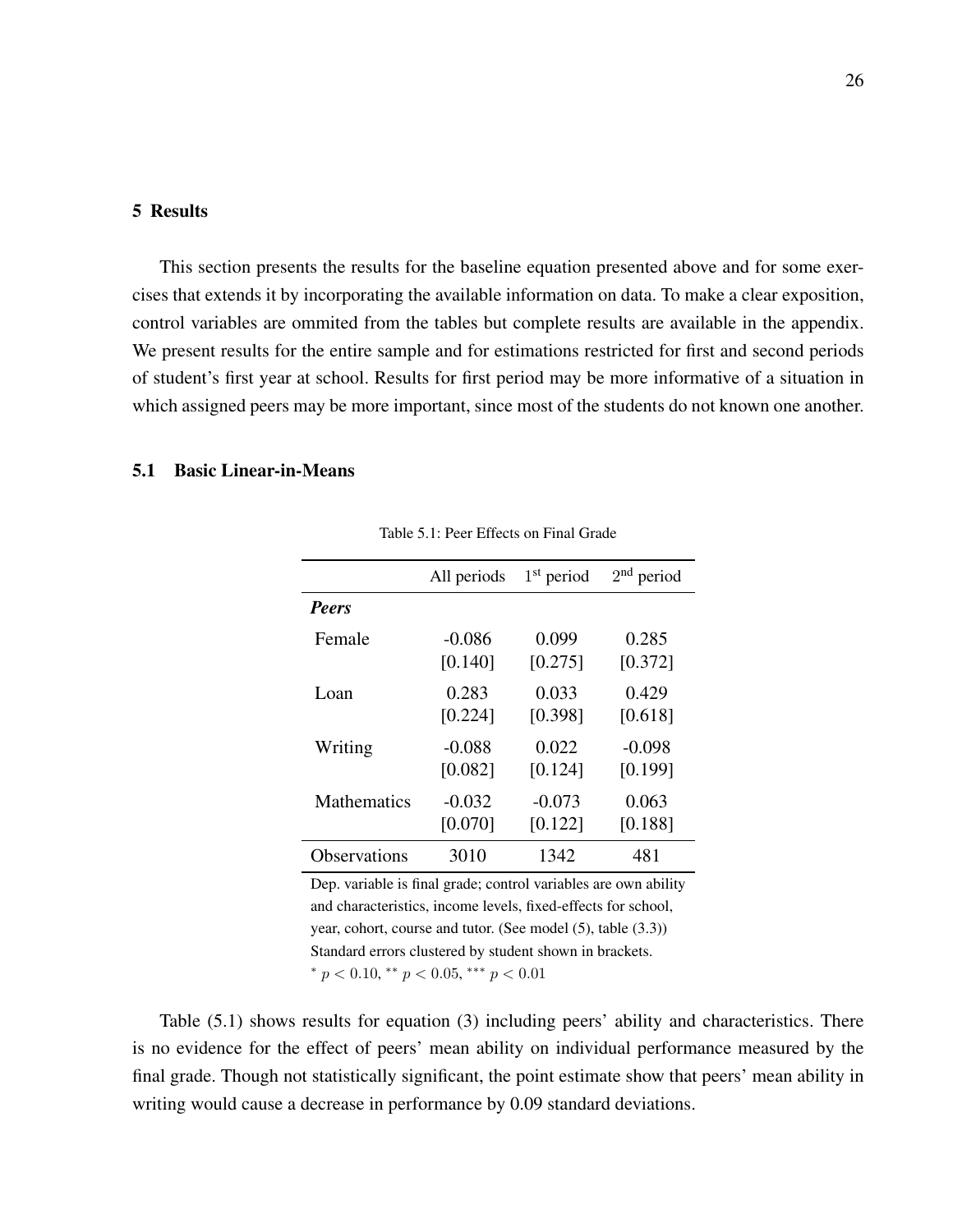An increase of one standard deviation in writing would make a student approximately 11 positions above in the admission ranking. It means that for a given course, if all peers of a student were in average 11 position above in the admission ranking, that would make a student to lose one position in the ranking of that course (considering all enrolled students).<sup>1</sup> The coefficient on writing is similar in terms of magnitude to the impact of peers verbal ability estimated by Carrell, Fullerton e West (2009), but they find a positive effect. Looking to peers' characteristics, estimates are also not statistically significant. An average group of a given course has 12 people, and the point estimate of *Female* means that by adding a girl to the group would not cause a student to move in the course ranking. This negative estimate would be consistent with a model in which homegeneity in terms of gender is preferable. For the first two periods point estimates are positives, but standard errors are even higher and so we cannot reject zero impact of gender composition. The results also show that peers receiving loan would slightly benefit individual performance. If the average proportion of loan received by peers increased 10 points, it would raise individual performance by 0.029 standard deviation, what also would not change his position in the course ranking. Nonetheless, the estimates are also very imprecise. In the appendix we show results for models including ability and characteristics separately and estimates are qualitatively the same and similar in magnitude. The above table also show results restricting sample in the first two semesters, but precision gets worse as the number of observations decrease. Peers' writing ability would have positive impact in the first period and their math ability would make one's performance better in the second period. In the appendix we show results for this same specification but using the exams (first and final) as dependent variable instead of final grade. Estimates are not statistically significant, but in this exercise peers' ability seems more important in final exams.

The share of time spent in group work vary across disciplines. So we run models in which mean ability and characteristics of peers are weighted by this level of exposure, measured by the share of time in the course spent in tutorial sessions. Results are shown in table (5.2). Estimates using the entire sample are still statistically not significant, but reinforce what would be a negative peer effect for both ability measures. Now, results for fist period are also negative for ability. Analysis of estimates for characteristics are similar to that of table (5.1). A test for joint significance of peers's coefficients do not reject zero impact for both the "weighted" peer effects and the baseline model.<sup>2</sup>

<sup>&</sup>lt;sup>1</sup>Peers with writing grade one standard deviation higher would be 11 positions better in the admission exam. For a student, this translates into a loss of  $1 \times (-0.09) = -0.09$  standard deviation in final grade. For a given course, final grade one standard deviation lower causes a student to lose approximately 11 position. Thus, with the new group of peers, a student would be one position worse in the overall ranking of a discipline.

 $2$ In the appendix we show results for models using first and final exams as dependent variables. Peer effects in these cases seems to be positive, but again estimates are very imprecise.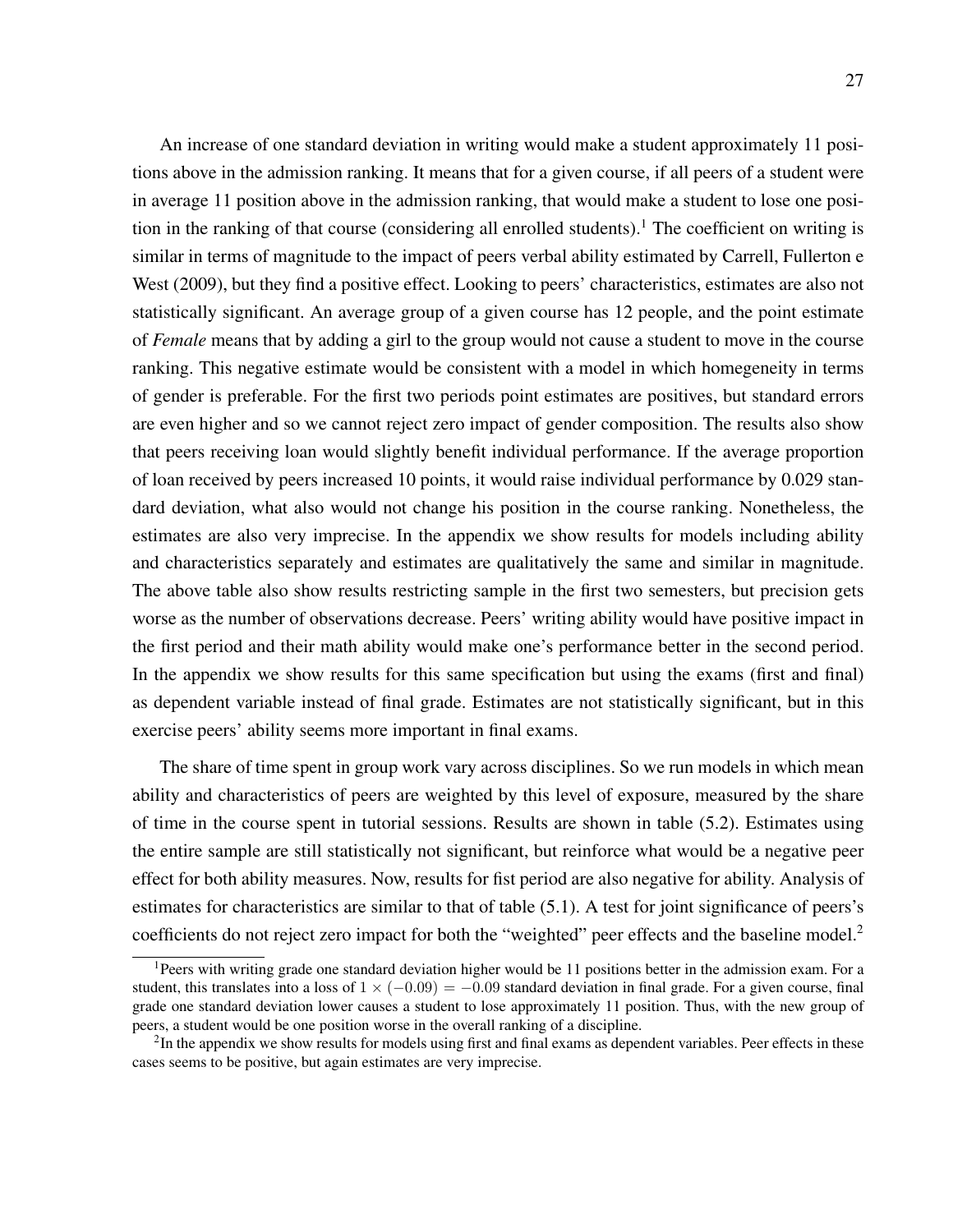|              | All periods | $1st$ period | $2nd$ period |
|--------------|-------------|--------------|--------------|
| <b>Peers</b> |             |              |              |
| Female       | $-0.184$    | $-0.066$     | 0.444        |
|              | [0.202]     | [0.371]      | [0.567]      |
| Loan         | 0.255       | $-0.069$     | 0.258        |
|              | [0.284]     | [0.503]      | [0.794]      |
| Writing      | $-0.131$    | $-0.038$     | $-0.062$     |
|              | [0.107]     | [0.162]      | [0.307]      |
| Mathematics  | $-0.051$    | $-0.024$     | 0.048        |
|              | [0.093]     | [0.166]      | [0.268]      |
| Observations | 3010        | 1342         | 481          |

Table 5.2: Peer Effects on Final Grade ("Weighted")

\*  $p < 0.10$ , \*\*  $p < 0.05$ , \*\*\*  $p < 0.01$ 

### 5.2 Teacher's Influence

We now run some exercises using the information on which tutorial group is conducted by the leading teacher. The motivation for this exercise is a conjecture about wheter supervision of a more experienced tutor would enhance group work. There could be two possible explanations for such a result. First, the teacher could in fact get more from students by coaching the session in a more effective way due to his or her experience. Or alternatively, students could feel obliged to work harder due to a perception that being directly observed by the leading teacher would imply a different assessement. To do this exercise we use the following model

$$
y_{igct} = \alpha_0 + \alpha_1 \mathbf{x}_{igct} + \beta_1 T_{gct} + \gamma_1 (T_{gct} \times \mathbf{x}_{igct}) + \alpha_2 \tilde{\mathbf{x}}_{igct} + \gamma_2 (T_{gct} \times \tilde{\mathbf{x}}_{igct}) + \varphi \mathbf{v}_{igct} + \varepsilon_{igct} \tag{4}
$$

where  $T_{igct}$  is equal 1 if the leading teacher is the tutor of group group g in course c and  $T_{igct} = 0$ otherwise. This way we allow for different impacts of student's own variables and peers' means under the supervision of the leading teacher. Identification relies on the fact that students are attributed to teacher's group only by chance.

Results in table (5.3) for the full sample show that being in the teacher's group makes final grade to be higher. The achievement increases in 0.08 standard deviations and the estimate is statistically significant. This could be explained by the fact that evaluations are developed by the leading teacher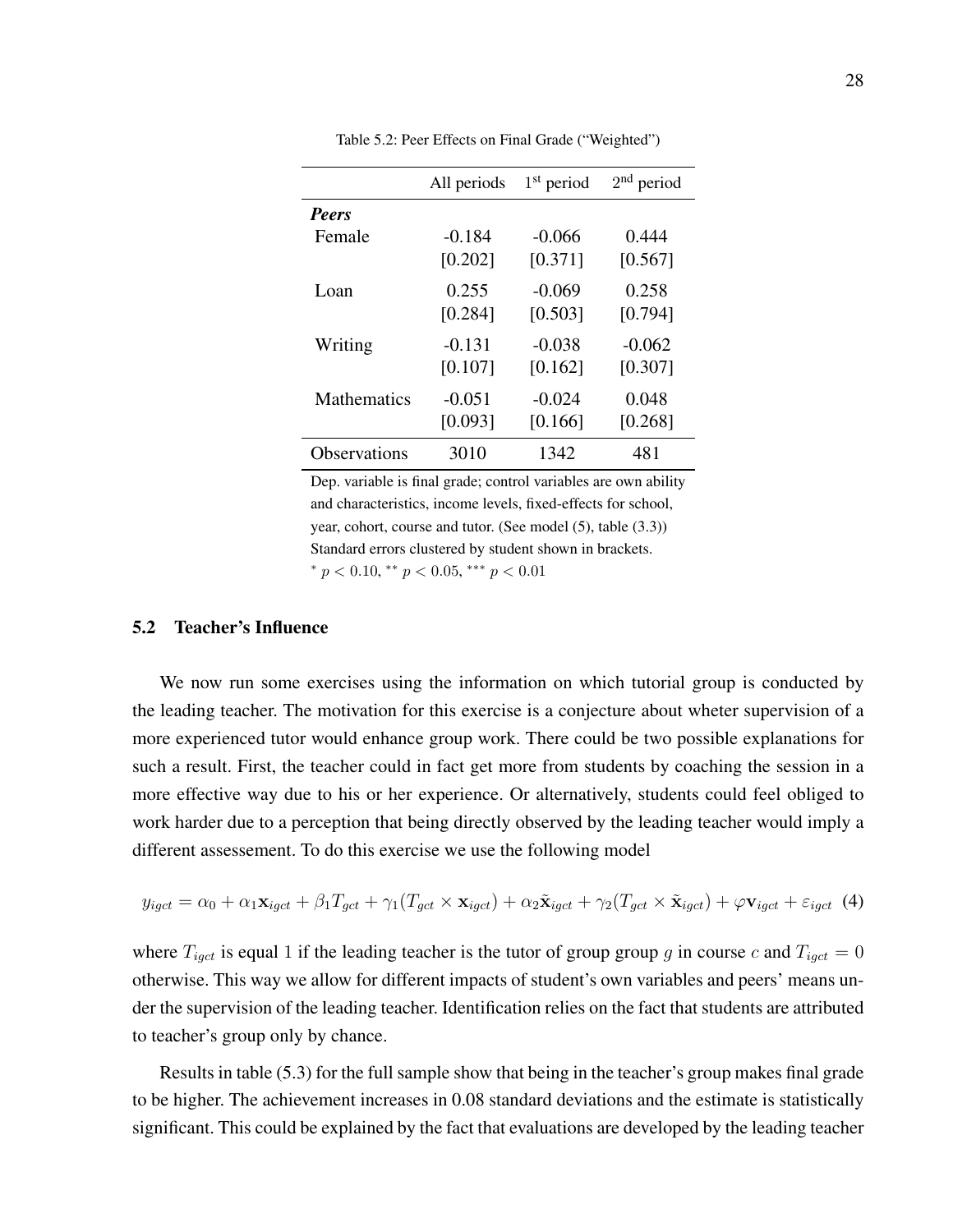|                                      | All periods | $1st$ period | $2nd$ period |
|--------------------------------------|-------------|--------------|--------------|
| <b>Student</b>                       |             |              |              |
| Writing                              | $0.173***$  | $0.190***$   | 0.141        |
|                                      | [0.054]     | [0.058]      | [0.101]      |
| Mathematics                          | $0.211***$  | $0.214***$   | $0.271***$   |
|                                      | [0.060]     | [0.079]      | [0.101]      |
| Teacher                              | $0.080*$    | $-0.041$     | 0.042        |
|                                      | [0.046]     | [0.109]      | [0.178]      |
| <b>Teacher</b> $\times$ Student      |             |              |              |
| Writing                              | 0.001       | $-0.043$     | 0.063        |
|                                      | [0.033]     | [0.049]      | [0.081]      |
| <b>Mathematics</b>                   | $-0.070**$  | $-0.047$     | 0.089        |
|                                      | [0.035]     | [0.058]      | [0.078]      |
| <b>Peers</b>                         |             |              |              |
| Writing                              | $-0.076$    | 0.140        | 0.078        |
|                                      | [0.099]     | [0.168]      | [0.306]      |
| Mathematics                          | $-0.089$    | $-0.165$     | $-0.013$     |
|                                      | [0.094]     | [0.165]      | [0.201]      |
| <b>Teacher</b> $\times$ <b>Peers</b> |             |              |              |
| Writing                              | $-0.018$    | $-0.283$     | 0.010        |
|                                      | [0.139]     | [0.236]      | [0.381]      |
| <b>Mathematics</b>                   | 0.148       | 0.251        | 0.661        |
|                                      | [0.146]     | [0.241]      | [0.622]      |
| Observations                         | 3010        | 1342         | 481          |

Table 5.3: Teacher Interaction: Student and Peers' ability

\*  $p < 0.10$ , \*\*  $p < 0.05$ , \*\*\*  $p < 0.01$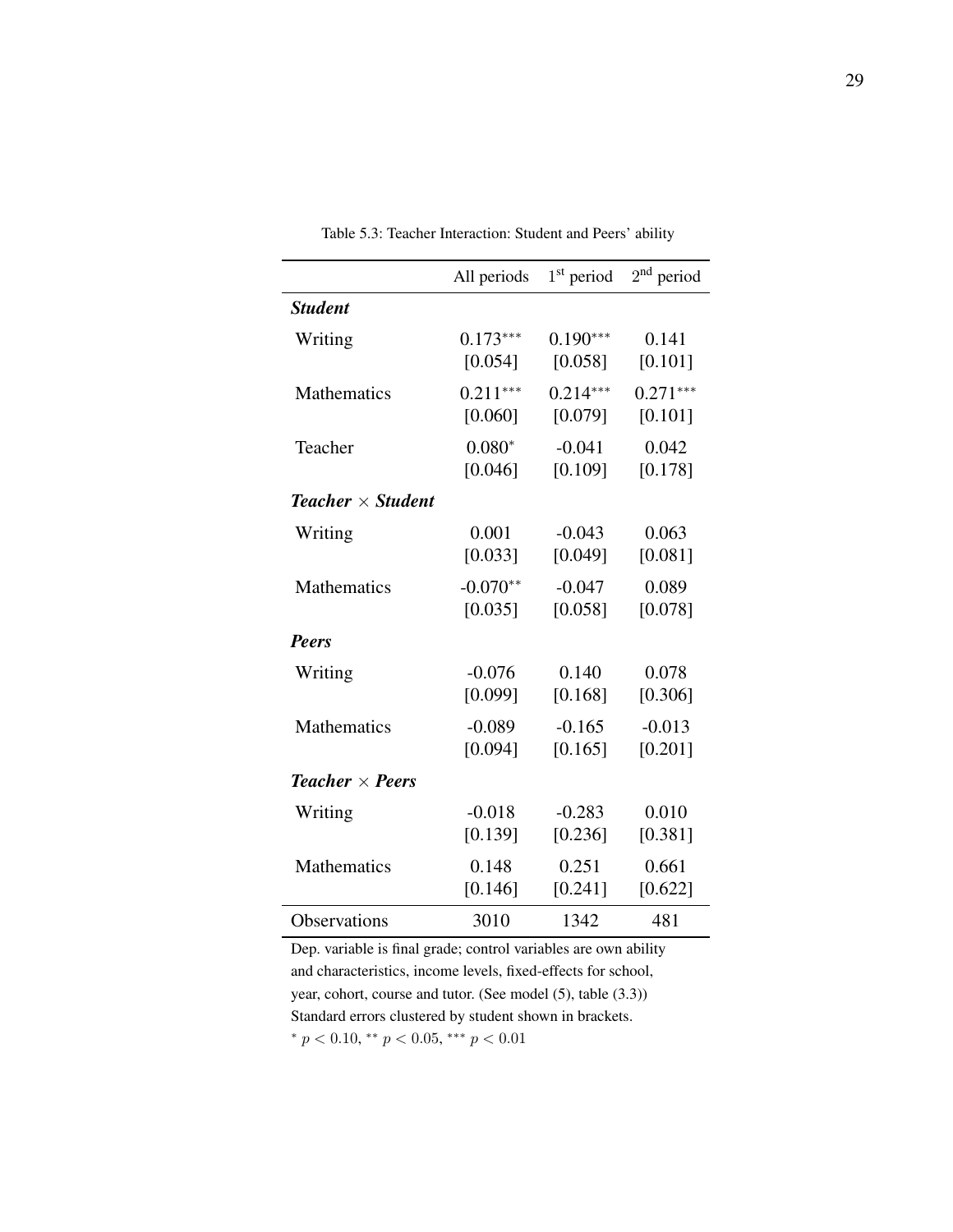and then students spending more time with him may be more able to understand what are the contents most relevant in teacher's point of view. Ability on mathematics is less important for students in teacher's group. Maybe teacher's presence may reveal something needed to good performance that, in other groups, would be only captured by people with better skills in math. Nonetheless, peers' mean ability in mathematics would be positive in teacher's group if  $\alpha_2 + \gamma_2$  was jointly signinificant ( $F$  statistics is only 0.31), what would be consistent with some of the two possibilities mentioned when introducing the exercise. Overall, peer effects are not statistically significant. Estimates for peer effects for this same model replacing ability by characteristics (appendix) are also not statistically significant and in this case even for the coefficient on teacher's dummy we do not reject zero effect, in spite of being quite similar in magnitude.

### 5.3 Schoolmates' Effect

A different exercise look at peer effects when a student has in her group what we call *schoolmates*. By *schoolmates* we mean students  $i$  and  $j$  of the same cohort that came from the same highschool.<sup>3</sup> Here we intend to understand if somebody who is potentially known since before getting into college affects the student in a way different from new classmates. For instance, Fletcher e Tienda (2009) find that having more colleagues coming from the same highschool is beneficial for performance of minorities in the University of Texas.

Table (5.4) below shows that in our data, there are few cases of groups with up to 3 students coming from the same school. More than 15% of the observations correspond to students in groups where he or she have at least one schoolmate.

| No. Schoolmates Freq. Percent Cum. |       |             |             |
|------------------------------------|-------|-------------|-------------|
|                                    | 2,603 |             | 84.24 84.24 |
|                                    | 336   | 10.87 95.11 |             |
| $\mathcal{D}_{\cdot}$              | 117   | 3.79        | 98.9        |
| κ                                  | 34    | 1.1         | 100         |
|                                    | 3,090 | 100         |             |

Table 5.4: Schoolmates

In trying to estimate the impact of being on the leading teacher's group, we relied on an exogeneity argument. But here, differently, including a binary variable indicating the presence of a schoolmate would probably tell a story of selection. Only few of the best schools in São Paulo

 $3$ Changing the definition to include students from the same school but from other cohorts do not alter results significantly.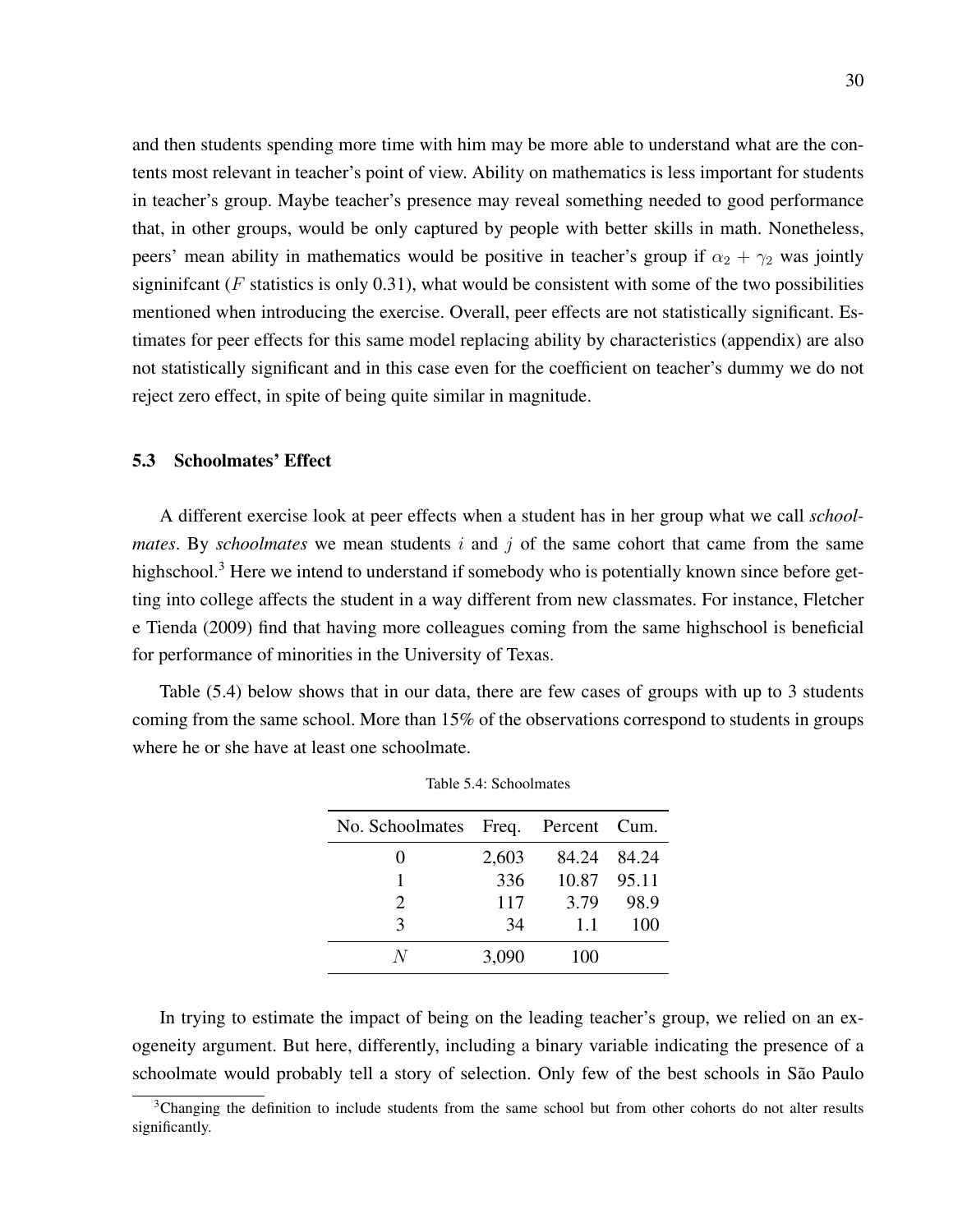succeed in placing more than 1 student at  $FGV/EESP$  in the same year.<sup>4</sup> Thus, a binary variable indicating the presence of a schoolmate also indicate that the student probably went to a very good high school. So estimating a coefficient for such a variable is likely equivalent to estimating the correlation of achievement and good school background. However, since few schools place relatively many students we can adopt a strategy to look at how schoolmate's ability impact individual achievement, conditional on having a schoolmate. This is so because some students are more likely to have a schoolmate, but due to the assignment mechanism, variation in schoolmate's ability should be exogenous. Table (5.5) shows that indeed there is no correlation between student and schoolmates' ability.<sup>5</sup>

|                     | Student Math | <b>Student Writing</b> |
|---------------------|--------------|------------------------|
| Schoolmate          | $-0.240**$   | $0.206*$               |
|                     | [0.119]      | [0.117]                |
| Writing             | 0.094        |                        |
|                     | [0.071]      |                        |
| <b>Mathematics</b>  |              | 0.109                  |
|                     |              | [0.090]                |
| <b>Observations</b> | 3485         | 3485                   |

Table 5.5: Correlation Student and Schoolmate ability

Dep. variable is student's own ability and regressors are dummy for schoolmate and schoolmates' mean ability. We run *writing* on *math* and vice-versa to avoid mechanical correlation. Standard errors clustered by student shown in brackets. \*  $p < 0.10$ , \*\*  $p < 0.05$ , \*\*\*  $p < 0.01$ 

To do this exercise we run the following model:

$$
y_{igct} = \alpha_0 + \alpha_1 \mathbf{x}_{igct} + \beta_1 S_{igct} + \alpha_2 (S_{gct} \times \mathbf{\breve{x}}_{igct}) + \alpha_3 \tilde{x}_{igct} + \varphi \mathbf{v}_{igct} + \varepsilon_{igct}
$$
 (5)

where  $S_{i qct}$  is the variable binary indicating the presence of a schoolmate and  $\ddot{\mathbf{x}}_{i qct}$  is a vector of schoolmates' mean ability measures. In this model, for students that have schoolmates in the group, peers' mean ability is divided between "new" and "old" peers. Again we are using as control variables income levels, fixed-effects for school, year, cohort, course and tutor. The results for this model are shown in table (5.6).

<sup>&</sup>lt;sup>4</sup> Actually, more than one third of the students come from only 6 schools.

<sup>&</sup>lt;sup>5</sup>Regression of writing on math and vice-versa tries to avoid the same mechanical correlation as in table (2.3).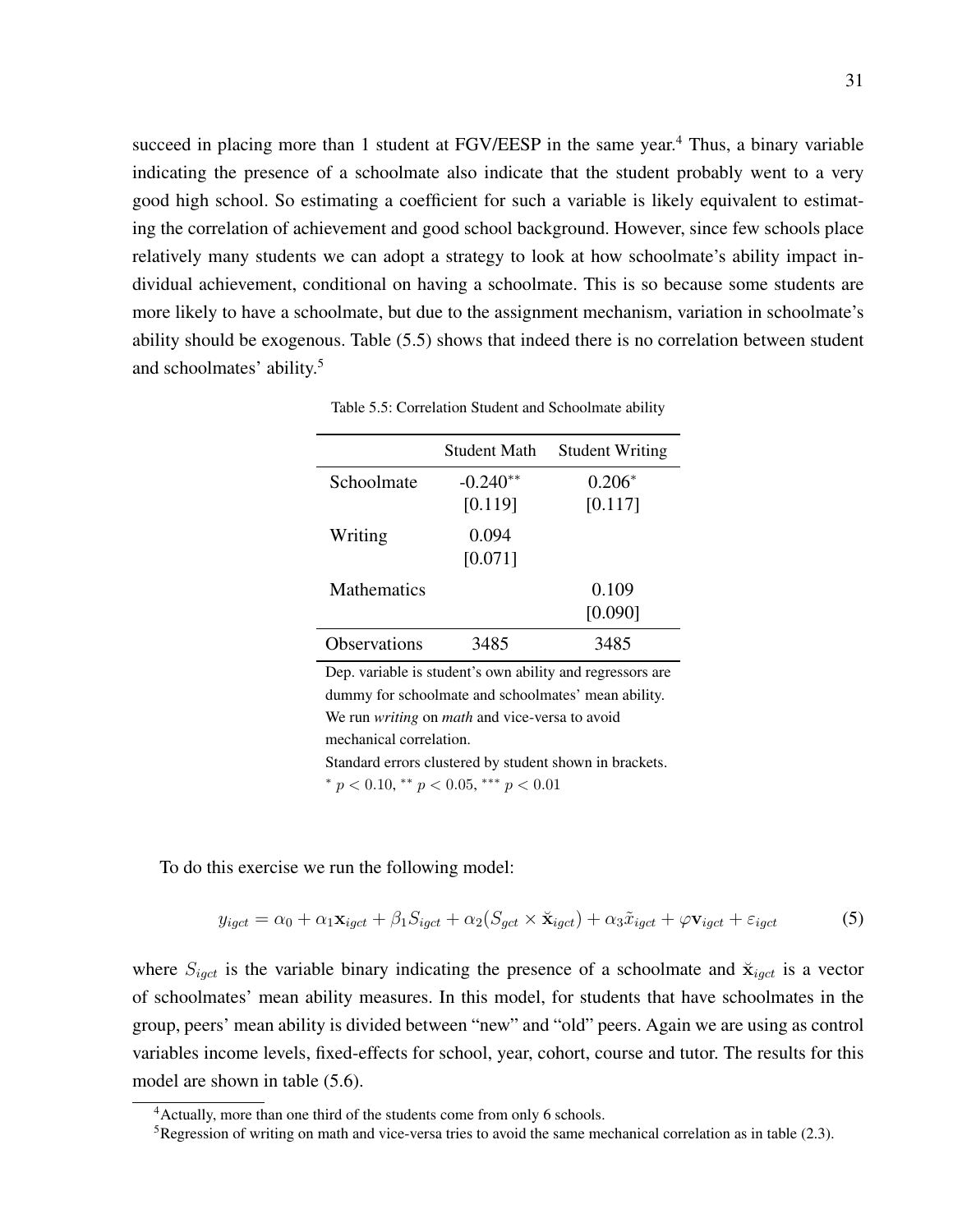|                          | All periods | $1st$ period | $2nd$ period |
|--------------------------|-------------|--------------|--------------|
| Schoolmate               | $0.130**$   | $0.189**$    | 0.125        |
|                          | [0.059]     | [0.088]      | [0.132]      |
| <i><b>Schoolmate</b></i> |             |              |              |
| Writing                  | $0.113*$    | 0.119        | 0.039        |
|                          | [0.059]     | [0.085]      | [0.128]      |
| <b>Mathematics</b>       | $-0.066$    | $-0.104$     | $-0.017$     |
|                          | [0.064]     | [0.091]      | [0.128]      |
| <b>Peers</b>             |             |              |              |
| Writing                  | $-0.109$    | $-0.011$     | $-0.032$     |
|                          | [0.078]     | [0.121]      | [0.189]      |
| <b>Mathematics</b>       | 0.011       | $-0.018$     | 0.104        |
|                          | [0.067]     | [0.120]      | [0.183]      |
| Observations             | 3010        | 1342         | 481          |

Table 5.6: Schoolmate ability on Final Grade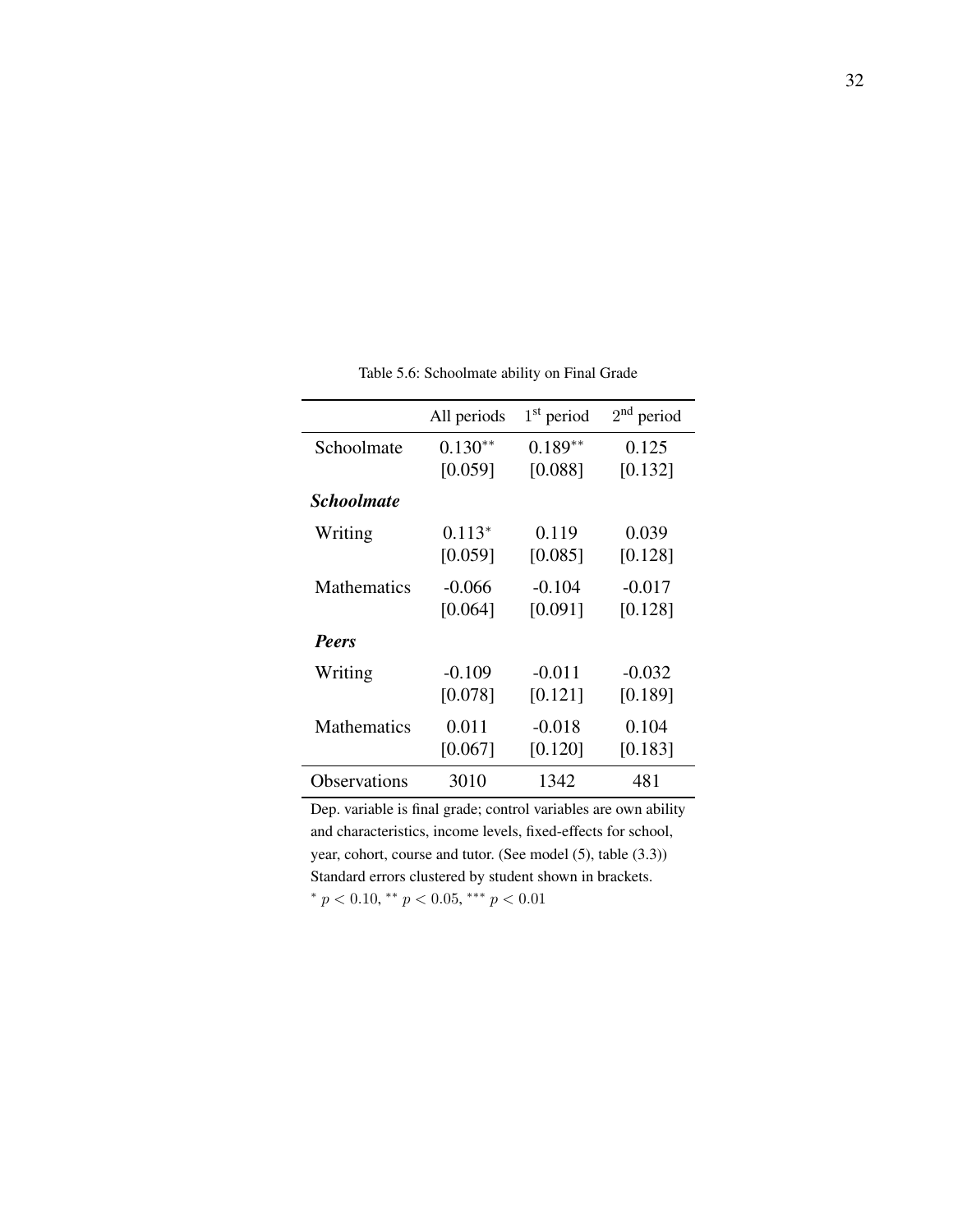Consistent with the reasoning just exposed, the coefficient on the dummy variable is positive and statistically significant. It shows that having a schoolmate (or more probably, have gone to a very good school) is positively correlated with final grades, especially in the first period. Looking at schoolmates' mean ability, we see that having colleagues from the same school with better skills in writing is beneficial to performance in terms of final grades. The positive estimate may indicate that a "close friend" with good ability in writing could help a student in developing his arguments and ideas to be exposed in tutorial sessions. We see that the effect, though not statistically significant, is greater in the first period, when students would be more likely to look for support of known people. For "new" peers we do not reject zero impact, but coefficients are similar to estimates in tables (5.1) and (5.2).

We estimate the model using only schoolmates' mean ability (without "new" peers). Results are provided in the appendix and conclusions are very similar to what we just discussed. There could be correlation among the abilities of schoolmates, since they come from the same school and there could have been previous interaction. Thus, we run a model allowing for student fixed-effects to control constant unobservables potentially correlated with schoolmate's ability. Results are also in the appendix and conclusions are very similar.<sup>6</sup>

### 5.4 Nonlinearities

The linear-in-means model assumes that, if peer effects do exist, all students face the same impact no matter in the distribution of ability they are. This is somewhat restrictive. To departure from this environment we follow an specification similar to one proposed by Hoxby e Weingarth (2005). The idea is to check if students of different levels of ability are affected differently by peers across the ability distribution. According to the authors, this specification could explore different models of peer effects: (i) *Individual Comparison*: the presence of high achieving peers is harmful for performance; (ii) *Boutique/Tracking*: Students do better with peers similar to them; (iii) *Single Crossing*: Positive effect coming from high ability peers is weakly monotonically increasing in own

<sup>&</sup>lt;sup>6</sup>In the appendix we also provide results for the following additional exercise: we modify equation (5) by using the interaction between indicator of schoolmate and peers' mean ability (instead of schoolmates' mean ability) and we add school fixed-effects interacted with peers' mean ability. This way we check if there is any difference in peers' impact for those who have a schoolmate (interaction of mate's indicator and peers' mean), but controlling for potential different impacts depending on school background (interaction with school FE). We find no evidence of peer effects in this specification.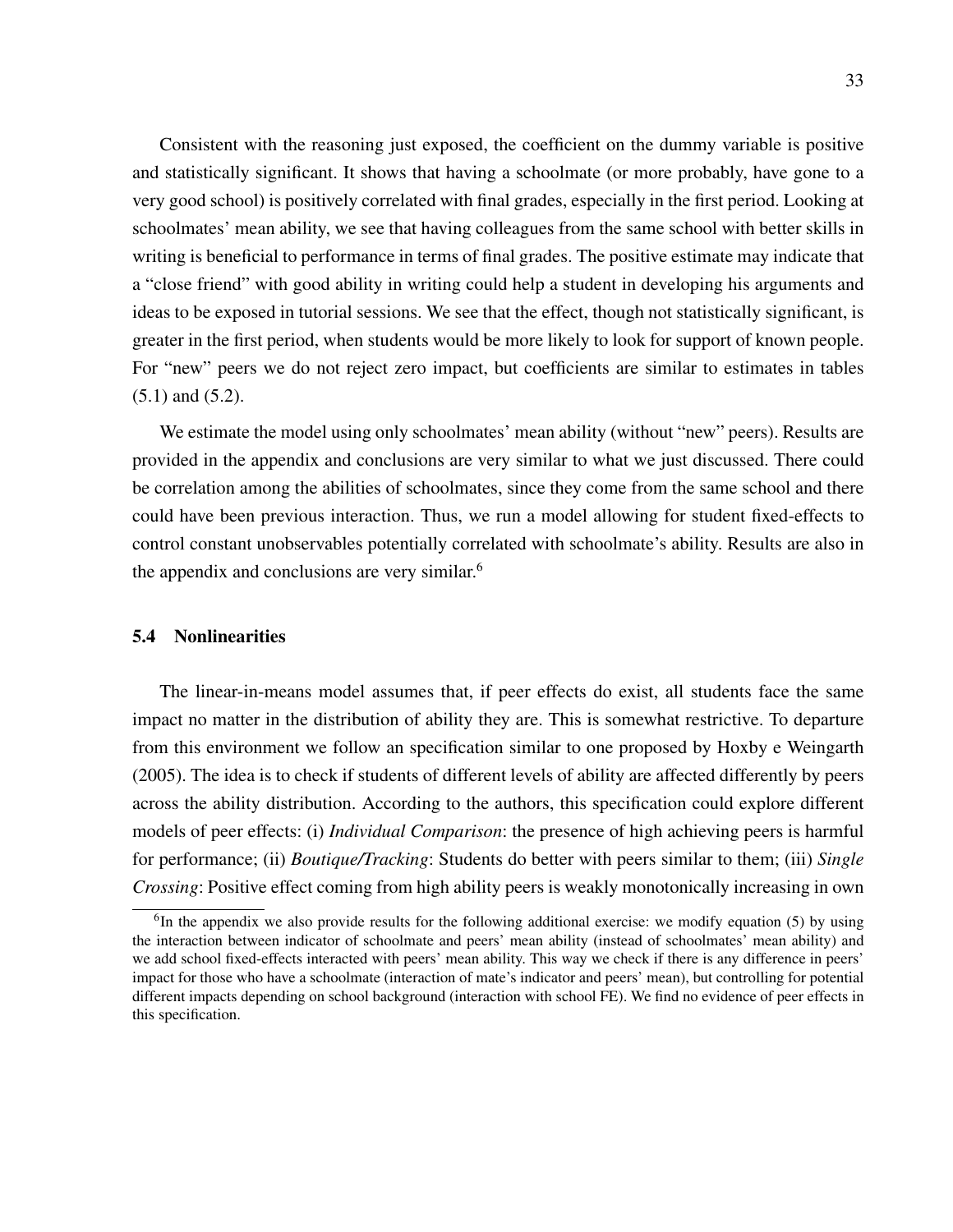ability.<sup>7</sup> We will show results for estimations based on the following equation:

$$
y_{igct} = \sum_{m=1}^{3} \sum_{n=1}^{3} \pi_m^n (T_i^m \times P_i^n) + \varphi \mathbf{v}_{igct} + \varepsilon_{igct}
$$
(6)

In this model,  $T_i^m$  is equal to 1 if student i is on the m-th tercile of the ability distribution and 0 otherwise.  $P_i^n$  is the proportion of i's peers on the n-th tercile of the ability distribution. Take for instance  $T_i^1 = 1$ . Then,  $\pi_1^3$  is the coefficient on  $T_i^1 \times P_i^3$  and gives the effect of an increase in the proportion of high ability peers in the group of a low ability student. Table (5.7) contains the estimated coefficients and standard errors for  $\pi_m^n$ , the impact on the performance of a student from the m-th tercile caused by an increase in the proportion of peers from the n-th tercile.

|         |         |          | <b>Math distribution</b><br><b>Writing distribution</b> |         |         |  |  |
|---------|---------|----------|---------------------------------------------------------|---------|---------|--|--|
|         |         |          |                                                         |         |         |  |  |
| Low     | Mid     | High     | Low                                                     | Mid     | High    |  |  |
|         |         |          |                                                         |         |         |  |  |
| 0.303   | 0.441   | 0.704    | 0.536                                                   | 0.578   | 0.750   |  |  |
| [0.497] | [0.496] | [0.594]  | [0.480]                                                 | [0.556] | [0.569] |  |  |
| 0.510   | 0.177   | 0.480    | $-0.149$                                                | 0.386   | 0.493   |  |  |
| [0.563] | [0.486] | [0.613]  | [0.570]                                                 | [0.544] | [0.590] |  |  |
| 0.592   | 0.348   | $-0.225$ | 0.362                                                   | 0.419   | 0.645   |  |  |
| [0.542] | [0.541] | [0.523]  | [0.566]                                                 | [0.607] | [0.542] |  |  |
| 3010    |         |          | 3010                                                    |         |         |  |  |
|         |         |          |                                                         |         |         |  |  |

| Table 5.7: Nonlinearities |  |  |  |  |
|---------------------------|--|--|--|--|
|---------------------------|--|--|--|--|

Standard errors clustered by student in brackets

Control variables of model (5), table (3.3): own ability and characteristics,

income levels, fixed-effects for school, year, cohort, course and tutor.

 ${}^*p$  < 0.10,  ${}^*p$  < 0.05,  ${}^*{}^*p$  < 0.01

Results are shown for equation (6) in two scenarios: the left panel shows estimates by dividing students according to ability in mathematics and in the right panel we use ability on writing. The interpretation is the the following: in the cell Low-High (row-column), for example, we see what would be the impact of raising the proportion of low ability peers for a high ability student  $i$ . The point estimate says that by adding 1 low ability peer in  $i$ 's group<sup>8</sup> would make his performance

<sup>&</sup>lt;sup>7</sup>Sacerdote (2011) tabulates several models of peer effects with a brief description for each one. Though, not all of them could be analyzed with the proposed econometric approach presented here.

<sup>8</sup>An average group of 12 students: 5 low, 4 mid and 3 high.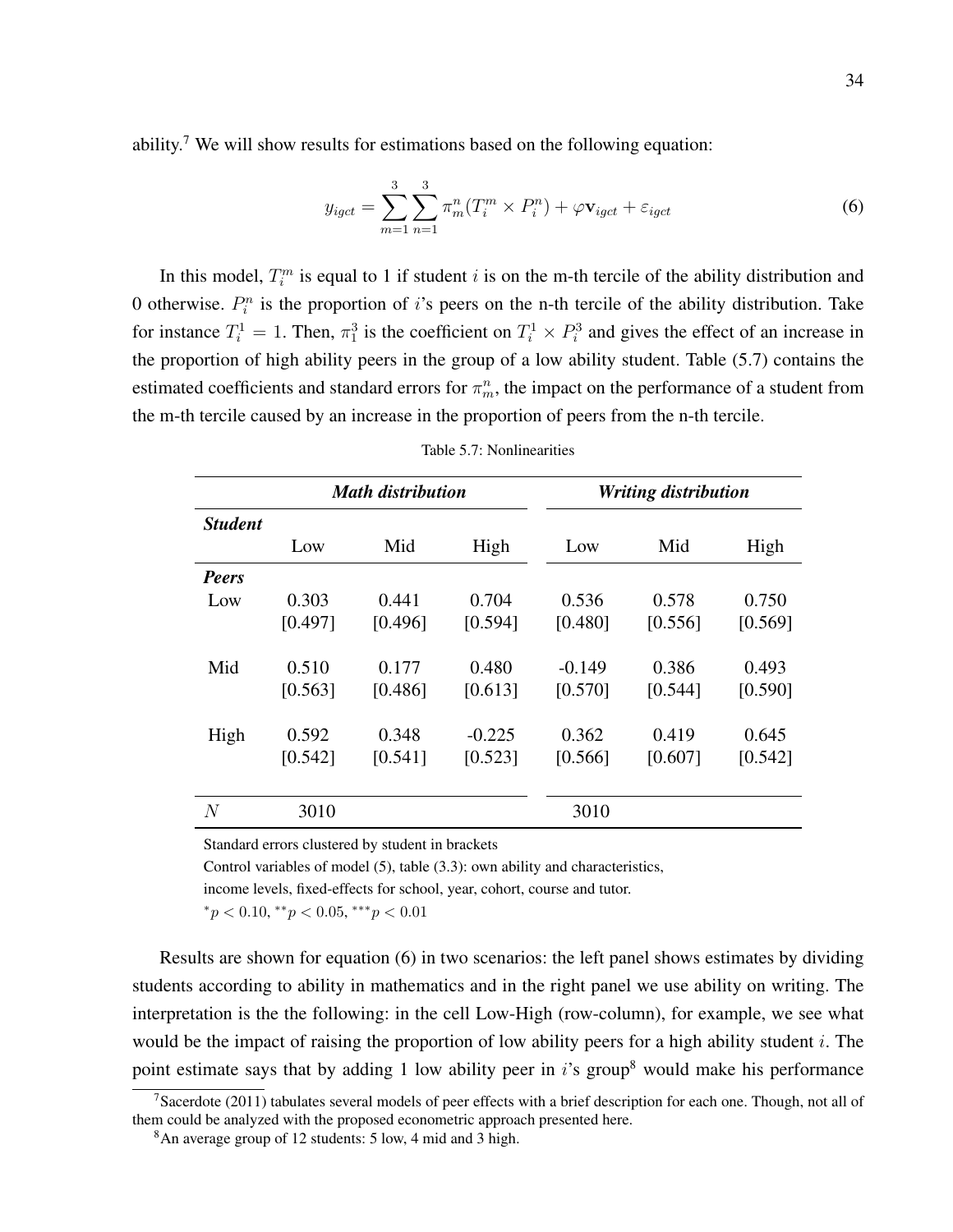better by  $0.704 \times 0.11 - (0.480 - 0.225) \times 0.08 = 0.06$  standard deviation.<sup>9</sup> However, all the estimates are not statistically significant. Qualitatively, it seems that diversity in math ability is better: the main diagonal contain the lowest effect for each type of student. Actually, increasing the proportion of students's same type would have a negative impact for all types.<sup>10</sup> Looking to results using students' ability distribution in writing (right panel), we also do not find statistically significant estimates. A qualitative analysis suggests that all types of students are not worse off if there is an increase in the proportion of low ability peers and low ability students are benefited from this. The picture emerging from these results suggests that diverse background in mathematics may promote ocasions for questions to be discussed from different points of views and this enhance performance, what would make us to reject the *Boutique Model*, in which students benefit from having similar peers. Besides, students with low ability in writing benefit from having peers with similar ability.

<sup>&</sup>lt;sup>9</sup>The effect is calculated assuming a group increase from 12 to 13 students holding constant the number of mid and high ability peers.

 $10-0.05, -0.04$  and  $-0.12$  standard deviation for low, mid and high ability students, repsectively.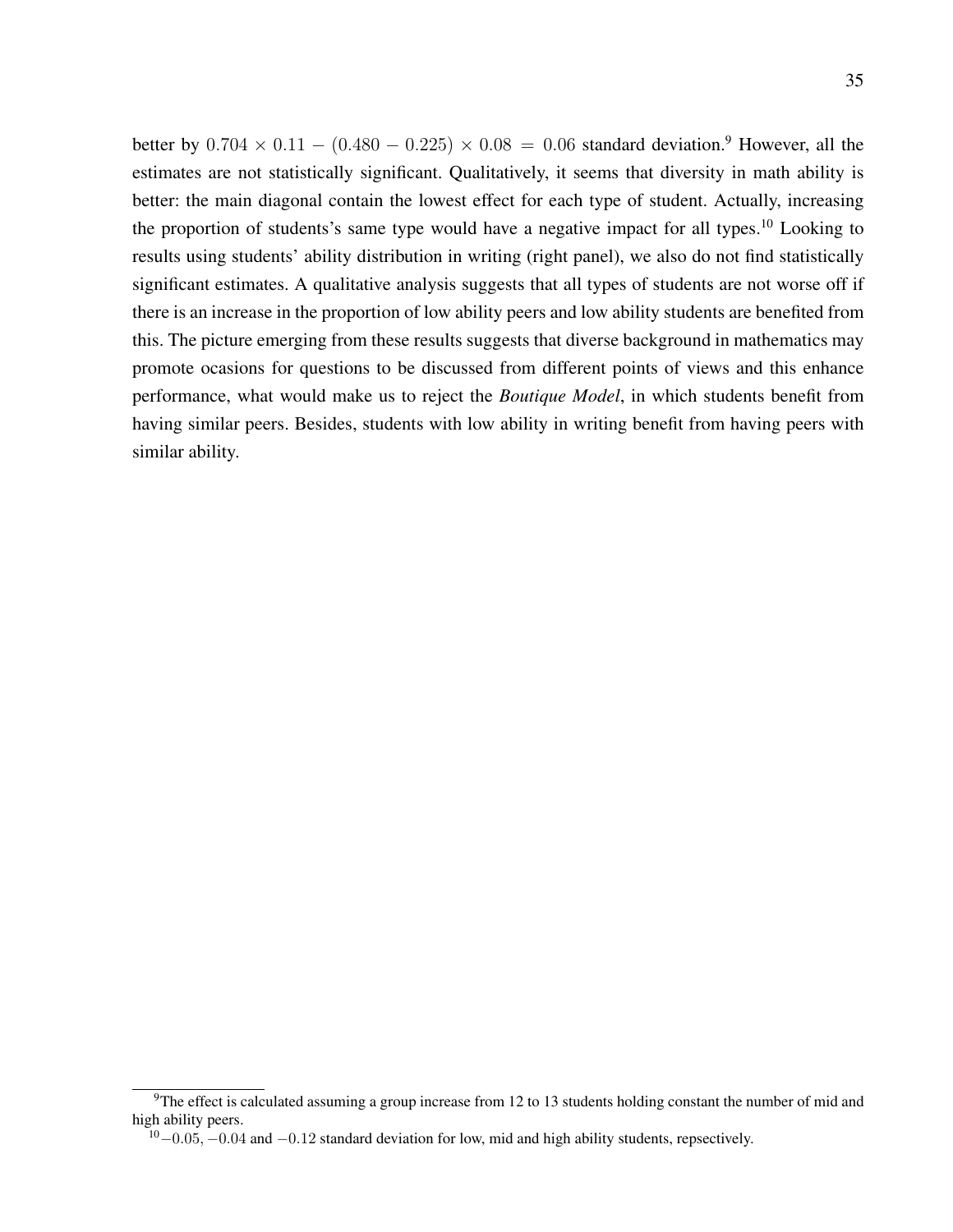#### 6 Conclusion

Our paper investigated peer effects in a selective higher education institution that adopted the *problem based learning* method. This environment provided the opportunity to observe groups of students for whom interaction is a core element for both learning and evaluation purposes. First, we used measures of peers' ability and characteristics in a basic linear-in-means specification to estimate peer effects on final grades. There was not any statistically significant estimate in these baseline results. Though, point estimates indicate negative impact of peers ability.

We then check if in groups conducted by the discipline's leading teacher there would be different results for peer effects. Again, we could not reject that peer effects are zero for both teacher's and other groups. This specification shows, however, that being in teacher's group is beneficial for student's performance. After that we tried to differentiate peers between people coming from student's same high school (schoolmates) and people coming from other high schools. We found positive and statistically significant results for the impact on students' performance of schoolmates' ability in writing. The estimate is about one third higher than what Carrell, Fullerton e West (2009) found, for instance. This results seems to come from interaction in their first period in college (though we do not reject the zero for estimates here), what suggests that when surrounded by many "new" colleagues, students look for somebody known in the available group.

Finally, we made an exercise departuring from the linear-in-means model. We analyze if students in different ranges of the ability distribution are affected differently by peers of different levels of ability. There is not statistically significant results at all. However, estimates suggest that all types of students do better in classes with students in all leves of math ability, i.e., tracking in math ability would not make them better. Besides, results suggest that students with low ability in writing benefit when they have a higher proportion of peers similar to them.

Concluding, we were able to find positive peer effects only when we look to former schoolmates, which constitute a subgroup of the exogenously assigned peers. Nonetheless, it does not mean that there is not peer effects coming from other people in the group. Although this is also a possibility, it is also likely that our data do not provide enough variation to allow identification through the econometric approaches used here. One possible way to extend the research is to develop some new allocation rule that increases variation of peers ability, as for example in the experiment of Booij, Leuven e Oosterbeek (2017). Some further alternatives are to compare students' performance (i) in groups formed according to the exogenous rule and in groups to which they self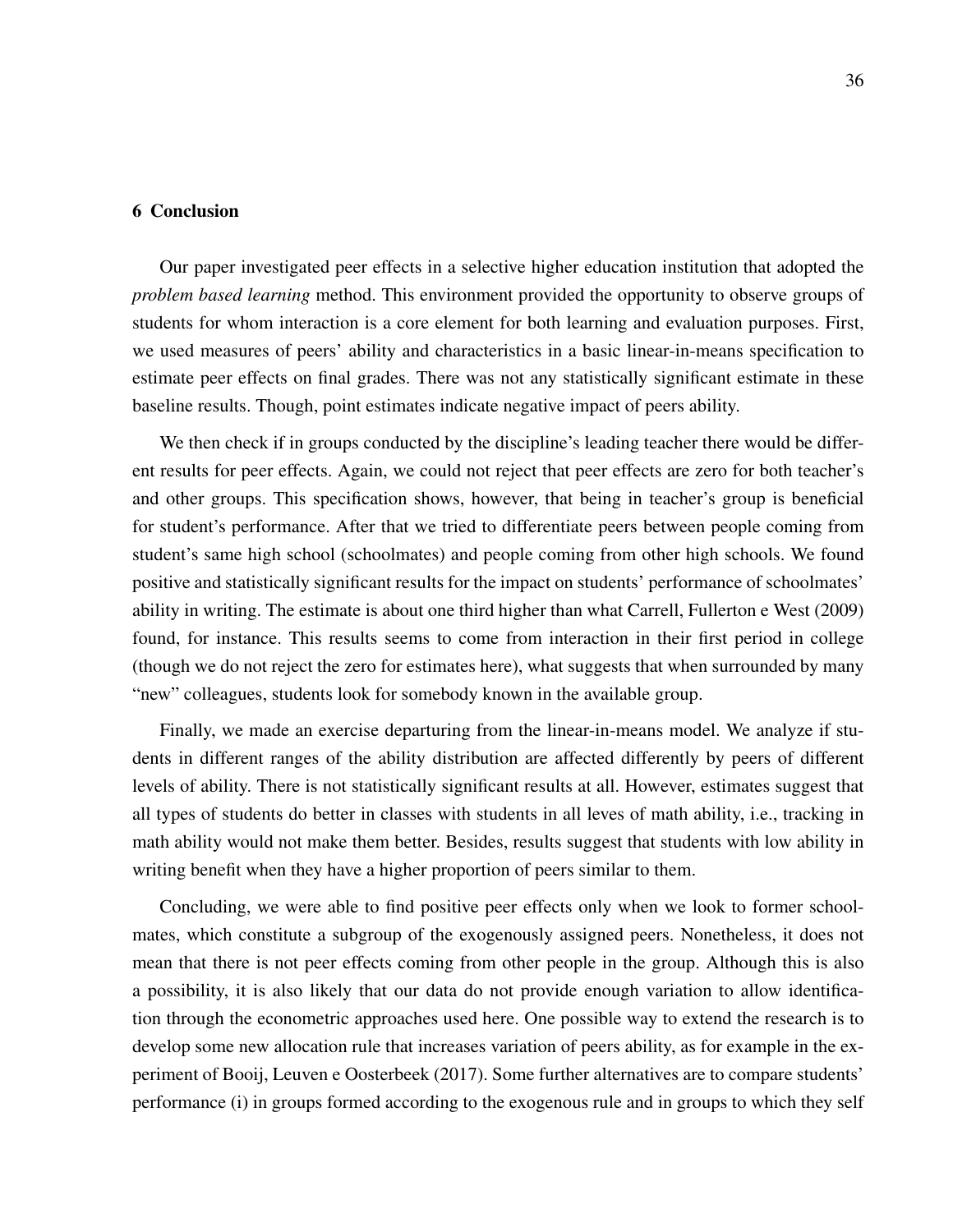select; (ii) when they always have the same group and when the group varies;<sup>1</sup> and (iii) under some system of peer assessment.

<sup>&</sup>lt;sup>1</sup>For example, half of the students have the same group of peers in all disciplines and half have different groups.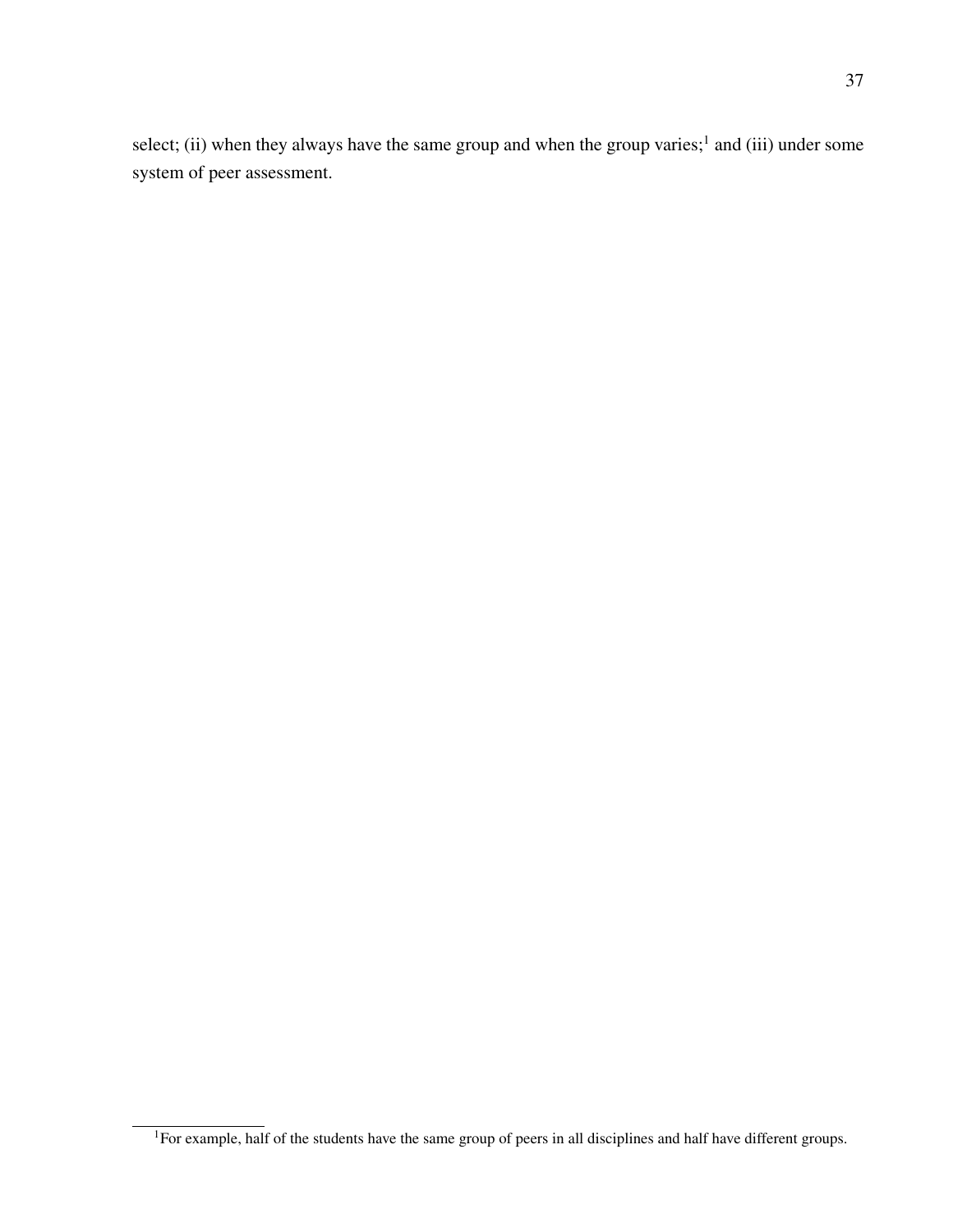### Bibliography

ANGRIST, J. D. The perils of peer effects. *Labour Economics*, Elsevier, v. 30, p. 98–108, 2014.

BARROWS, H. S. Problem-based learning in medicine and beyond: A brief overview. *New directions for teaching and learning*, Wiley Online Library, v. 1996, n. 68, p. 3–12, 1996.

BAYER, P.; HJALMARSSON, R.; POZEN, D. Building criminal capital behind bars: Peer effects in juvenile corrections. *The Quarterly Journal of Economics*, Oxford University Press, v. 124, n. 1, p. 105–147, 2009.

BOOIJ, A. S.; LEUVEN, E.; OOSTERBEEK, H. Ability peer effects in university: Evidence from a randomized experiment. *The Review of Economic Studies*, Oxford University Press, v. 84, n. 2, p. 547–578, 2017.

BOUCHER, V. et al. Do peers affect student achievement? evidence from canada using group size variation. *Journal of Applied Econometrics*, Wiley Online Library, v. 29, n. 1, p. 91–109, 2014.

BRAMOULLÉ, Y.; DJEBBARI, H.; FORTIN, B. Identification of peer effects through social networks. *Journal of econometrics*, Elsevier, v. 150, n. 1, p. 41–55, 2009.

BROCK, W. A.; DURLAUF, S. N. Interactions-based models. *Handbook of econometrics*, Elsevier, v. 5, p. 3297–3380, 2001.

CARRELL, S. E.; FULLERTON, R. L.; WEST, J. E. Does your cohort matter? measuring peer effects in college achievement. *Journal of Labor Economics*, The University of Chicago Press, v. 27, n. 3, p. 439–464, 2009.

CARRELL, S. E.; SACERDOTE, B. I.; WEST, J. E. From natural variation to optimal policy? the importance of endogenous peer group formation. *Econometrica*, Wiley Online Library, v. 81, n. 3, p. 855–882, 2013.

DURLAUF, S. N.; YOUNG, H. P. The new social economics. *Social dynamics*, Cambridge: MIT Press, p. 1–14, 2001.

EPPLE, D.; ROMANO, R. Peer effects in education: A survey of the theory and evidence. *Handbook of social economics*, Forthcoming, v. 1, n. 11, p. 1053–1163, 2011.

FLETCHER, J. M.; TIENDA, M. High school classmates and college success. *Sociology of Education*, [Sage Publications, Inc., American Sociological Association], v. 82, n. 4, p. 287–314, 2009.

FOSTER, G. It's not your peers, and it's not your friends: Some progress toward understanding the educational peer effect mechanism. *Journal of public Economics*, Elsevier, v. 90, n. 8, p. 1455–1475, 2006.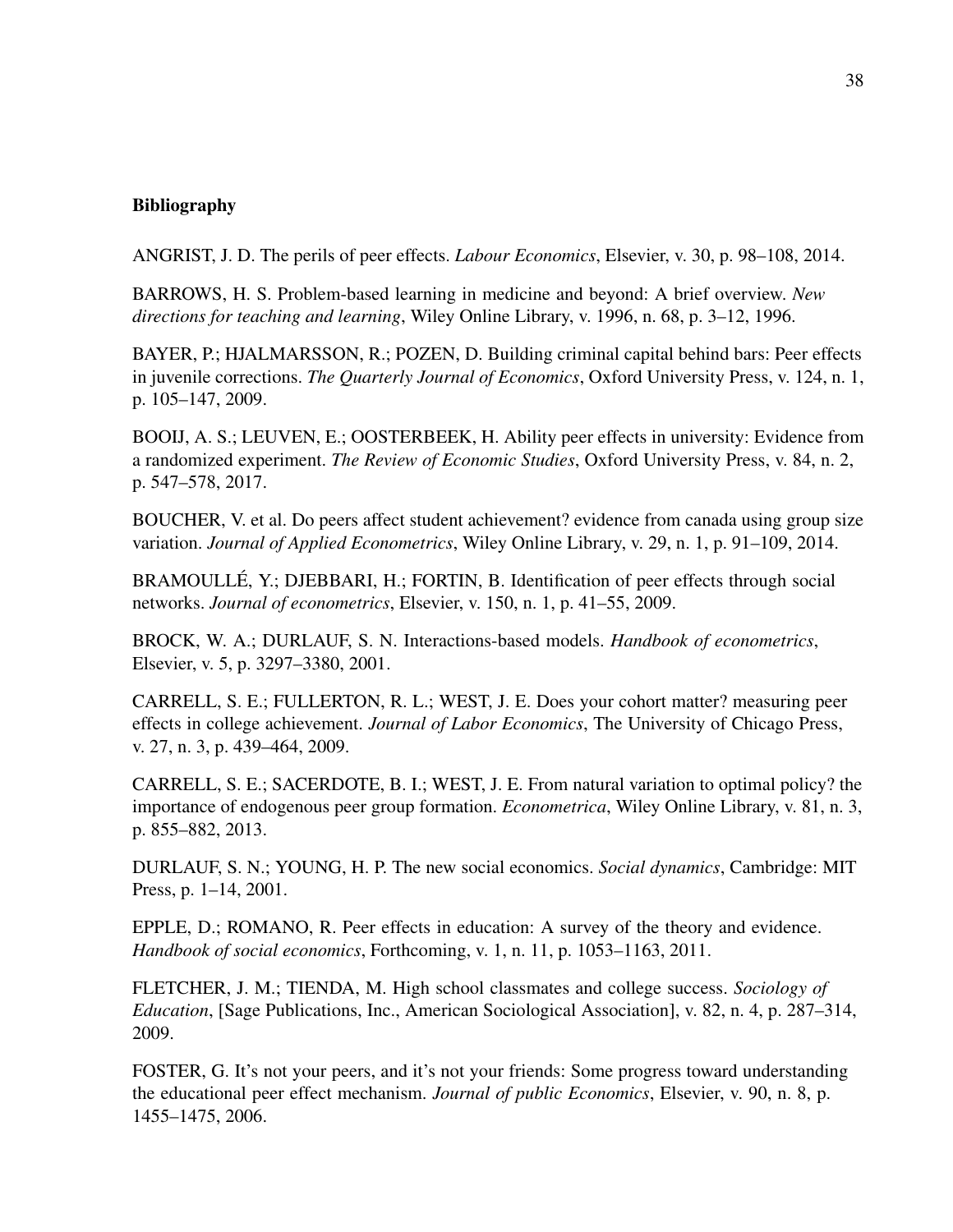GIJBELS, D. et al. Effects of problem-based learning: A meta-analysis from the angle of assessment. *Review of educational research*, Sage Publications, v. 75, n. 1, p. 27–61, 2005.

GIORGI, G. D.; PELLIZZARI, M.; REDAELLI, S. Identification of social interactions through partially overlapping peer groups. *American Economic Journal: Applied Economics*, American Economic Association, v. 2, n. 2, p. 241–275, 2010.

HOXBY, C. M.; WEINGARTH, G. *Taking race out of the equation: School reassignment and the structure of peer effects*. [S.l.], 2005.

LEE, L.-f. Identification and estimation of econometric models with group interactions, contextual factors and fixed effects. *Journal of Econometrics*, Elsevier, v. 140, n. 2, p. 333–374, 2007.

MANSKI, C. F. Identification of endogenous social effects: The reflection problem. *The review of economic studies*, Oxford University Press, v. 60, n. 3, p. 531–542, 1993.

MAS, A.; MORETTI, E. Peers at work. *The American Economic Review*, American Economic Association, v. 99, n. 1, p. 112–145, 2009.

MOFFITT, R. A. et al. Policy interventions, low-level equilibria, and social interactions. *Social dynamics*, v. 4, n. 45-82, p. 6–17, 2001.

PRINCE, M. Does active learning work? a review of the research. *Journal of engineering education*, Wiley Online Library, v. 93, n. 3, p. 223–231, 2004.

SACERDOTE, B. Peer effects with random assignment: Results for dartmouth roommates. *The Quarterly Journal of Economics*, Oxford University Press, v. 116, n. 2, p. 681–704, 2001.

SACERDOTE, B. Peer effects in education: How might they work, how big are they and how much do we know thus far? *Handbook of the Economics of Education*, Elsevier, v. 3, n. 3, p. 249–277, 2011.

STINEBRICKNER, R.; STINEBRICKNER, T. R. What can be learned about peer effects using college roommates? evidence from new survey data and students from disadvantaged backgrounds. *Journal of public Economics*, Elsevier, v. 90, n. 8, p. 1435–1454, 2006.

TROGDON, J. G.; NONNEMAKER, J.; PAIS, J. Peer effects in adolescent overweight. *Journal of health economics*, Elsevier, v. 27, n. 5, p. 1388–1399, 2008.

ZIMMERMAN, D. J. Peer effects in academic outcomes: Evidence from a natural experiment. *Review of Economics and statistics*, MIT Press, v. 85, n. 1, p. 9–23, 2003.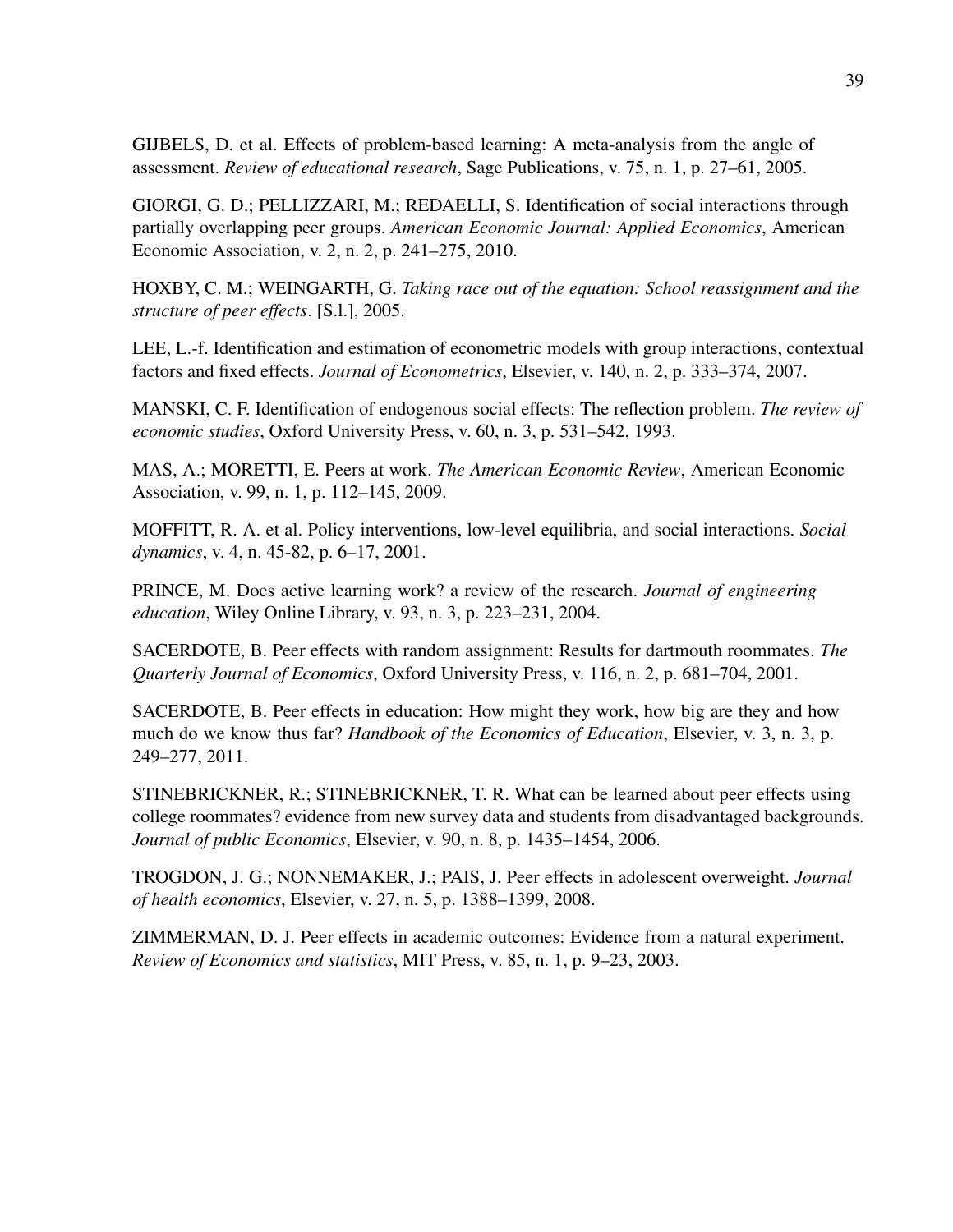A Tables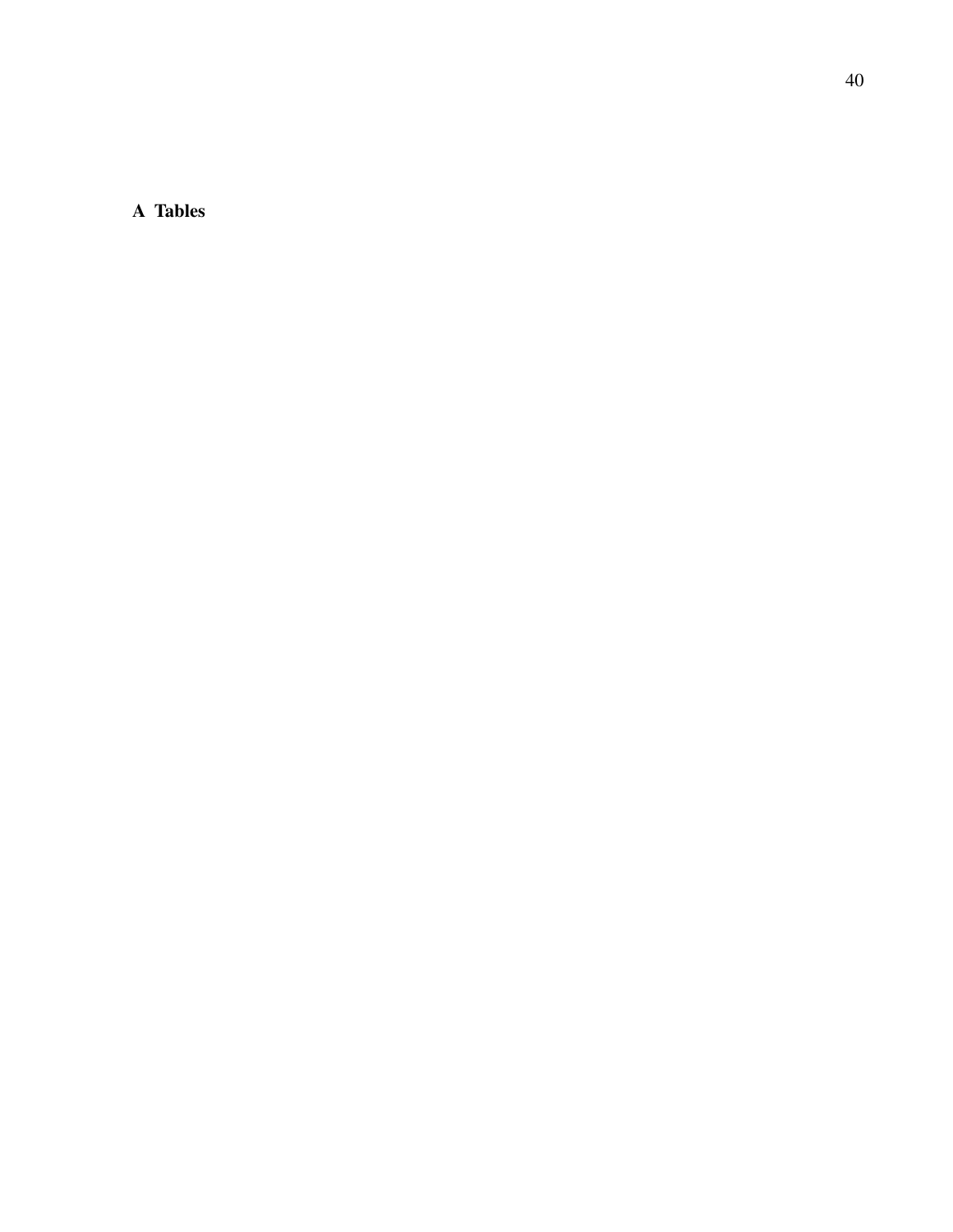| ain<br>F         |  |
|------------------|--|
| ř<br>$+20$       |  |
| Į<br>$\tilde{c}$ |  |
|                  |  |
| ï                |  |

|                                            | All periods             | $1st period$                | 2 <sup>nd</sup> period | All periods           | 1 <sup>st</sup> period | 2 <sup>nd</sup> period | All periods           | 1 <sup>st</sup> period | 2 <sup>nd</sup> period                                                                                              |
|--------------------------------------------|-------------------------|-----------------------------|------------------------|-----------------------|------------------------|------------------------|-----------------------|------------------------|---------------------------------------------------------------------------------------------------------------------|
| <b>Student</b>                             |                         |                             |                        |                       |                        |                        |                       |                        |                                                                                                                     |
| Writing                                    | $0.169***$<br>$[0.051]$ | $0.169***$<br>[0.053]       | [0.097]<br>0.148       | $0.172***$<br>[0.050] | $0.167***$<br>[0.053]  | [0.096]<br>0.149       | $0.168***$<br>[0.050] | $0.169***$<br>[0.053]  | [0.098]<br>0.141                                                                                                    |
| Mathematics                                | $0.184***$<br>[0.055]   | $0.197***$<br>$[0.071]$     | $0.289***$<br>[0.098]  | $0.186***$<br>[0.056] | $0.199***$<br>[0.072]  | $0.284***$<br>[0.098]  | $0.184***$<br>[0.056] | $0.197***$<br>[0.071]  | $0.287***$<br>[0.098]                                                                                               |
| Female                                     | $0.309***$<br>[0.114]   | $5$ **<br>[0.136]<br>0.27   | $0.389***$<br>[0.175]  | $0.304***$<br>[0.114] | $0.286***$<br>[0.138]  | $0.395***$<br>[0.172]  | $0.306***$<br>[0.115] | $0.281***$<br>[0.138]  | $0.401***$<br>[0.173]                                                                                               |
| Loan                                       | [0.150]<br>0.111        | [0.209]                     | [0.309]<br>0.006       | [0.149]<br>0.117      | [0.250]<br>0.213       | [0.307]<br>0.038       | [0.149]<br>0.121      | [0.249]<br>0.208       | [0.315]<br>0.037                                                                                                    |
| Peers                                      |                         |                             |                        |                       |                        |                        |                       |                        |                                                                                                                     |
| Writing                                    | [0.080]<br>$-0.090$     | $0.028$<br>[0.124]          | [0.193]<br>$-0.022$    |                       |                        |                        | $-0.088$<br>[0.082]   | [0.124]<br>0.022       | [0.199]<br>$860^{0}$                                                                                                |
| Mathematics                                | [0.068]<br>$-0.019$     | [0.121]<br>980<br>$-0.0$    | [0.186]<br>0.093       |                       |                        |                        | [0.070]<br>$-0.032$   | [0.122]<br>$-0.073$    | [0.188]<br>0.063                                                                                                    |
| Female                                     |                         |                             |                        | $-0.124$<br>[0.132]   | [0.276]<br>0.139       | [0.374]<br>0.211       | [0.140]<br>$-0.086$   | [0.275]<br>0.099       | [0.372]<br>0.285                                                                                                    |
| Loan                                       |                         |                             |                        | [0.226]<br>0.240      | [0.397]<br>0.049       | [0.609]<br>0.416       | [0.224]<br>0.283      | [0.398]<br>0.033       | [0.618]<br>0.429                                                                                                    |
| Observations                               | 3010                    | $\overline{4}$<br>$\vec{c}$ | $\overline{48}$        | 3010                  | 1342                   | 481                    | 3010                  | 1342                   | 481                                                                                                                 |
| Dep. variable is final grade; control vari |                         |                             |                        |                       |                        |                        |                       |                        | ables are own ability and characteristics, income levels, fixed-effects for school, year, cohort, course and tutor. |

(See model (5), table (3.3)) (See model (5), table (3.3))<br>Standard errors clustered by student shown in brackets.<br>\*  $p < 0.10$ , \*\*  $p < 0.05$ , \*\*\*  $p < 0.01$ 

Standard errors clustered by student shown in brackets.

 $p < 0.10$ , \*\*  $p < 0.05$ , \*\*\*  $p < 0.01$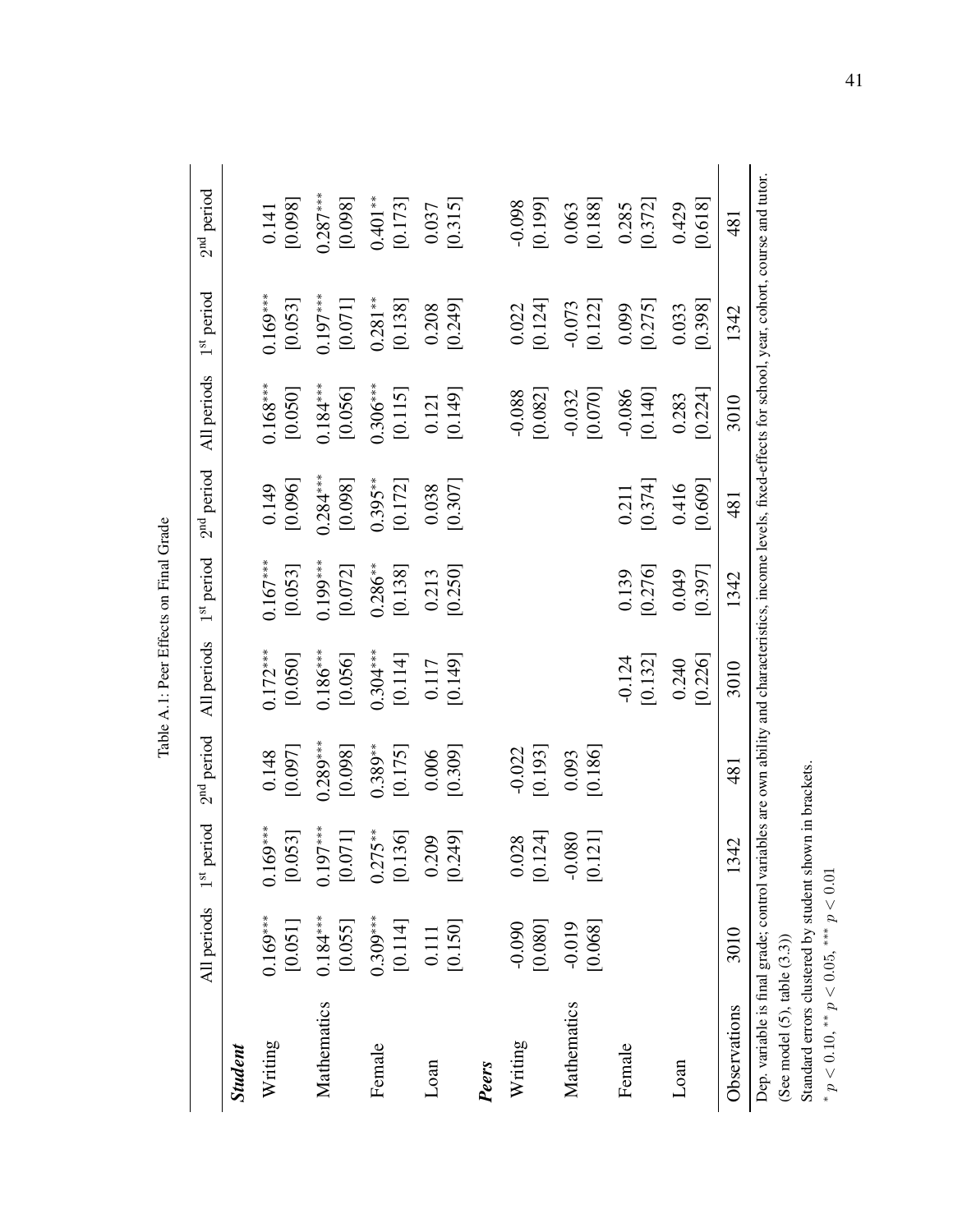|                    | Final grade | $1st$ Exam | Final grade |
|--------------------|-------------|------------|-------------|
| <b>Student</b>     |             |            |             |
| Writing            | $0.115***$  | $0.176***$ | $0.141***$  |
|                    | [0.038]     | [0.049]    | [0.054]     |
| <b>Mathematics</b> | $0.141***$  | $0.227***$ | $0.182***$  |
|                    | [0.045]     | [0.059]    | [0.060]     |
| Female             | $0.211***$  | $0.163*$   | $0.284**$   |
|                    | [0.075]     | [0.098]    | [0.114]     |
| Loan               | 0.076       | 0.203      | $-0.050$    |
|                    | [0.095]     | [0.144]    | [0.152]     |
| <b>Peers</b>       |             |            |             |
| Writing            | 0.011       | 0.023      | 0.115       |
|                    | [0.059]     | [0.107]    | [0.104]     |
| <b>Mathematics</b> | $-0.017$    | 0.063      | 0.094       |
|                    | [0.060]     | [0.104]    | [0.106]     |
| Observations       | 2078        | 2078       | 2078        |

Table A.2: Peer Effects on First and Final Exam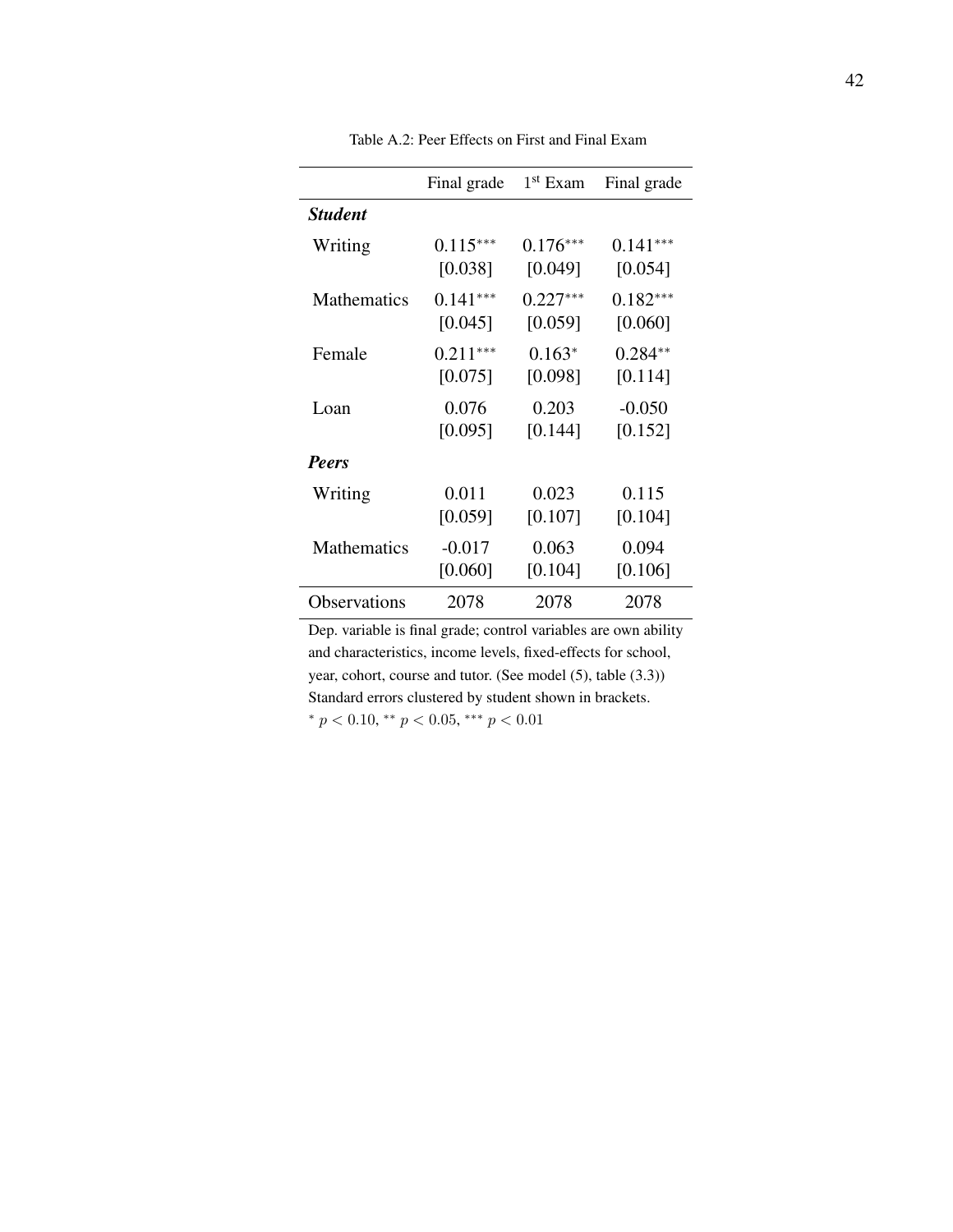|                    | All periods | $1st$ period | $2nd$ period |
|--------------------|-------------|--------------|--------------|
| <b>Student</b>     |             |              |              |
| Writing            | $0.169***$  | $0.167***$   | 0.146        |
|                    | [0.051]     | [0.053]      | [0.097]      |
| Mathematics        | $0.183***$  | $0.197***$   | $0.283***$   |
|                    | [0.056]     | [0.071]      | [0.098]      |
| Female             | $0.304***$  | $0.274**$    | $0.403**$    |
|                    | [0.115]     | [0.138]      | [0.174]      |
| Loan               | 0.115       | 0.218        | 0.019        |
|                    | [0.150]     | [0.252]      | [0.315]      |
| <b>Peers</b>       |             |              |              |
| Female             | $-0.184$    | $-0.066$     | 0.444        |
|                    | [0.202]     | [0.371]      | [0.567]      |
| Loan               | 0.255       | $-0.069$     | 0.258        |
|                    | [0.284]     | [0.503]      | [0.794]      |
| Writing            | $-0.131$    | $-0.038$     | $-0.062$     |
|                    | [0.107]     | [0.162]      | [0.307]      |
| <b>Mathematics</b> | $-0.051$    | $-0.024$     | 0.048        |
|                    | [0.093]     | [0.166]      | [0.268]      |
| Observations       | 3010        | 1342         | 481          |

Table A.3: Weighted Peer Effects on Final Grade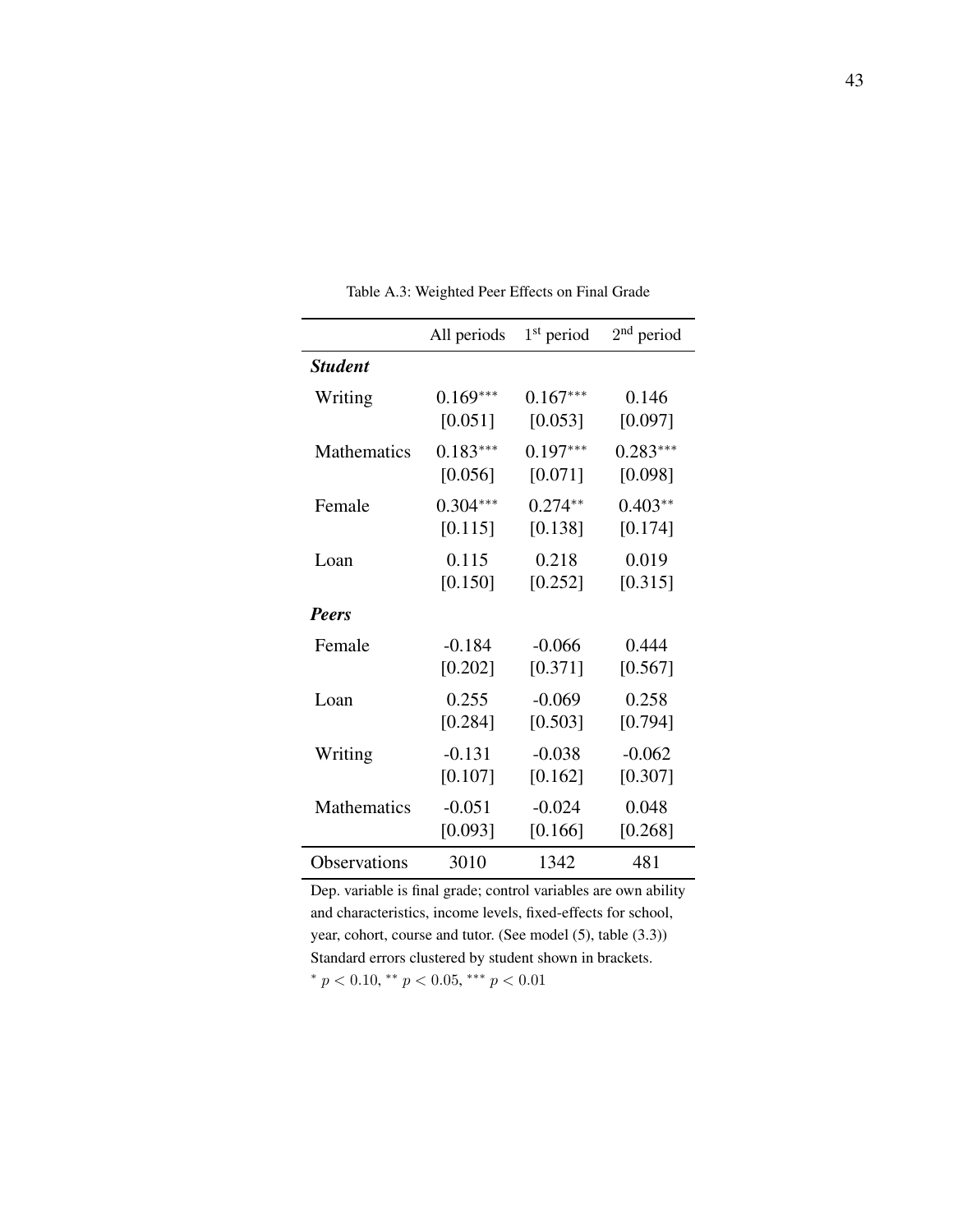|                                      | All periods | $1st$ period | $2nd$ period |
|--------------------------------------|-------------|--------------|--------------|
| <b>Student</b>                       |             |              |              |
| Writing                              | $0.173***$  | $0.190***$   | 0.141        |
|                                      | [0.054]     | [0.058]      | [0.101]      |
| Mathematics                          | $0.211***$  | $0.214***$   | $0.271***$   |
|                                      | [0.060]     | [0.079]      | [0.101]      |
| Female                               | $0.307***$  | $0.270**$    | $0.394**$    |
|                                      | [0.114]     | [0.136]      | [0.178]      |
| Loan                                 | 0.110       | 0.213        | $-0.019$     |
|                                      | [0.150]     | [0.251]      | [0.310]      |
| Teacher                              | $0.080*$    | $-0.041$     | 0.042        |
|                                      | [0.046]     | [0.109]      | [0.178]      |
| <b>Teacher</b> $\times$ Student      |             |              |              |
| Writing                              | 0.001       | $-0.043$     | 0.063        |
|                                      | [0.033]     | [0.049]      | [0.081]      |
| <b>Mathematics</b>                   | $-0.070**$  | $-0.047$     | 0.089        |
|                                      | [0.035]     | [0.058]      | [0.078]      |
| <b>Peers</b>                         |             |              |              |
| Writing                              | $-0.076$    | 0.140        | 0.078        |
|                                      | [0.099]     | [0.168]      | [0.306]      |
| <b>Mathematics</b>                   | $-0.089$    | $-0.165$     | $-0.013$     |
|                                      | [0.094]     | [0.165]      | [0.201]      |
| <b>Teacher</b> $\times$ <b>Peers</b> |             |              |              |
| Writing                              | $-0.018$    | $-0.283$     | 0.010        |
|                                      | [0.139]     | [0.236]      | [0.381]      |
| Mathematics                          | 0.148       | 0.251        | 0.661        |
|                                      | [0.146]     | [0.241]      | [0.622]      |
| Observations                         | 3010        | 1342         | 481          |

Table A.4: Teacher Interaction: Student and Peers' ability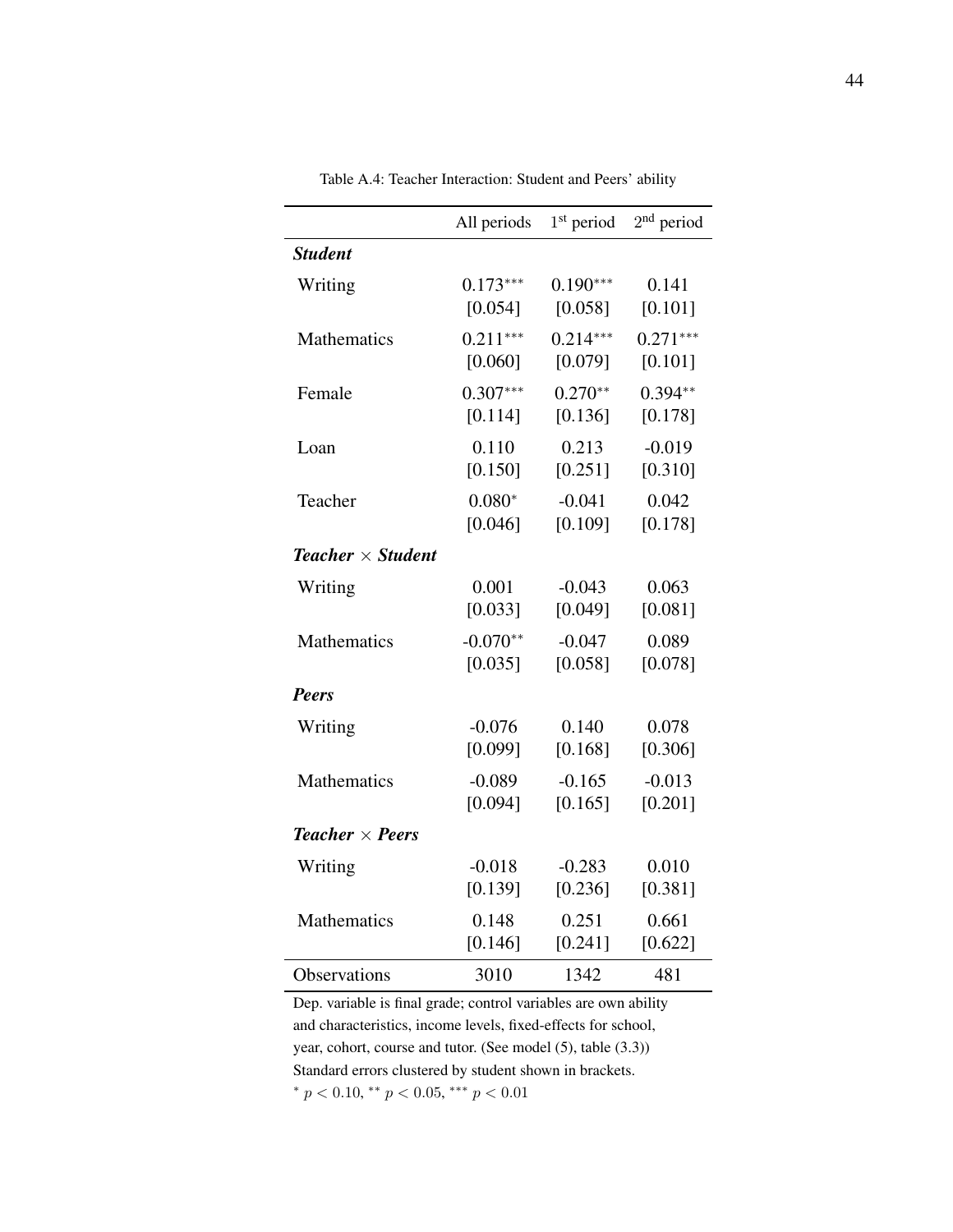|                                      | All periods | $1st$ period | $2nd$ period |
|--------------------------------------|-------------|--------------|--------------|
| <b>Student</b>                       |             |              |              |
| Writing                              | $0.172***$  | $0.166***$   | 0.148        |
|                                      | [0.050]     | [0.053]      | [0.097]      |
| Mathematics                          | $0.184***$  | $0.196***$   | $0.284***$   |
|                                      | [0.056]     | [0.072]      | [0.098]      |
| Female                               | $0.289**$   | $0.338**$    | $0.395**$    |
|                                      | [0.122]     | [0.155]      | [0.184]      |
| Loan                                 | 0.085       | 0.261        | 0.083        |
|                                      | [0.154]     | [0.305]      | [0.315]      |
| Teacher                              | 0.071       | 0.163        | 0.161        |
|                                      | [0.135]     | [0.242]      | [0.541]      |
| <b>Teacher</b> $\times$ Student      |             |              |              |
| Female                               | 0.030       | $-0.136$     | 0.018        |
|                                      | [0.072]     | [0.122]      | [0.166]      |
| Loan                                 | 0.071       | $-0.058$     | $-0.161$     |
|                                      | [0.096]     | [0.187]      | [0.312]      |
| <b>Peers</b>                         |             |              |              |
| Female                               | $-0.201$    | 0.174        | 0.390        |
|                                      | [0.173]     | [0.375]      | [0.613]      |
| Loan                                 | 0.415       | 0.592        | 0.607        |
|                                      | [0.275]     | [0.587]      | [0.701]      |
| <b>Teacher</b> $\times$ <b>Peers</b> |             |              |              |
| Female                               | 0.138       | $-0.080$     | $-0.287$     |
|                                      | [0.252]     | [0.517]      | [0.751]      |
| Loan                                 | $-0.361$    | $-0.826$     | $-0.577$     |
|                                      | [0.381]     | [0.647]      | [1.874]      |
| Observations                         | 3010        | 1342         | 481          |

Table A.5: Teacher Interaction: Student and Peers' characteristics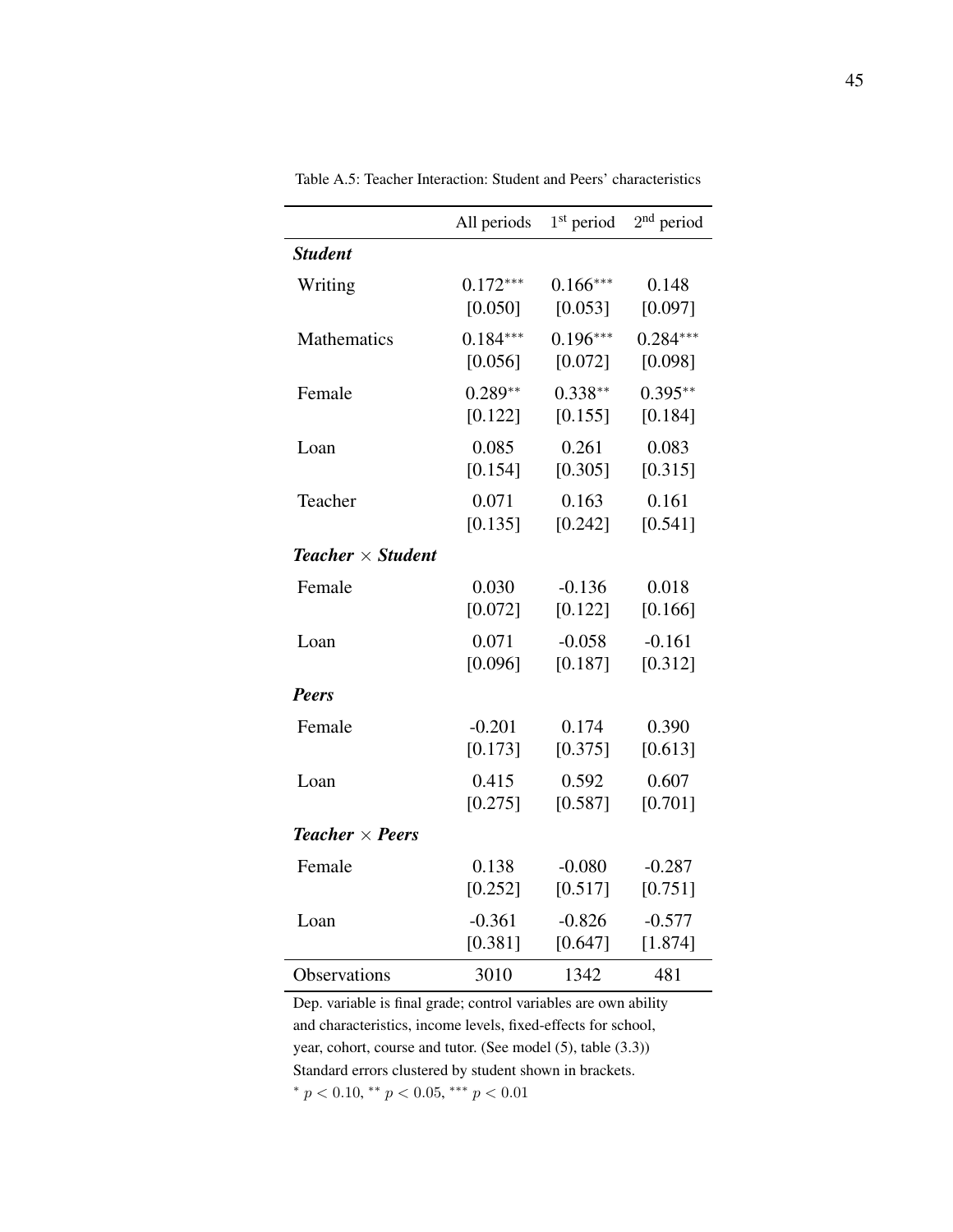|                   | All periods | $1st$ period | $2nd$ period |
|-------------------|-------------|--------------|--------------|
| <b>Student</b>    |             |              |              |
| Writing           | $0.182***$  | $0.188***$   | 0.147        |
|                   | [0.051]     | [0.054]      | [0.099]      |
| Mathematics       | $0.184***$  | $0.189***$   | $0.294***$   |
|                   | [0.056]     | [0.072]      | [0.097]      |
| Female            | $0.304***$  | $0.249*$     | $0.389**$    |
|                   | [0.116]     | [0.134]      | [0.175]      |
| Loan              | 0.092       | 0.147        | 0.016        |
|                   | [0.144]     | [0.238]      | [0.311]      |
| Schoolmate        | $0.130**$   | $0.189**$    | 0.125        |
|                   | [0.059]     | [0.088]      | [0.132]      |
| <b>Schoolmate</b> |             |              |              |
| Writing           | $0.113*$    | 0.119        | 0.039        |
|                   | [0.059]     | [0.085]      | [0.128]      |
| Mathematics       | $-0.066$    | $-0.104$     | $-0.017$     |
|                   | [0.064]     | [0.091]      | [0.128]      |
| <b>Peers</b>      |             |              |              |
| Writing           | $-0.109$    | $-0.011$     | $-0.032$     |
|                   | [0.078]     | [0.121]      | [0.189]      |
| Mathematics       | 0.011       | $-0.018$     | 0.104        |
|                   | [0.067]     | [0.120]      | [0.183]      |
| Observations      | 3010        | 1342         | 481          |

Table A.6: Schoolmate ability on Final Grade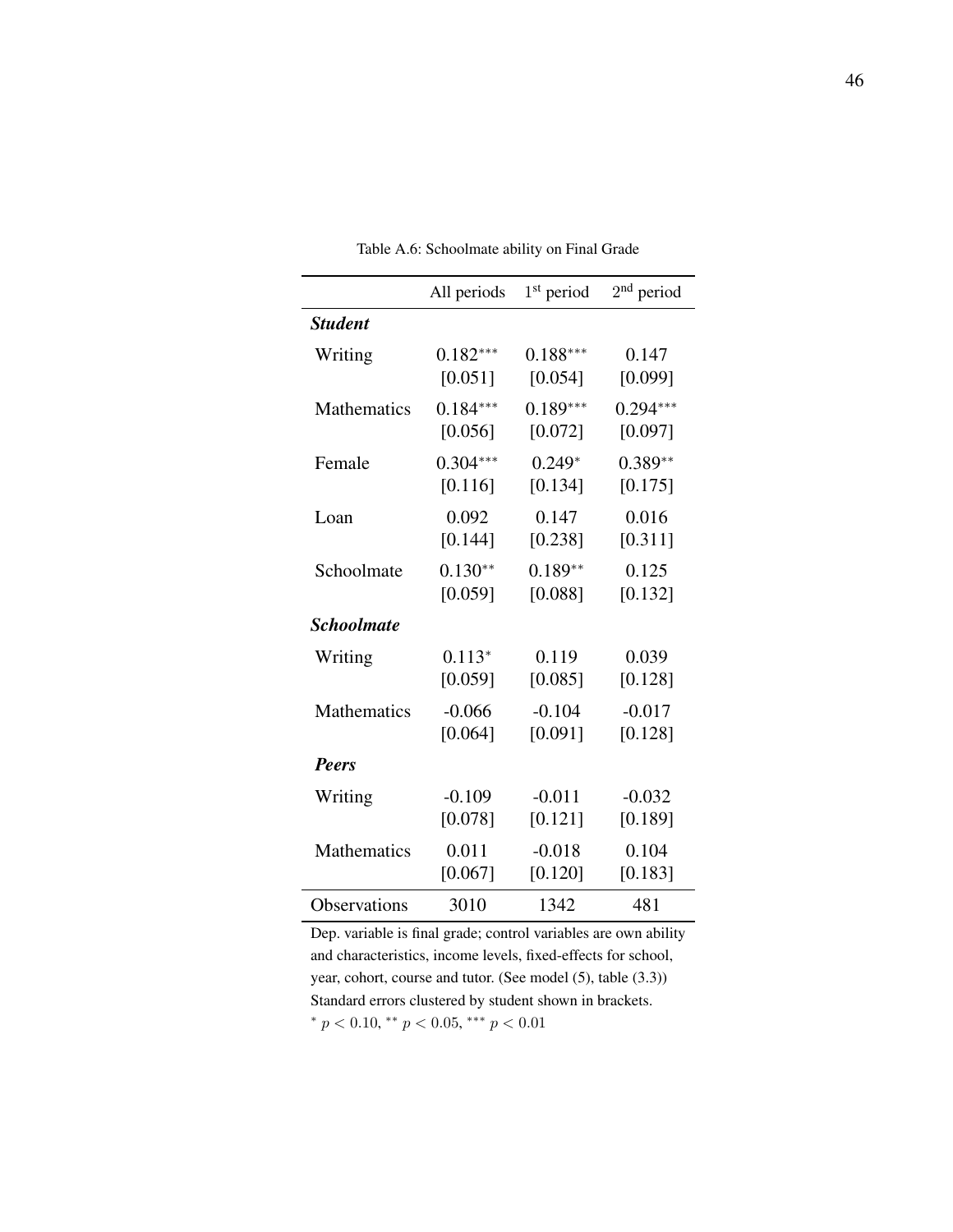|                    | All periods | $1st$ period | $2nd$ period |
|--------------------|-------------|--------------|--------------|
| <b>Student</b>     |             |              |              |
| Writing            | $0.186***$  | $0.188***$   | 0.152        |
|                    | [0.050]     | [0.054]      | [0.097]      |
| <b>Mathematics</b> | $0.185***$  | $0.190***$   | $0.289***$   |
|                    | [0.056]     | [0.073]      | [0.098]      |
| Female             | $0.302***$  | $0.250*$     | $0.387**$    |
|                    | [0.115]     | [0.134]      | [0.175]      |
| Loan               | 0.090       | 0.147        | 0.028        |
|                    | [0.144]     | [0.237]      | [0.307]      |
| Schoolmate         | $0.130**$   | $0.190**$    | 0.121        |
|                    | [0.059]     | [0.088]      | [0.133]      |
| <b>Schoolmate</b>  |             |              |              |
| Writing            | $0.116*$    | 0.119        | 0.045        |
|                    | [0.059]     | [0.085]      | [0.128]      |
| Mathematics        | $-0.065$    | $-0.104$     | $-0.021$     |
|                    | [0.064]     | [0.091]      | [0.125]      |
| Observations       | 3010        | 1342         | 481          |

Table A.7: Schoolmate ability on Final Grade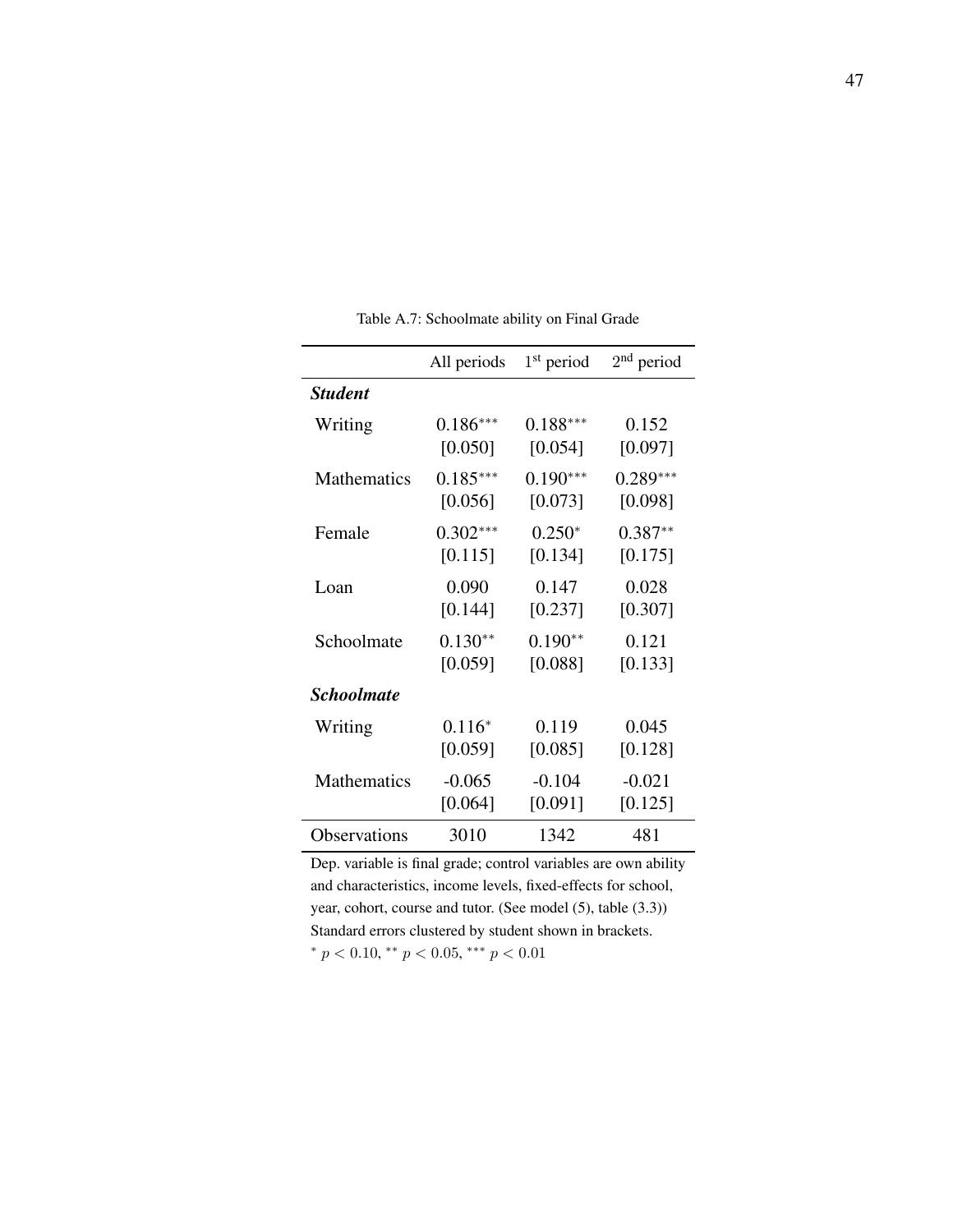|                          | All periods | $1st$ period | $2nd$ period |
|--------------------------|-------------|--------------|--------------|
| Loan                     | 0.163       | 1.056        | $-0.162$     |
|                          | [0.220]     | [1.169]      | [0.351]      |
| Schoolmate               | $0.177***$  | $0.194**$    | $-0.009$     |
|                          | [0.053]     | [0.081]      | [0.115]      |
| <i><b>Schoolmate</b></i> |             |              |              |
| Writing                  | $0.122**$   | 0.085        | 0.056        |
|                          | [0.047]     | [0.065]      | [0.108]      |
| <b>Mathematics</b>       | $-0.038$    | $-0.078$     | 0.064        |
|                          | [0.056]     | [0.076]      | [0.128]      |
| <b>Peers</b>             |             |              |              |
| Writing                  | $-0.096$    | 0.010        | $-0.027$     |
|                          | [0.075]     | [0.115]      | [0.213]      |
| Mathematics              | 0.069       | 0.069        | 0.101        |
|                          | [0.068]     | [0.129]      | [0.202]      |
| Observations             | 3021        | 1349         | 483          |

Table A.8: Schoolmate ability on Final Grade - Student Fixed-Effects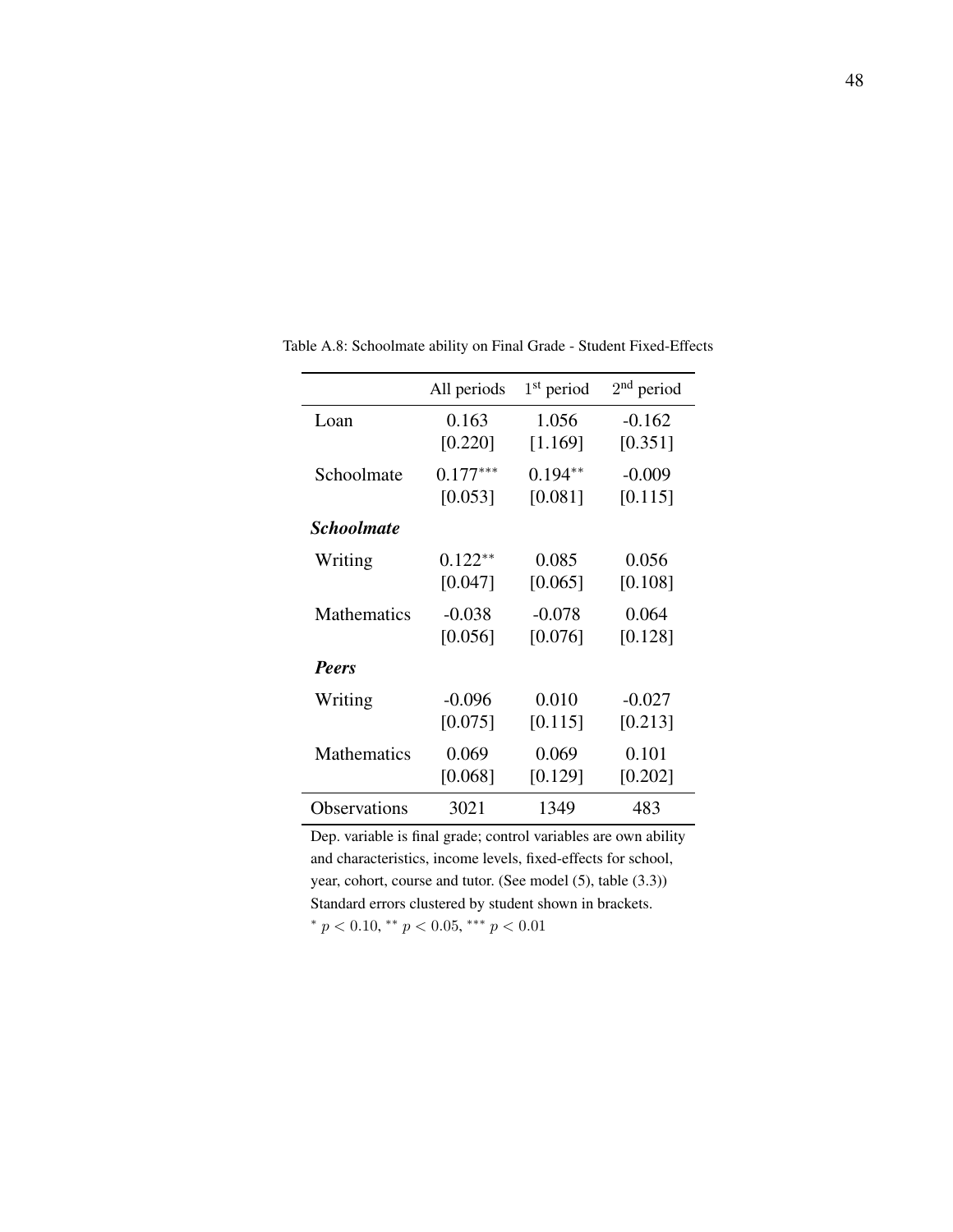|                                         | All periods | $1st$ period | $2nd$ period |
|-----------------------------------------|-------------|--------------|--------------|
| <b>Student</b>                          |             |              |              |
| Writing                                 | $0.185***$  | $0.178***$   | 0.185        |
|                                         | [0.053]     | [0.061]      | [0.146]      |
| <b>Mathematics</b>                      | $0.174***$  | $0.166**$    | $0.302**$    |
|                                         | [0.058]     | [0.076]      | [0.144]      |
| Female                                  | $0.299***$  | 0.227        | 0.380        |
|                                         | [0.114]     | [0.145]      | [0.239]      |
| Loan                                    | 0.075       | 0.216        | $-0.081$     |
|                                         | [0.155]     | [0.253]      | [0.423]      |
| Schoolmate                              | $0.151**$   | 0.168        | 0.159        |
|                                         | [0.063]     | [0.110]      | [0.190]      |
| <i>Schoolmate</i> $\times$ <i>Peers</i> |             |              |              |
| Writing                                 | 0.085       | $-0.021$     | 0.475        |
|                                         | [0.218]     | [0.382]      | [0.635]      |
| Mathematics                             | $-0.097$    | $-0.098$     | $-0.816$     |
|                                         | [0.206]     | [0.366]      | [0.681]      |
| Observations                            | 3010        | 1342         | 481          |

Table A.9: Schoolmate Interaction

Dep. variable is final grade; control variables are own ability and characteristics, income levels, fixed-effects for school, year, cohort, course and tutor. (See model (5), table (3.3)) In this model we include an interaction between peers's mean ability and school fixed effects Standard errors clustered by student shown in brackets.

\*  $p < 0.10$ , \*\*  $p < 0.05$ , \*\*\*  $p < 0.01$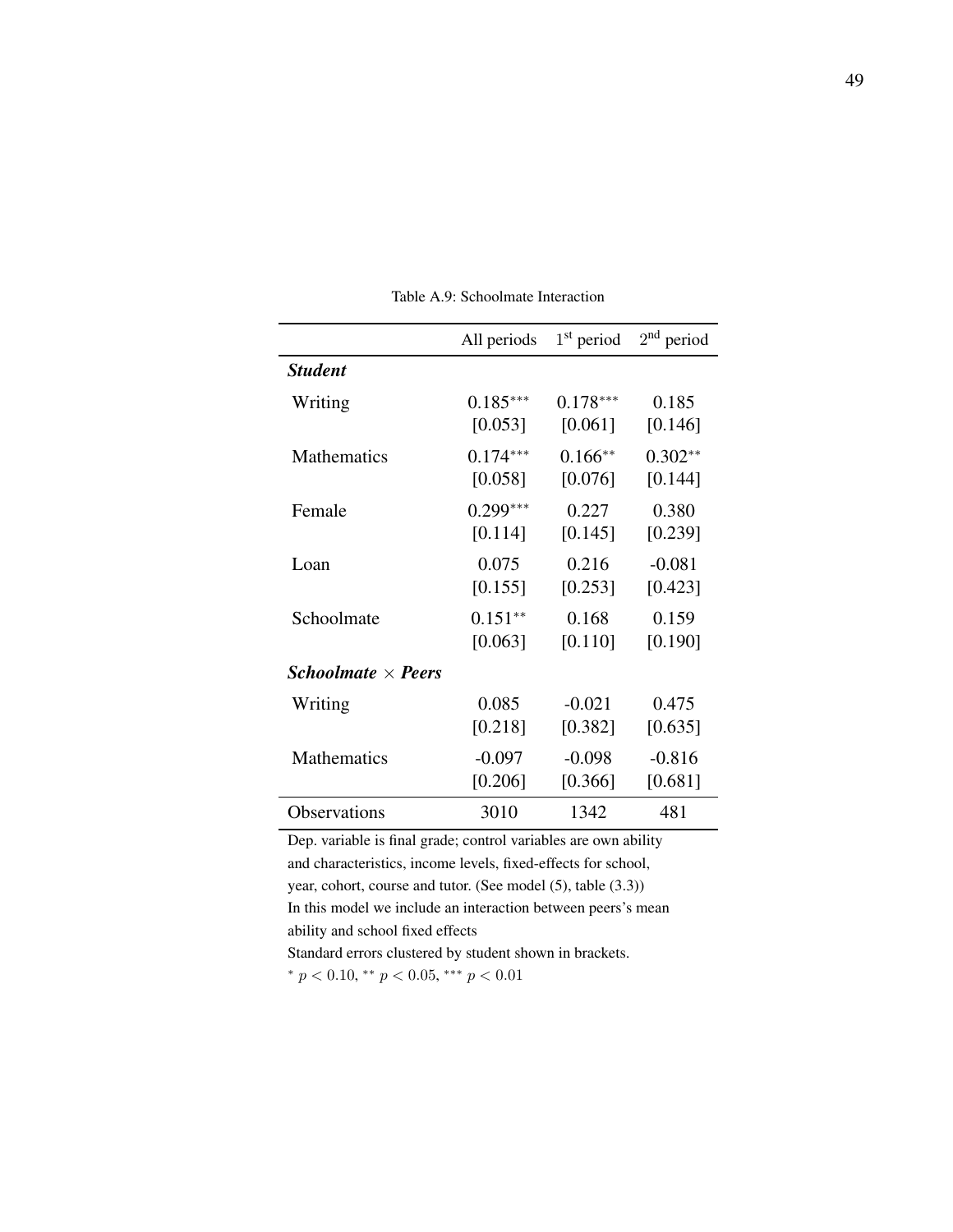### B Separating Endogenous and Contextual Effects

Here we follow the instrumental variable approach of Bramoullé, Djebbari e Fortin (2009) in an exercise to estimate endogenous and contextual peer effects separately by running

$$
\mathbf{y} = \beta \mathbf{G} \mathbf{y} + \mathbf{X} \gamma + \mathbf{G} \mathbf{X} \delta + \varepsilon
$$

where G computes peers' mean in each group for some measure of performance y and for relevant characteristics x. The ideia is that with group size variation we could use  $G^2X$  as instrument for Gy. Results are shown in tables (B.1) and (B.2). We see no significant estimates in the first stage and we do not reject that peer effects are zero in the second stage. These results would not support the condition  $|\beta|$  < 1, necessary for estimating the reduced form.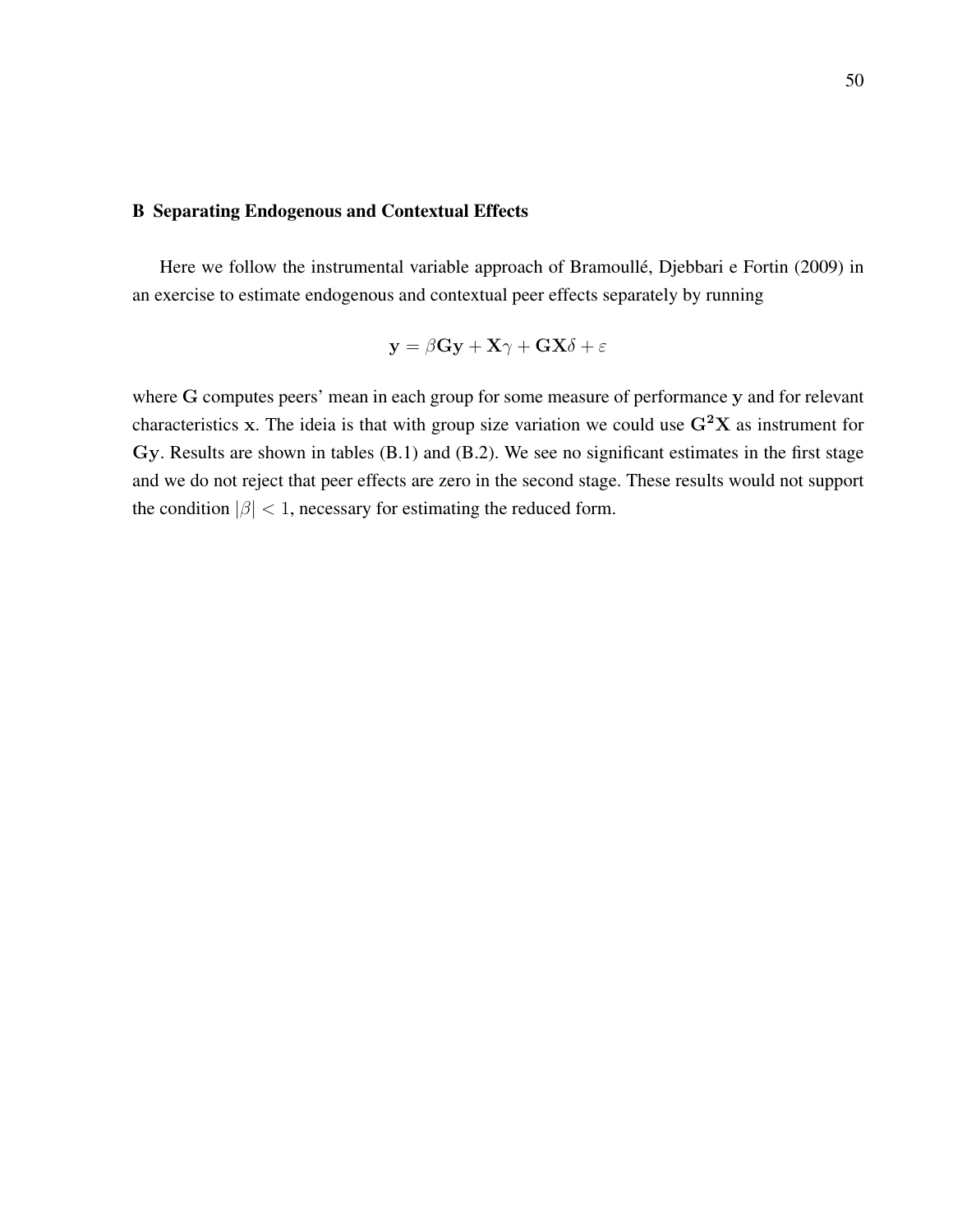|                           | Gу       |
|---------------------------|----------|
| $\boldsymbol{\mathrm{X}}$ |          |
| Writing                   | $-0.025$ |
|                           | [0.032]  |
| Mathematics               | 0.014    |
|                           | [0.036]  |
| Loan                      | 0.014    |
|                           | [0.073]  |
| Female                    | 0.007    |
|                           | [0.061]  |
| GX                        |          |
| Writing                   | $-0.110$ |
|                           | [0.335]  |
| Math                      | 0.321    |
|                           | [0.373]  |
| Loan                      | 0.156    |
|                           | [0.789]  |
| Female                    | 0.258    |
|                           | [0.638]  |
| $\rm G^2X$                |          |
| Writing                   | 0.148    |
|                           | [0.366]  |
| Math                      | $-0.236$ |
|                           | [0.407]  |
| Loan                      | 0.050    |
|                           | [0.861]  |
| Female                    | $-0.104$ |
|                           | [0.699]  |
| Observations              | 3186     |
| F                         | 6.525    |

Table B.1: First Stage Results

Standard errors in brackets

\*  $p < 0.10$ , \*\*  $p < 0.05$ , \*\*\*  $p < 0.01$